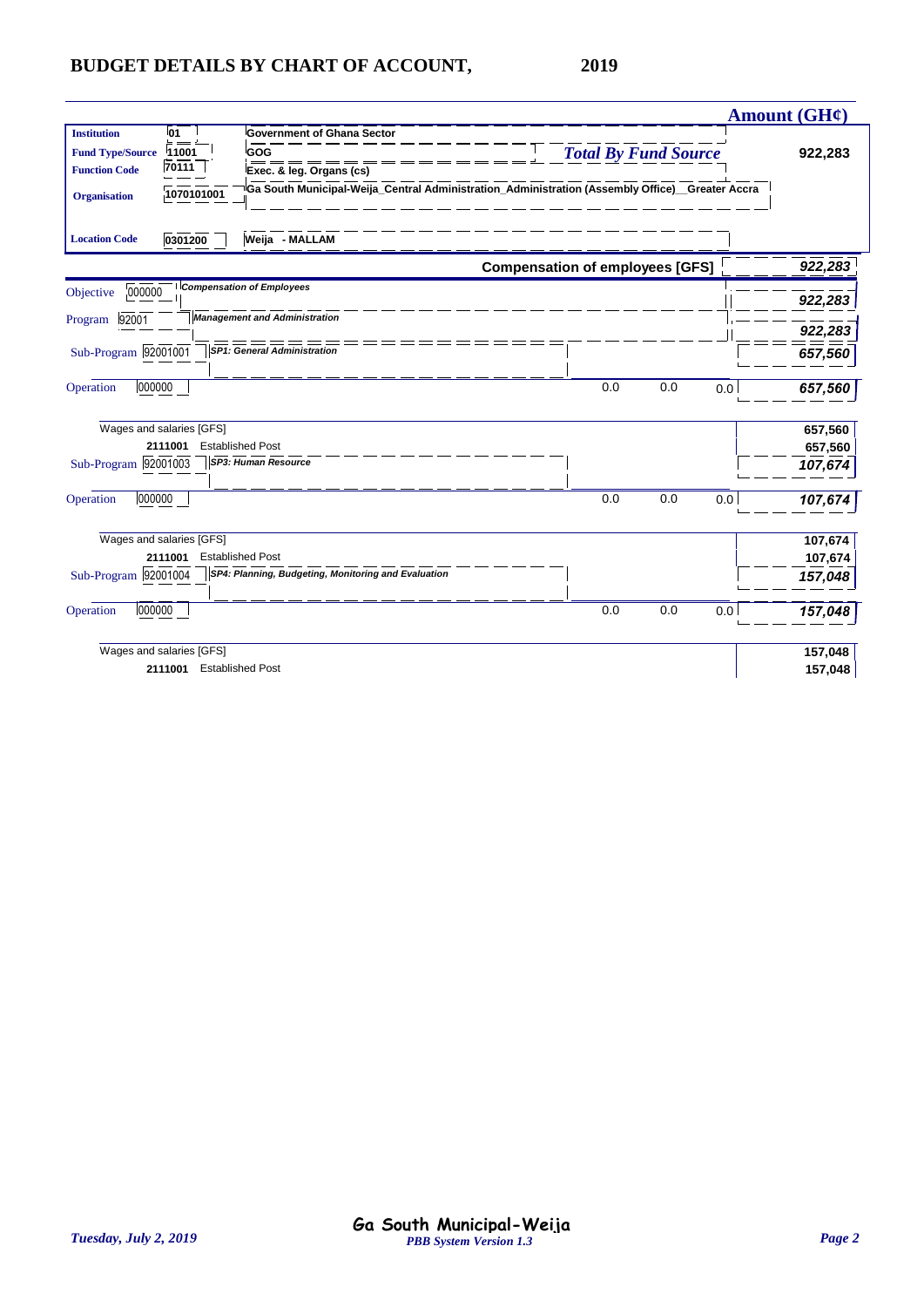|                           |                    |                   |                                             |                                                                 |                                                                                                 |                             |     |     | <b>Amount (GH¢)</b> |
|---------------------------|--------------------|-------------------|---------------------------------------------|-----------------------------------------------------------------|-------------------------------------------------------------------------------------------------|-----------------------------|-----|-----|---------------------|
| <b>Institution</b>        | <b>01</b>          |                   |                                             | Government of Ghana Sector                                      |                                                                                                 |                             |     |     |                     |
| <b>Fund Type/Source</b>   | 12200              |                   | <b>IGF</b>                                  |                                                                 |                                                                                                 | <b>Total By Fund Source</b> |     |     | 2,186,349           |
| <b>Function Code</b>      | 70111              |                   | Exec. & leg. Organs (cs)                    |                                                                 |                                                                                                 |                             |     |     |                     |
| <b>Organisation</b>       |                    | 1070101001        |                                             |                                                                 | Ga South Municipal-Weija_Central Administration_Administration (Assembly Office)__Greater Accra |                             |     |     |                     |
|                           |                    |                   |                                             |                                                                 |                                                                                                 |                             |     |     |                     |
| <b>Location Code</b>      | 0301200            |                   | Weija - MALLAM                              |                                                                 |                                                                                                 |                             |     |     |                     |
|                           |                    |                   |                                             |                                                                 |                                                                                                 |                             |     |     |                     |
|                           |                    |                   |                                             |                                                                 |                                                                                                 | Use of goods and services   |     |     | 1,973,870           |
| 160401<br>Objective       |                    |                   | 5.b Enhanc use of enbing tech, in part. ICT |                                                                 |                                                                                                 |                             |     |     |                     |
|                           |                    |                   | <b>Management and Administration</b>        |                                                                 |                                                                                                 |                             |     |     | 10,000              |
| 92001<br>Program          |                    |                   |                                             |                                                                 |                                                                                                 |                             |     |     | 10,000              |
| Sub-Program 92001001      |                    |                   | <b>SP1: General Administration</b>          |                                                                 |                                                                                                 |                             |     |     | 10,000              |
|                           |                    |                   |                                             |                                                                 |                                                                                                 |                             |     |     |                     |
| 910806<br>Operation       |                    |                   | 910806 - Security management                |                                                                 |                                                                                                 | 1.0                         | 1.0 | 1.0 | 10,000              |
|                           |                    |                   |                                             |                                                                 |                                                                                                 |                             |     |     |                     |
| Use of goods and services |                    |                   |                                             |                                                                 |                                                                                                 |                             |     |     | 10,000              |
|                           |                    |                   |                                             | 2210102 Office Facilities, Supplies and Accessories             |                                                                                                 |                             |     |     | 10,000              |
| 640202<br>Objective       |                    |                   |                                             | 8.5 Achieve full and prdtive employment and decent work for all |                                                                                                 |                             |     |     |                     |
|                           |                    |                   |                                             |                                                                 |                                                                                                 |                             |     |     | 1,963,870           |
| 92001<br>Program          |                    |                   | <b>Management and Administration</b>        |                                                                 |                                                                                                 |                             |     |     | 1,963,870           |
|                           |                    |                   | <b>SP1: General Administration</b>          |                                                                 |                                                                                                 |                             |     |     |                     |
| Sub-Program 92001001      |                    |                   |                                             |                                                                 |                                                                                                 |                             |     |     | 1,933,870           |
| 910101<br>Operation       |                    |                   |                                             | 910101 - INTERNAL MANAGEMENT OF THE ORGANISATION                |                                                                                                 | 1.0                         | 1.0 | 1.0 |                     |
|                           |                    |                   |                                             |                                                                 |                                                                                                 |                             |     |     | 1,757,870           |
|                           |                    |                   |                                             |                                                                 |                                                                                                 |                             |     |     |                     |
| Use of goods and services |                    |                   |                                             |                                                                 |                                                                                                 |                             |     |     | 1,757,870           |
|                           | 2210101<br>2210102 |                   | Printed Material and Stationery             |                                                                 |                                                                                                 |                             |     |     | 150,000             |
|                           | 2210103            |                   | <b>Refreshment Items</b>                    | Office Facilities, Supplies and Accessories                     |                                                                                                 |                             |     |     | 50,000              |
|                           | 2210106            |                   | Oils and Lubricants                         |                                                                 |                                                                                                 |                             |     |     | 50,000              |
|                           | 2210107            |                   | <b>Electrical Accessories</b>               |                                                                 |                                                                                                 |                             |     |     | 10,000              |
|                           | 2210108            |                   | <b>Construction Material</b>                |                                                                 |                                                                                                 |                             |     |     | 5,000               |
|                           | 2210109            | Spare Parts       |                                             |                                                                 |                                                                                                 |                             |     |     | 50,000              |
|                           | 2210111            |                   | Other Office Materials and Consumables      |                                                                 |                                                                                                 |                             |     |     | 50,000<br>15,000    |
|                           | 2210112            |                   | Uniform and Protective Clothing             |                                                                 |                                                                                                 |                             |     |     | 7,000               |
|                           | 2210114            | Rations           |                                             |                                                                 |                                                                                                 |                             |     |     | 20,000              |
|                           |                    |                   | 2210115 Textbooks and Library Books         |                                                                 |                                                                                                 |                             |     |     | 2,000               |
|                           |                    |                   | 2210116 Chemicals and Consumables           |                                                                 |                                                                                                 |                             |     |     | 10,000              |
|                           | 2210119            | Household Items   |                                             |                                                                 |                                                                                                 |                             |     |     | 5,000               |
|                           | 2210120            |                   | Purchase of Petty Tools/Implements          |                                                                 |                                                                                                 |                             |     |     | 8,000               |
|                           | 2210122            | Value Books       |                                             |                                                                 |                                                                                                 |                             |     |     | 5,000               |
|                           | 2210201            |                   | <b>Electricity charges</b>                  |                                                                 |                                                                                                 |                             |     |     | 120,000             |
|                           | 2210202            | Water             |                                             |                                                                 |                                                                                                 |                             |     |     | 10,000              |
|                           | 2210203            |                   | Telecommunications                          |                                                                 |                                                                                                 |                             |     |     | 15,000              |
|                           | 2210204            | Postal Charges    |                                             |                                                                 |                                                                                                 |                             |     |     | 1,000               |
|                           | 2210205            |                   | <b>Sanitation Charges</b>                   |                                                                 |                                                                                                 |                             |     |     | 1,000               |
|                           | 2210207            |                   | <b>Fire Fighting Accessories</b>            |                                                                 |                                                                                                 |                             |     |     | 8,000               |
|                           | 2210301            |                   | <b>Cleaning Materials</b>                   |                                                                 |                                                                                                 |                             |     |     | 50,000              |
|                           | 2210401            |                   | Office Accommodations                       |                                                                 |                                                                                                 |                             |     |     | 59,000              |
|                           | 2210403            |                   | Rental of Office Equipment                  |                                                                 |                                                                                                 |                             |     |     | 2,000               |
|                           | 2210406            |                   | <b>Rental of Vehicles</b>                   |                                                                 |                                                                                                 |                             |     |     | 5,000               |
|                           | 2210408            |                   | Rental of Furniture and Fittings            |                                                                 |                                                                                                 |                             |     |     | 2,500               |
|                           | 2210409            |                   | Rental of Plant and Equipment               |                                                                 |                                                                                                 |                             |     |     | 5,000               |
|                           | 2210413            |                   | Lease of Communication Gardgerts            |                                                                 |                                                                                                 |                             |     |     | 5,000               |
|                           | 2210502            |                   |                                             | Maintenance and Repairs - Official Vehicles                     |                                                                                                 |                             |     |     | 70,000              |
|                           | 2210503            |                   | Fuel and Lubricants - Official Vehicles     |                                                                 |                                                                                                 |                             |     |     | 120,000             |
|                           | 2210509            |                   | Other Travel and Transportation             |                                                                 |                                                                                                 |                             |     |     | 10,000              |
|                           | 2210510<br>2210511 | Local travel cost | Other Night allowances                      |                                                                 |                                                                                                 |                             |     |     | 40,000              |
|                           |                    |                   | 2210515 Foreign Travel Cost and Expenses    |                                                                 |                                                                                                 |                             |     |     | 20,000              |
|                           |                    |                   |                                             |                                                                 |                                                                                                 |                             |     |     | 50,000              |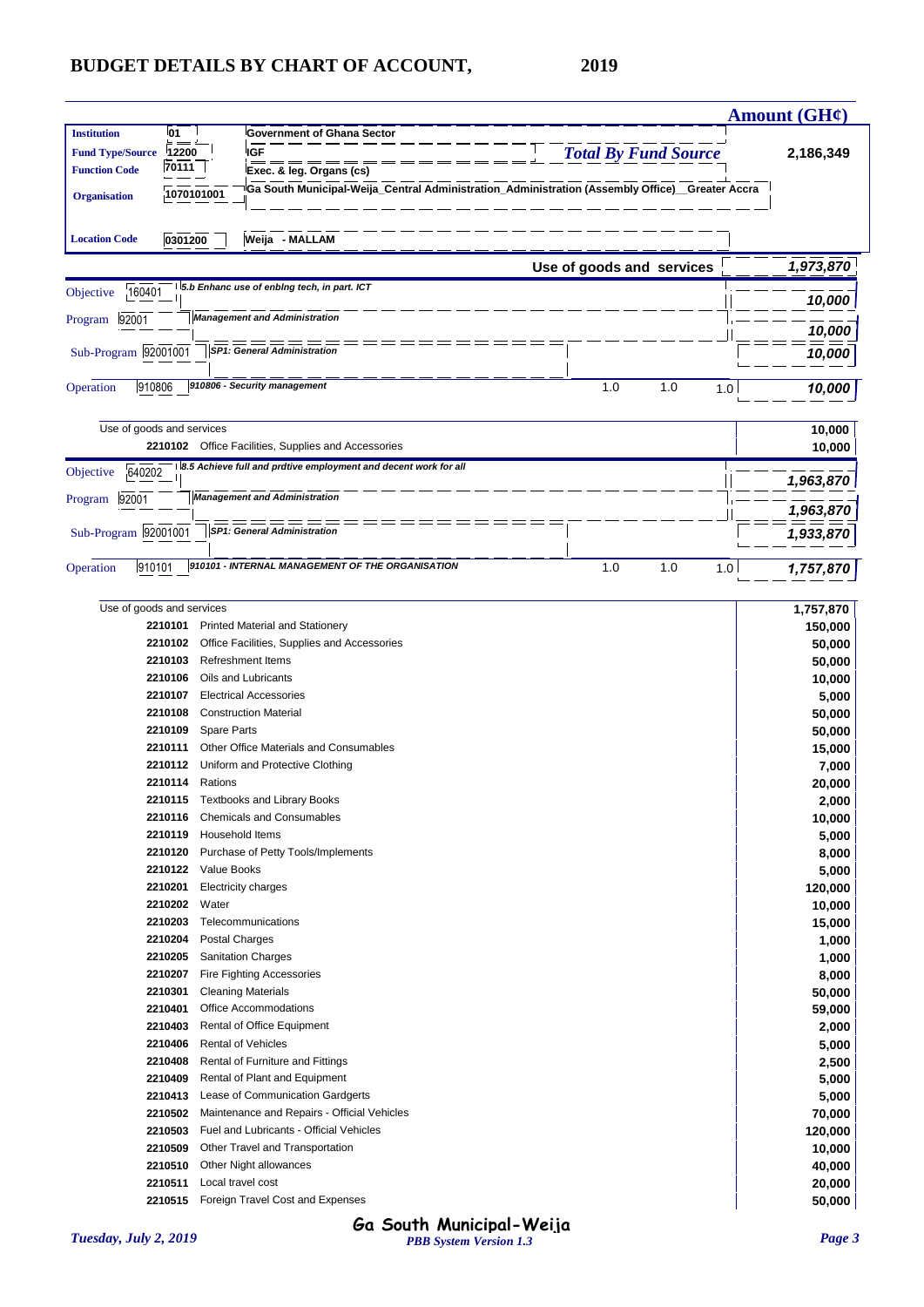| Sub-Program 92001001      | <b>SP1: General Administration</b>                                                        |                              |     |     | 20,000           |
|---------------------------|-------------------------------------------------------------------------------------------|------------------------------|-----|-----|------------------|
|                           |                                                                                           |                              |     |     | 20,000           |
| Program 92001             | <b>Management and Administration</b>                                                      |                              |     |     |                  |
| 640202<br>Objective       | 8.5 Achieve full and prdtive employment and decent work for all                           |                              |     |     | 20,000           |
|                           |                                                                                           | <b>Social benefits [GFS]</b> |     |     | 20,000           |
| 2210711                   | <b>Public Education and Sensitization</b>                                                 |                              |     |     | 10,000           |
| Use of goods and services |                                                                                           |                              |     |     | 10,000           |
| 910809<br>Operation       |                                                                                           | 1.0                          | 1.0 | 1.0 | 10,000           |
|                           | 910809 - Citizen participation in local governance                                        |                              |     |     |                  |
| Sub-Program 92001004      | SP4: Planning, Budgeting, Monitoring and Evaluation                                       |                              |     |     | 10,000           |
| 2210710                   | <b>Staff Development</b>                                                                  |                              |     |     | 20,000           |
| Use of goods and services |                                                                                           |                              |     |     | 20,000           |
|                           |                                                                                           |                              |     |     |                  |
| 910104<br>Operation       | 910104 - INFORMATION, EDUCATION AND COMMUNICATION                                         | 1.0                          | 1.0 | 1.0 | 20,000           |
| Sub-Program 92001003      | SP3: Human Resource                                                                       |                              |     |     | 20,000           |
| 2210708                   | Refreshments                                                                              |                              |     |     | 50,000           |
| 2210702                   | Seminars/Conferences/Workshops/Meetings Expenses (Domestic)                               |                              |     |     | 71,000           |
|                           | 2210509 Other Travel and Transportation                                                   |                              |     |     | 50,000           |
|                           | 2210203 Telecommunications                                                                |                              |     |     | 1,000            |
| Use of goods and services |                                                                                           |                              |     |     | 172,000          |
|                           |                                                                                           |                              |     |     |                  |
| 910805<br>Operation       | 2210117 Teaching and Learning Materials<br>910805 - Administrative and technical meetings | 1.0                          | 1.0 | 1.0 | 4,000<br>172,000 |
| Use of goods and services |                                                                                           |                              |     |     | 4,000            |
|                           |                                                                                           |                              |     |     |                  |
| 910104<br>Operation       | 910104 - INFORMATION, EDUCATION AND COMMUNICATION                                         | 1.0                          | 1.0 | 1.0 | 4,000            |
| 2211304                   | Vehicles                                                                                  |                              |     |     | 15,000           |
| 2211204                   | Security Forces Contingency (election)                                                    |                              |     |     | 20,000           |
| 2211203                   | <b>Emergency Works</b>                                                                    |                              |     |     | 45,000           |
| 2211101                   | <b>Bank Charges</b>                                                                       |                              |     |     | 5,000            |
| 2210909                   | <b>Operational Enhancement Expenses</b>                                                   |                              |     |     | 5,000            |
| 2210904                   | Substructure Allowances                                                                   |                              |     |     | 5,000            |
|                           | 2210902 Official Celebrations                                                             |                              |     |     | 40,000<br>20,000 |
| 2210901                   | 2210802 External Consultants Fees<br>Service of the State Protocol                        |                              |     |     | 20,000           |
| 2210801                   | <b>Local Consultants Fees</b>                                                             |                              |     |     | 300,000          |
| 2210711                   | <b>Public Education and Sensitization</b>                                                 |                              |     |     | 10,000           |
|                           | 2210710 Staff Development                                                                 |                              |     |     | 30,000           |
| 2210709                   | Seminars/Conferences/Workshops (Foreign)                                                  |                              |     |     | 20,000           |
|                           | 2210707 Recruitment Expenses                                                              |                              |     |     | 5,000            |
|                           | 2210706 Library and Subscription                                                          |                              |     |     | 10,000           |
| 2210704<br>2210705        | <b>Hotel Accommodation</b>                                                                |                              |     |     | 2,000<br>10,000  |
| 2210702                   | Seminars/Conferences/Workshops/Meetings Expenses (Domestic)<br>Hire of Venue              |                              |     |     | 30,000           |
| 2210701                   | <b>Training Materials</b>                                                                 |                              |     |     | 5,370            |
| 2210623                   | Maintenance of Office Equipment                                                           |                              |     |     | 10,000           |
| 2210622                   | Maintenance of Computer Software                                                          |                              |     |     | 5,000            |
| 2210617                   | Street Lights/Traffic Lights                                                              |                              |     |     | 10,000           |
| 2210616                   | Maintenance of Public Sanitary Facilities                                                 |                              |     |     | 5,000            |
| 2210610                   | Maintenance of Drains                                                                     |                              |     |     | 20,000           |
| 2210606                   | Maintenance of General Equipment                                                          |                              |     |     | 30,000           |
| 2210603<br>2210604        | Repairs of Office Buildings<br>Maintenance of Furniture and Fixtures                      |                              |     |     | 5,000<br>5,000   |
|                           |                                                                                           |                              |     |     |                  |
| 2210602                   | <b>Repairs of Residential Buildings</b>                                                   |                              |     |     | 10,000           |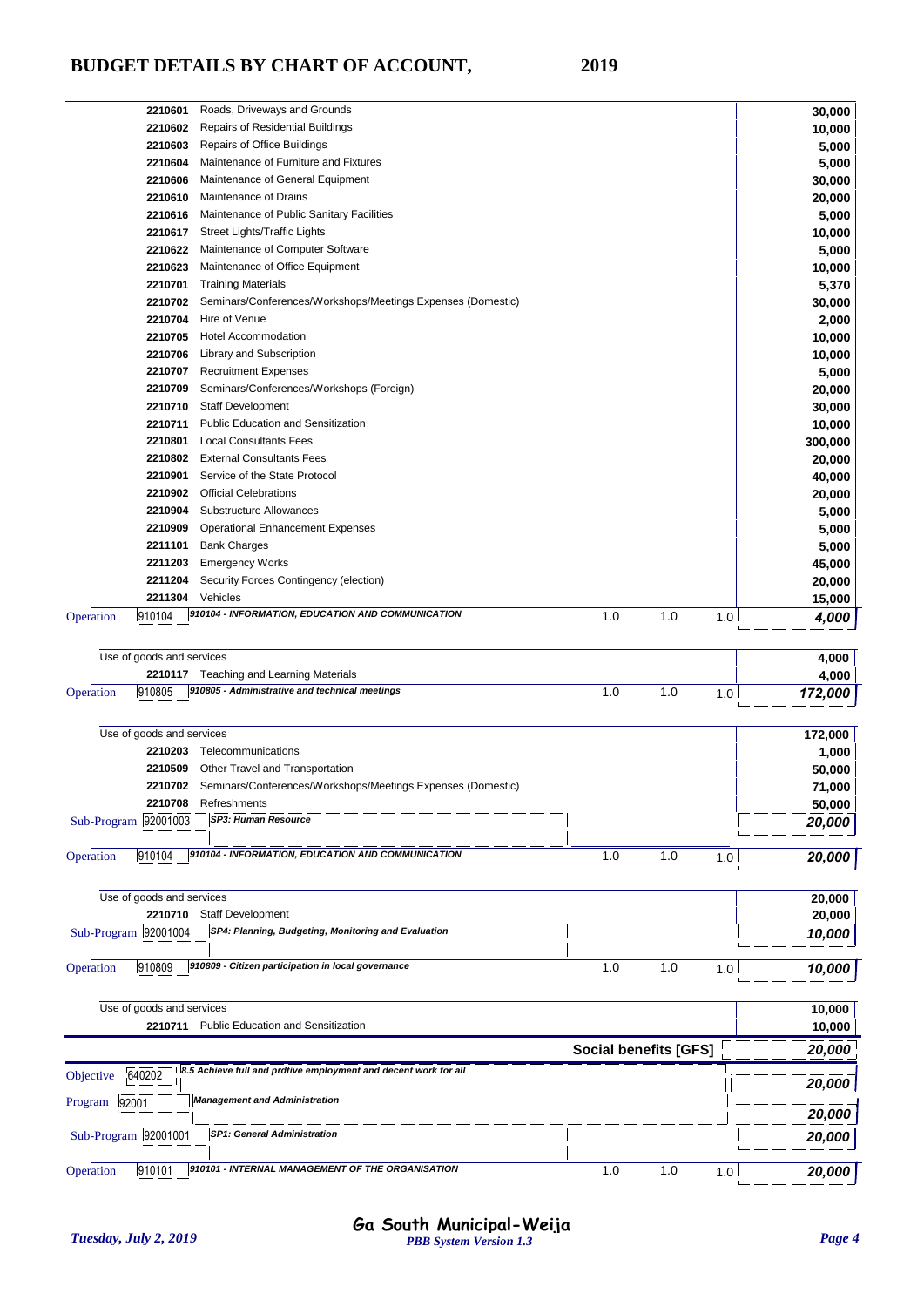| Employer social benefits                                                               |                             | 20,000         |
|----------------------------------------------------------------------------------------|-----------------------------|----------------|
| <b>Staff Welfare Expenses</b><br>2731102                                               |                             | 10,000         |
| 2731103<br><b>Refund of Medical Expenses</b>                                           |                             | 10,000         |
|                                                                                        | Other expense               | 92,479         |
| 5.b Enhanc use of enbing tech, in part. ICT<br>160401<br>Objective                     |                             | 10,479         |
| <b>Management and Administration</b><br>92001<br>Program                               |                             | 10,479         |
| Sub-Program 92001001<br><b>SP1: General Administration</b>                             |                             | 10,479         |
| 910806 - Security management<br>910806<br>Operation                                    | 1.0<br>1.0                  | 10,479<br>1.0  |
| Miscellaneous other expense                                                            |                             | 10,479         |
| 2821002 Professional fees                                                              |                             | 10,479         |
| 8.5 Achieve full and prdtive employment and decent work for all<br>Objective<br>640202 |                             | 82,000         |
| <b>Management and Administration</b><br>92001<br>Program                               |                             | 82,000         |
| Sub-Program 92001001<br><b>SP1: General Administration</b>                             |                             | 82,000         |
| 910101 - INTERNAL MANAGEMENT OF THE ORGANISATION<br>910101<br>Operation                | 1.0<br>1.0                  | 82,000<br>1.0  |
| Miscellaneous other expense                                                            |                             | 82,000         |
| Insurance and compensation<br>2821001                                                  |                             | 20,000         |
| Professional fees<br>2821002                                                           |                             | 10,000         |
| 2821007<br><b>Court Expenses</b>                                                       |                             | 12,000         |
| Awards and Rewards<br>2821008                                                          |                             | 5,000          |
| 2821009<br>Donations                                                                   |                             | 15,000         |
| 2821019<br>Scholarship and Bursaries                                                   |                             | 20,000         |
|                                                                                        | <b>Non Financial Assets</b> | 100,000        |
| 8.5 Achieve full and prdtive employment and decent work for all<br>640202<br>Objective |                             | 100,000        |
| <b>Management and Administration</b><br>92001<br>Program                               |                             | 100,000        |
| Sub-Program 92001001<br><b>SP1: General Administration</b>                             |                             | 100,000        |
| 910105 - PROCUREMENT OF OFFICE EQUIPMENT AND LOGISTICS<br>910105<br>Project            | 1.0<br>1.0                  | 1.0<br>100,000 |
| <b>Fixed assets</b>                                                                    |                             | 100,000        |
| 3112208<br><b>Computers and Accessories</b>                                            |                             | 50,000         |
| 3113108<br><b>Furniture and Fittings</b>                                               |                             | 50,000         |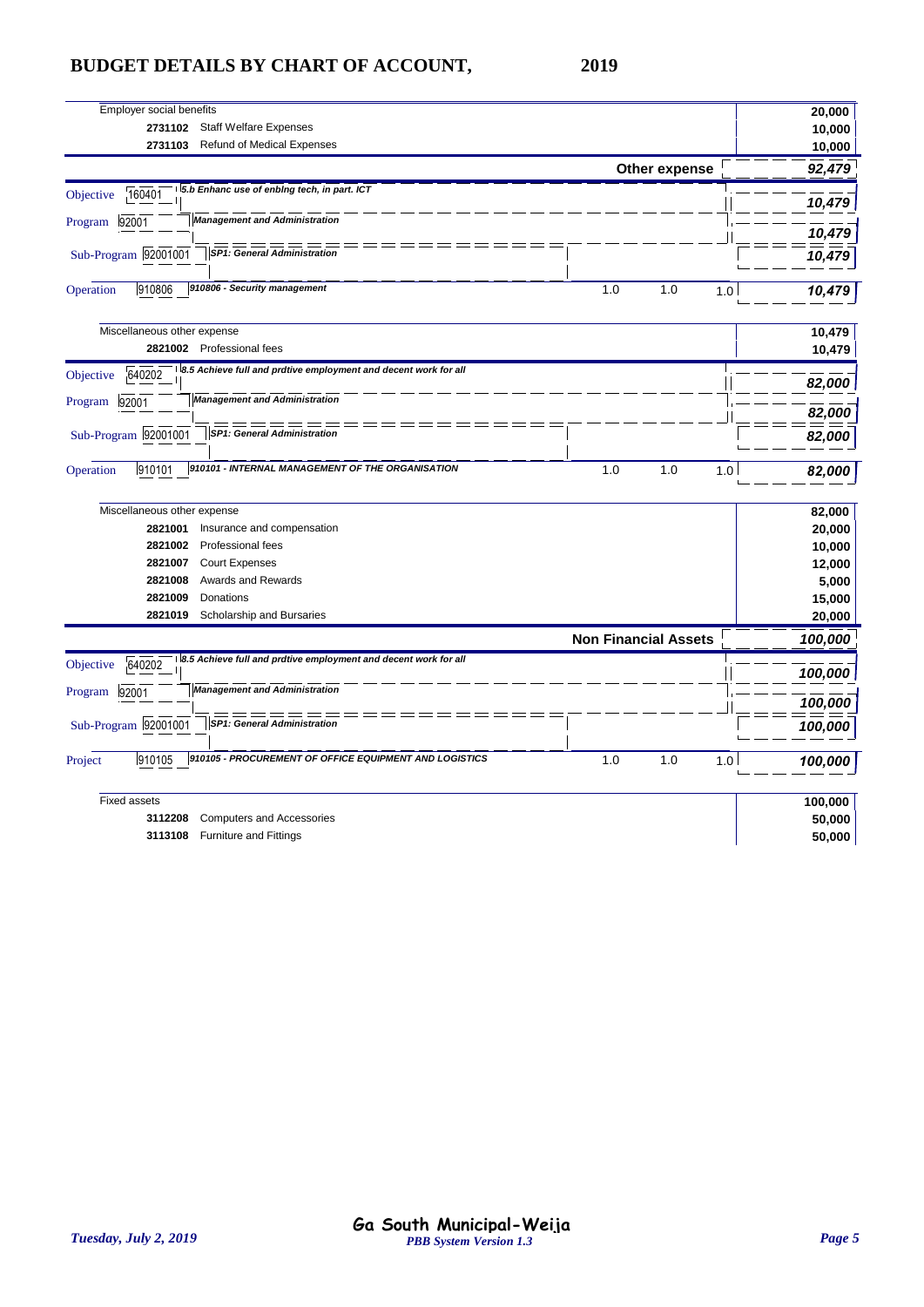|                                                 |                                      |                                                                                                 |                             |                              |     | Amount $(GH\mathcal{C})$ |
|-------------------------------------------------|--------------------------------------|-------------------------------------------------------------------------------------------------|-----------------------------|------------------------------|-----|--------------------------|
| <b>Institution</b>                              | <b>01</b>                            | <b>Government of Ghana Sector</b>                                                               |                             |                              |     |                          |
| <b>Fund Type/Source</b><br><b>Function Code</b> | 12603<br>70111                       | <b>DACF ASSEMBLY</b><br>Exec. & leg. Organs (cs)                                                | <b>Total By Fund Source</b> |                              |     | 532,876                  |
|                                                 |                                      | Ga South Municipal-Weija_Central Administration_Administration (Assembly Office)__Greater Accra |                             |                              |     |                          |
| <b>Organisation</b>                             | 1070101001                           |                                                                                                 |                             |                              |     |                          |
|                                                 |                                      |                                                                                                 |                             |                              |     |                          |
| <b>Location Code</b>                            | 0301200                              | Weija - MALLAM                                                                                  |                             |                              |     |                          |
|                                                 |                                      |                                                                                                 | Use of goods and services   |                              |     | 197,876                  |
| 640202<br>Objective                             |                                      | 8.5 Achieve full and prdtive employment and decent work for all                                 |                             |                              |     |                          |
| 92001<br>Program                                |                                      | <b>Management and Administration</b>                                                            |                             |                              |     | 197,876                  |
|                                                 |                                      |                                                                                                 |                             |                              |     | 157,876                  |
| Sub-Program 92001001                            |                                      | <b>SP1: General Administration</b>                                                              |                             |                              |     | 5,000                    |
|                                                 |                                      | 910103 - MANPOWER AND SKILLS DEVELOPMENT                                                        |                             |                              |     |                          |
| 910103<br>Operation                             |                                      |                                                                                                 | 1.0                         | 1.0                          | 1.0 | 5,000                    |
|                                                 | Use of goods and services            |                                                                                                 |                             |                              |     |                          |
|                                                 | 2210118                              | Sports, Recreational and Cultural Materials                                                     |                             |                              |     | 5,000<br>5,000           |
| Sub-Program 92001003                            |                                      | SP3: Human Resource                                                                             |                             |                              |     | 50,000                   |
|                                                 |                                      |                                                                                                 |                             |                              |     |                          |
| 910104<br>Operation                             |                                      | 910104 - INFORMATION, EDUCATION AND COMMUNICATION                                               | 1.0                         | 1.0                          | 1.0 | 50,000                   |
|                                                 |                                      |                                                                                                 |                             |                              |     |                          |
|                                                 | Use of goods and services<br>2210710 | <b>Staff Development</b>                                                                        |                             |                              |     | 50,000<br>50,000         |
| Sub-Program 92001004                            |                                      | SP4: Planning, Budgeting, Monitoring and Evaluation                                             |                             |                              |     | 102,876                  |
|                                                 |                                      |                                                                                                 |                             |                              |     |                          |
| 910108<br>Operation                             |                                      | 910108 - MONITORING AND EVALUATON OF PROGRAMMES AND PROJECTS                                    | 1.0                         | 1.0                          | 1.0 | 30,000                   |
|                                                 |                                      |                                                                                                 |                             |                              |     |                          |
|                                                 | Use of goods and services            |                                                                                                 |                             |                              |     | 30,000                   |
|                                                 | 2210509<br>2210702                   | Other Travel and Transportation<br>Seminars/Conferences/Workshops/Meetings Expenses (Domestic)  |                             |                              |     | 5,000<br>20,000          |
|                                                 | 2210708<br>Refreshments              |                                                                                                 |                             |                              |     | 5,000                    |
| 910809<br>Operation                             |                                      | 910809 - Citizen participation in local governance                                              | 1.0                         | 1.0                          | 1.0 | 22,876                   |
|                                                 |                                      |                                                                                                 |                             |                              |     |                          |
|                                                 | Use of goods and services            |                                                                                                 |                             |                              |     | 22,876                   |
|                                                 | 2210711                              | Public Education and Sensitization<br>$ 910810 $ 910810 - Plan and budget preparation           | 1.0                         | 1.0                          |     | 22,876                   |
| Operation                                       |                                      |                                                                                                 |                             |                              | 1.0 | 50,000                   |
|                                                 | Use of goods and services            |                                                                                                 |                             |                              |     | 50,000                   |
|                                                 | 2210702                              | Seminars/Conferences/Workshops/Meetings Expenses (Domestic)                                     |                             |                              |     | 50,000                   |
| Program 92002                                   |                                      | <b>Social Services Delivery</b>                                                                 |                             |                              |     |                          |
| Sub-Program 92002001                            |                                      | SP2.1 Education, youth & sports and Library services                                            |                             |                              |     | 40,000                   |
|                                                 |                                      |                                                                                                 |                             |                              |     | 40,000                   |
| 910404<br>Operation                             |                                      | 910404 - support toteaching and learning delivery (Schools and Teachers award                   | 1.0                         | 1.0                          | 1.0 | 40,000                   |
|                                                 |                                      | scheme, educational financial support)                                                          |                             |                              |     |                          |
|                                                 | Use of goods and services            |                                                                                                 |                             |                              |     | 40,000                   |
|                                                 | 2210102                              | Office Facilities, Supplies and Accessories                                                     |                             |                              |     | 10,000                   |
|                                                 | 2210117                              | <b>Teaching and Learning Materials</b>                                                          |                             |                              |     | 30,000                   |
|                                                 |                                      |                                                                                                 |                             | <b>Social benefits [GFS]</b> |     | 5,000                    |
| 640202<br>Objective                             |                                      | 8.5 Achieve full and prdtive employment and decent work for all                                 |                             |                              |     | 5,000                    |
| 92001<br>Program                                |                                      | <b>Management and Administration</b>                                                            |                             |                              |     |                          |
|                                                 |                                      |                                                                                                 |                             |                              |     | 5,000                    |
| Sub-Program 92001001                            |                                      | <b>SP1: General Administration</b>                                                              |                             |                              |     | 5,000                    |
| Operation<br>910103                             |                                      | 910103 - MANPOWER AND SKILLS DEVELOPMENT                                                        | 1.0                         | 1.0                          | 1.0 | 5,000                    |
|                                                 |                                      |                                                                                                 |                             |                              |     |                          |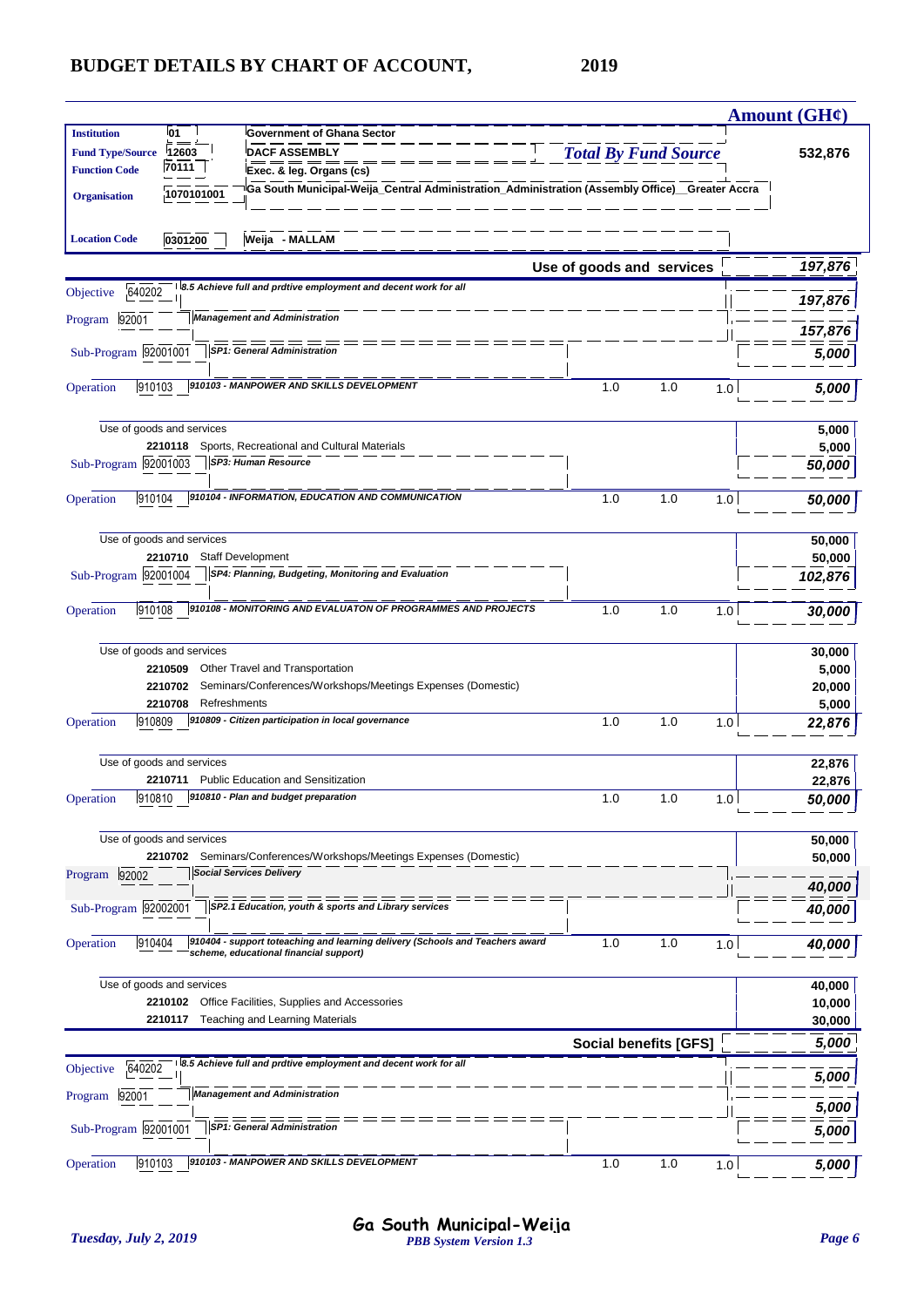| 70,000<br>Other expense<br>8.5 Achieve full and prdtive employment and decent work for all<br>640202<br>Objective<br>70,000<br><b>Management and Administration</b><br>92001<br>Program<br>70,000<br>SP1: General Administration<br>Sub-Program 92001001<br>70,000<br>910103 - MANPOWER AND SKILLS DEVELOPMENT<br>910103<br>1.0<br>Operation<br>1.0<br>1.0<br>70,000<br>Miscellaneous other expense<br>70,000<br>20,000<br>2821009<br>Donations<br>Scholarship and Bursaries<br>2821019<br>50,000<br><b>Non Financial Assets</b><br>260,000<br>8.5 Achieve full and prdtive employment and decent work for all<br>640202<br>Objective<br>260,000<br><b>Management and Administration</b><br>92001<br>Program<br>Sub-Program 92001001<br><b>SP1: General Administration</b><br>260,000<br>910105 - PROCUREMENT OF OFFICE EQUIPMENT AND LOGISTICS<br>910105<br>1.0<br>1.0<br>Project<br>1.0<br>80,000<br><b>Fixed assets</b><br>80,000<br>Office Equipment<br>40,000<br>3112211<br><b>Furniture and Fittings</b><br>3113108<br>40,000<br>910114 - ACQUISITION OF MOVABLES AND IMMOVABLE ASSET<br>1.0<br>910114<br>1.0<br>Project<br>1.0<br>180,000<br><b>Fixed assets</b><br>180,000<br><b>School Buildings</b><br>60,000<br>3111205<br>3111210<br><b>Recreational Centres</b><br>60,000<br>3111212 Libraries<br>60,000<br>Amount $(GH\ell)$<br><b>Institution</b><br><b>01</b><br><b>Government of Ghana Sector</b><br><b>Total By Fund Source</b><br><b>DDF</b><br><b>Fund Type/Source</b><br>14009<br>33,000<br>70111<br><b>Function Code</b><br>Exec. & leg. Organs (cs)<br>Ga South Municipal-Weija_Central Administration_Administration (Assembly Office)_Greater Accra<br>1070101001<br><b>Organisation</b><br>0301200<br>Weija - MALLAM<br><b>Location Code</b><br>Use of goods and services<br>8.5 Achieve full and prdtive employment and decent work for all<br>640202<br>Objective<br>33,000<br><b>Management and Administration</b><br>92001<br>Program<br>33,000<br>SP3: Human Resource<br>Sub-Program 92001003<br>33,000<br>910104 - INFORMATION, EDUCATION AND COMMUNICATION<br>910104<br>1.0<br>1.0<br>Operation<br>1.0<br>33,000<br>Use of goods and services<br>33,000<br>Office Facilities, Supplies and Accessories<br>2210102<br>30,000<br>2210710<br><b>Staff Development</b><br>3,000<br><b>Total Cost Centre</b><br>3,674,508 | Social assistance benefits<br>2721102 Refund for Medical Expenses (Paupers/Disease Category) | 5,000<br>5,000 |
|-------------------------------------------------------------------------------------------------------------------------------------------------------------------------------------------------------------------------------------------------------------------------------------------------------------------------------------------------------------------------------------------------------------------------------------------------------------------------------------------------------------------------------------------------------------------------------------------------------------------------------------------------------------------------------------------------------------------------------------------------------------------------------------------------------------------------------------------------------------------------------------------------------------------------------------------------------------------------------------------------------------------------------------------------------------------------------------------------------------------------------------------------------------------------------------------------------------------------------------------------------------------------------------------------------------------------------------------------------------------------------------------------------------------------------------------------------------------------------------------------------------------------------------------------------------------------------------------------------------------------------------------------------------------------------------------------------------------------------------------------------------------------------------------------------------------------------------------------------------------------------------------------------------------------------------------------------------------------------------------------------------------------------------------------------------------------------------------------------------------------------------------------------------------------------------------------------------------------------------------------------------------------------------------------------------------------------------------------------|----------------------------------------------------------------------------------------------|----------------|
|                                                                                                                                                                                                                                                                                                                                                                                                                                                                                                                                                                                                                                                                                                                                                                                                                                                                                                                                                                                                                                                                                                                                                                                                                                                                                                                                                                                                                                                                                                                                                                                                                                                                                                                                                                                                                                                                                                                                                                                                                                                                                                                                                                                                                                                                                                                                                       |                                                                                              |                |
|                                                                                                                                                                                                                                                                                                                                                                                                                                                                                                                                                                                                                                                                                                                                                                                                                                                                                                                                                                                                                                                                                                                                                                                                                                                                                                                                                                                                                                                                                                                                                                                                                                                                                                                                                                                                                                                                                                                                                                                                                                                                                                                                                                                                                                                                                                                                                       |                                                                                              |                |
|                                                                                                                                                                                                                                                                                                                                                                                                                                                                                                                                                                                                                                                                                                                                                                                                                                                                                                                                                                                                                                                                                                                                                                                                                                                                                                                                                                                                                                                                                                                                                                                                                                                                                                                                                                                                                                                                                                                                                                                                                                                                                                                                                                                                                                                                                                                                                       |                                                                                              |                |
|                                                                                                                                                                                                                                                                                                                                                                                                                                                                                                                                                                                                                                                                                                                                                                                                                                                                                                                                                                                                                                                                                                                                                                                                                                                                                                                                                                                                                                                                                                                                                                                                                                                                                                                                                                                                                                                                                                                                                                                                                                                                                                                                                                                                                                                                                                                                                       |                                                                                              |                |
|                                                                                                                                                                                                                                                                                                                                                                                                                                                                                                                                                                                                                                                                                                                                                                                                                                                                                                                                                                                                                                                                                                                                                                                                                                                                                                                                                                                                                                                                                                                                                                                                                                                                                                                                                                                                                                                                                                                                                                                                                                                                                                                                                                                                                                                                                                                                                       |                                                                                              |                |
|                                                                                                                                                                                                                                                                                                                                                                                                                                                                                                                                                                                                                                                                                                                                                                                                                                                                                                                                                                                                                                                                                                                                                                                                                                                                                                                                                                                                                                                                                                                                                                                                                                                                                                                                                                                                                                                                                                                                                                                                                                                                                                                                                                                                                                                                                                                                                       |                                                                                              |                |
|                                                                                                                                                                                                                                                                                                                                                                                                                                                                                                                                                                                                                                                                                                                                                                                                                                                                                                                                                                                                                                                                                                                                                                                                                                                                                                                                                                                                                                                                                                                                                                                                                                                                                                                                                                                                                                                                                                                                                                                                                                                                                                                                                                                                                                                                                                                                                       |                                                                                              |                |
|                                                                                                                                                                                                                                                                                                                                                                                                                                                                                                                                                                                                                                                                                                                                                                                                                                                                                                                                                                                                                                                                                                                                                                                                                                                                                                                                                                                                                                                                                                                                                                                                                                                                                                                                                                                                                                                                                                                                                                                                                                                                                                                                                                                                                                                                                                                                                       |                                                                                              |                |
|                                                                                                                                                                                                                                                                                                                                                                                                                                                                                                                                                                                                                                                                                                                                                                                                                                                                                                                                                                                                                                                                                                                                                                                                                                                                                                                                                                                                                                                                                                                                                                                                                                                                                                                                                                                                                                                                                                                                                                                                                                                                                                                                                                                                                                                                                                                                                       |                                                                                              |                |
|                                                                                                                                                                                                                                                                                                                                                                                                                                                                                                                                                                                                                                                                                                                                                                                                                                                                                                                                                                                                                                                                                                                                                                                                                                                                                                                                                                                                                                                                                                                                                                                                                                                                                                                                                                                                                                                                                                                                                                                                                                                                                                                                                                                                                                                                                                                                                       |                                                                                              |                |
|                                                                                                                                                                                                                                                                                                                                                                                                                                                                                                                                                                                                                                                                                                                                                                                                                                                                                                                                                                                                                                                                                                                                                                                                                                                                                                                                                                                                                                                                                                                                                                                                                                                                                                                                                                                                                                                                                                                                                                                                                                                                                                                                                                                                                                                                                                                                                       |                                                                                              |                |
|                                                                                                                                                                                                                                                                                                                                                                                                                                                                                                                                                                                                                                                                                                                                                                                                                                                                                                                                                                                                                                                                                                                                                                                                                                                                                                                                                                                                                                                                                                                                                                                                                                                                                                                                                                                                                                                                                                                                                                                                                                                                                                                                                                                                                                                                                                                                                       |                                                                                              |                |
|                                                                                                                                                                                                                                                                                                                                                                                                                                                                                                                                                                                                                                                                                                                                                                                                                                                                                                                                                                                                                                                                                                                                                                                                                                                                                                                                                                                                                                                                                                                                                                                                                                                                                                                                                                                                                                                                                                                                                                                                                                                                                                                                                                                                                                                                                                                                                       |                                                                                              | 260,000        |
|                                                                                                                                                                                                                                                                                                                                                                                                                                                                                                                                                                                                                                                                                                                                                                                                                                                                                                                                                                                                                                                                                                                                                                                                                                                                                                                                                                                                                                                                                                                                                                                                                                                                                                                                                                                                                                                                                                                                                                                                                                                                                                                                                                                                                                                                                                                                                       |                                                                                              |                |
|                                                                                                                                                                                                                                                                                                                                                                                                                                                                                                                                                                                                                                                                                                                                                                                                                                                                                                                                                                                                                                                                                                                                                                                                                                                                                                                                                                                                                                                                                                                                                                                                                                                                                                                                                                                                                                                                                                                                                                                                                                                                                                                                                                                                                                                                                                                                                       |                                                                                              |                |
|                                                                                                                                                                                                                                                                                                                                                                                                                                                                                                                                                                                                                                                                                                                                                                                                                                                                                                                                                                                                                                                                                                                                                                                                                                                                                                                                                                                                                                                                                                                                                                                                                                                                                                                                                                                                                                                                                                                                                                                                                                                                                                                                                                                                                                                                                                                                                       |                                                                                              |                |
|                                                                                                                                                                                                                                                                                                                                                                                                                                                                                                                                                                                                                                                                                                                                                                                                                                                                                                                                                                                                                                                                                                                                                                                                                                                                                                                                                                                                                                                                                                                                                                                                                                                                                                                                                                                                                                                                                                                                                                                                                                                                                                                                                                                                                                                                                                                                                       |                                                                                              |                |
|                                                                                                                                                                                                                                                                                                                                                                                                                                                                                                                                                                                                                                                                                                                                                                                                                                                                                                                                                                                                                                                                                                                                                                                                                                                                                                                                                                                                                                                                                                                                                                                                                                                                                                                                                                                                                                                                                                                                                                                                                                                                                                                                                                                                                                                                                                                                                       |                                                                                              |                |
|                                                                                                                                                                                                                                                                                                                                                                                                                                                                                                                                                                                                                                                                                                                                                                                                                                                                                                                                                                                                                                                                                                                                                                                                                                                                                                                                                                                                                                                                                                                                                                                                                                                                                                                                                                                                                                                                                                                                                                                                                                                                                                                                                                                                                                                                                                                                                       |                                                                                              |                |
|                                                                                                                                                                                                                                                                                                                                                                                                                                                                                                                                                                                                                                                                                                                                                                                                                                                                                                                                                                                                                                                                                                                                                                                                                                                                                                                                                                                                                                                                                                                                                                                                                                                                                                                                                                                                                                                                                                                                                                                                                                                                                                                                                                                                                                                                                                                                                       |                                                                                              |                |
|                                                                                                                                                                                                                                                                                                                                                                                                                                                                                                                                                                                                                                                                                                                                                                                                                                                                                                                                                                                                                                                                                                                                                                                                                                                                                                                                                                                                                                                                                                                                                                                                                                                                                                                                                                                                                                                                                                                                                                                                                                                                                                                                                                                                                                                                                                                                                       |                                                                                              |                |
|                                                                                                                                                                                                                                                                                                                                                                                                                                                                                                                                                                                                                                                                                                                                                                                                                                                                                                                                                                                                                                                                                                                                                                                                                                                                                                                                                                                                                                                                                                                                                                                                                                                                                                                                                                                                                                                                                                                                                                                                                                                                                                                                                                                                                                                                                                                                                       |                                                                                              |                |
|                                                                                                                                                                                                                                                                                                                                                                                                                                                                                                                                                                                                                                                                                                                                                                                                                                                                                                                                                                                                                                                                                                                                                                                                                                                                                                                                                                                                                                                                                                                                                                                                                                                                                                                                                                                                                                                                                                                                                                                                                                                                                                                                                                                                                                                                                                                                                       |                                                                                              |                |
|                                                                                                                                                                                                                                                                                                                                                                                                                                                                                                                                                                                                                                                                                                                                                                                                                                                                                                                                                                                                                                                                                                                                                                                                                                                                                                                                                                                                                                                                                                                                                                                                                                                                                                                                                                                                                                                                                                                                                                                                                                                                                                                                                                                                                                                                                                                                                       |                                                                                              |                |
|                                                                                                                                                                                                                                                                                                                                                                                                                                                                                                                                                                                                                                                                                                                                                                                                                                                                                                                                                                                                                                                                                                                                                                                                                                                                                                                                                                                                                                                                                                                                                                                                                                                                                                                                                                                                                                                                                                                                                                                                                                                                                                                                                                                                                                                                                                                                                       |                                                                                              |                |
|                                                                                                                                                                                                                                                                                                                                                                                                                                                                                                                                                                                                                                                                                                                                                                                                                                                                                                                                                                                                                                                                                                                                                                                                                                                                                                                                                                                                                                                                                                                                                                                                                                                                                                                                                                                                                                                                                                                                                                                                                                                                                                                                                                                                                                                                                                                                                       |                                                                                              |                |
|                                                                                                                                                                                                                                                                                                                                                                                                                                                                                                                                                                                                                                                                                                                                                                                                                                                                                                                                                                                                                                                                                                                                                                                                                                                                                                                                                                                                                                                                                                                                                                                                                                                                                                                                                                                                                                                                                                                                                                                                                                                                                                                                                                                                                                                                                                                                                       |                                                                                              |                |
|                                                                                                                                                                                                                                                                                                                                                                                                                                                                                                                                                                                                                                                                                                                                                                                                                                                                                                                                                                                                                                                                                                                                                                                                                                                                                                                                                                                                                                                                                                                                                                                                                                                                                                                                                                                                                                                                                                                                                                                                                                                                                                                                                                                                                                                                                                                                                       |                                                                                              |                |
|                                                                                                                                                                                                                                                                                                                                                                                                                                                                                                                                                                                                                                                                                                                                                                                                                                                                                                                                                                                                                                                                                                                                                                                                                                                                                                                                                                                                                                                                                                                                                                                                                                                                                                                                                                                                                                                                                                                                                                                                                                                                                                                                                                                                                                                                                                                                                       |                                                                                              |                |
|                                                                                                                                                                                                                                                                                                                                                                                                                                                                                                                                                                                                                                                                                                                                                                                                                                                                                                                                                                                                                                                                                                                                                                                                                                                                                                                                                                                                                                                                                                                                                                                                                                                                                                                                                                                                                                                                                                                                                                                                                                                                                                                                                                                                                                                                                                                                                       |                                                                                              | 33,000         |
|                                                                                                                                                                                                                                                                                                                                                                                                                                                                                                                                                                                                                                                                                                                                                                                                                                                                                                                                                                                                                                                                                                                                                                                                                                                                                                                                                                                                                                                                                                                                                                                                                                                                                                                                                                                                                                                                                                                                                                                                                                                                                                                                                                                                                                                                                                                                                       |                                                                                              |                |
|                                                                                                                                                                                                                                                                                                                                                                                                                                                                                                                                                                                                                                                                                                                                                                                                                                                                                                                                                                                                                                                                                                                                                                                                                                                                                                                                                                                                                                                                                                                                                                                                                                                                                                                                                                                                                                                                                                                                                                                                                                                                                                                                                                                                                                                                                                                                                       |                                                                                              |                |
|                                                                                                                                                                                                                                                                                                                                                                                                                                                                                                                                                                                                                                                                                                                                                                                                                                                                                                                                                                                                                                                                                                                                                                                                                                                                                                                                                                                                                                                                                                                                                                                                                                                                                                                                                                                                                                                                                                                                                                                                                                                                                                                                                                                                                                                                                                                                                       |                                                                                              |                |
|                                                                                                                                                                                                                                                                                                                                                                                                                                                                                                                                                                                                                                                                                                                                                                                                                                                                                                                                                                                                                                                                                                                                                                                                                                                                                                                                                                                                                                                                                                                                                                                                                                                                                                                                                                                                                                                                                                                                                                                                                                                                                                                                                                                                                                                                                                                                                       |                                                                                              |                |
|                                                                                                                                                                                                                                                                                                                                                                                                                                                                                                                                                                                                                                                                                                                                                                                                                                                                                                                                                                                                                                                                                                                                                                                                                                                                                                                                                                                                                                                                                                                                                                                                                                                                                                                                                                                                                                                                                                                                                                                                                                                                                                                                                                                                                                                                                                                                                       |                                                                                              |                |
|                                                                                                                                                                                                                                                                                                                                                                                                                                                                                                                                                                                                                                                                                                                                                                                                                                                                                                                                                                                                                                                                                                                                                                                                                                                                                                                                                                                                                                                                                                                                                                                                                                                                                                                                                                                                                                                                                                                                                                                                                                                                                                                                                                                                                                                                                                                                                       |                                                                                              |                |
|                                                                                                                                                                                                                                                                                                                                                                                                                                                                                                                                                                                                                                                                                                                                                                                                                                                                                                                                                                                                                                                                                                                                                                                                                                                                                                                                                                                                                                                                                                                                                                                                                                                                                                                                                                                                                                                                                                                                                                                                                                                                                                                                                                                                                                                                                                                                                       |                                                                                              |                |
|                                                                                                                                                                                                                                                                                                                                                                                                                                                                                                                                                                                                                                                                                                                                                                                                                                                                                                                                                                                                                                                                                                                                                                                                                                                                                                                                                                                                                                                                                                                                                                                                                                                                                                                                                                                                                                                                                                                                                                                                                                                                                                                                                                                                                                                                                                                                                       |                                                                                              |                |
|                                                                                                                                                                                                                                                                                                                                                                                                                                                                                                                                                                                                                                                                                                                                                                                                                                                                                                                                                                                                                                                                                                                                                                                                                                                                                                                                                                                                                                                                                                                                                                                                                                                                                                                                                                                                                                                                                                                                                                                                                                                                                                                                                                                                                                                                                                                                                       |                                                                                              |                |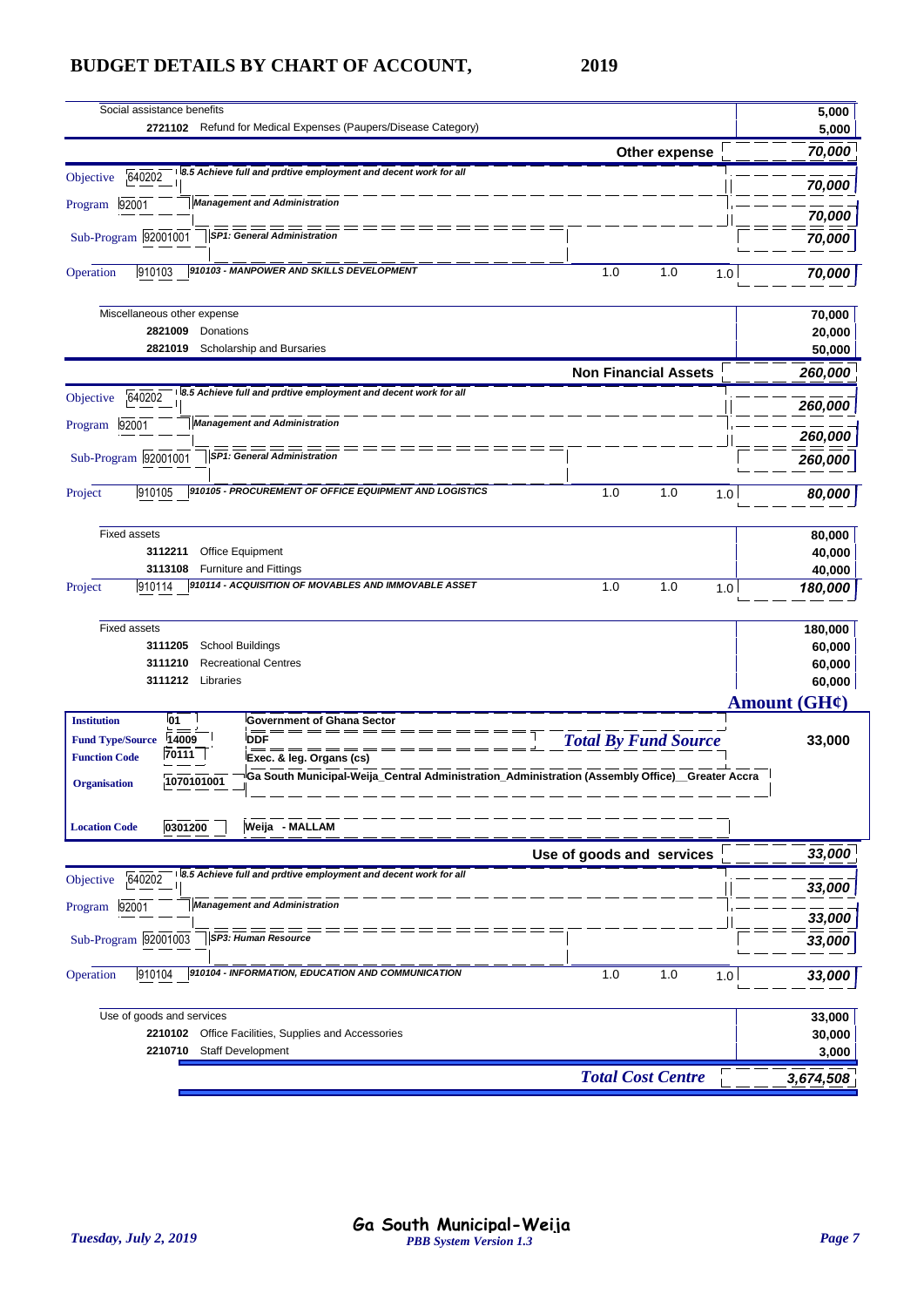|                                                                                                             |                                                                                               |                                        |                          |         | <b>Amount (GH¢)</b> |
|-------------------------------------------------------------------------------------------------------------|-----------------------------------------------------------------------------------------------|----------------------------------------|--------------------------|---------|---------------------|
| <b>Institution</b><br>01<br>12200<br><b>Fund Type/Source</b><br><b>IGF</b><br>70111<br><b>Function Code</b> | <b>Government of Ghana Sector</b><br>Exec. & leg. Organs (cs)                                 | <b>Total By Fund Source</b>            |                          | 324,795 |                     |
| 1070102001<br><b>Organisation</b><br>0301200<br>Weija - MALLAM<br><b>Location Code</b>                      | Ga South Municipal-Weija_Central Administration_Sub-Metros Administration_Sub 1_Greater Accra |                                        |                          |         |                     |
|                                                                                                             |                                                                                               | <b>Compensation of employees [GFS]</b> |                          |         | 324,795             |
| <b>Compensation of Employees</b><br>000000<br>Objective                                                     |                                                                                               |                                        |                          |         | 324,795             |
| <b>Management and Administration</b><br>92001<br>Program                                                    |                                                                                               |                                        |                          |         | 324,795             |
| <b>SP1: General Administration</b><br>Sub-Program 92001001                                                  |                                                                                               |                                        |                          |         | 314,606             |
| 000000<br>Operation                                                                                         |                                                                                               | 0.0                                    | 0.0                      | 0.0     | 314,606             |
| Wages and salaries [GFS]                                                                                    |                                                                                               |                                        |                          |         | 314,606             |
| Monthly paid and casual labour<br>2111102                                                                   |                                                                                               |                                        |                          |         | 314,606             |
| Sub-Program 92001004                                                                                        | SP4: Planning, Budgeting, Monitoring and Evaluation                                           |                                        |                          |         | 10,189              |
| 000000<br>Operation                                                                                         |                                                                                               | 0.0                                    | 0.0                      | 0.0     | 10,189              |
| Wages and salaries [GFS]                                                                                    |                                                                                               |                                        |                          |         | 10,189              |
| 2111102 Monthly paid and casual labour                                                                      |                                                                                               |                                        |                          |         | 10,189              |
|                                                                                                             |                                                                                               |                                        | <b>Total Cost Centre</b> |         | 324,795             |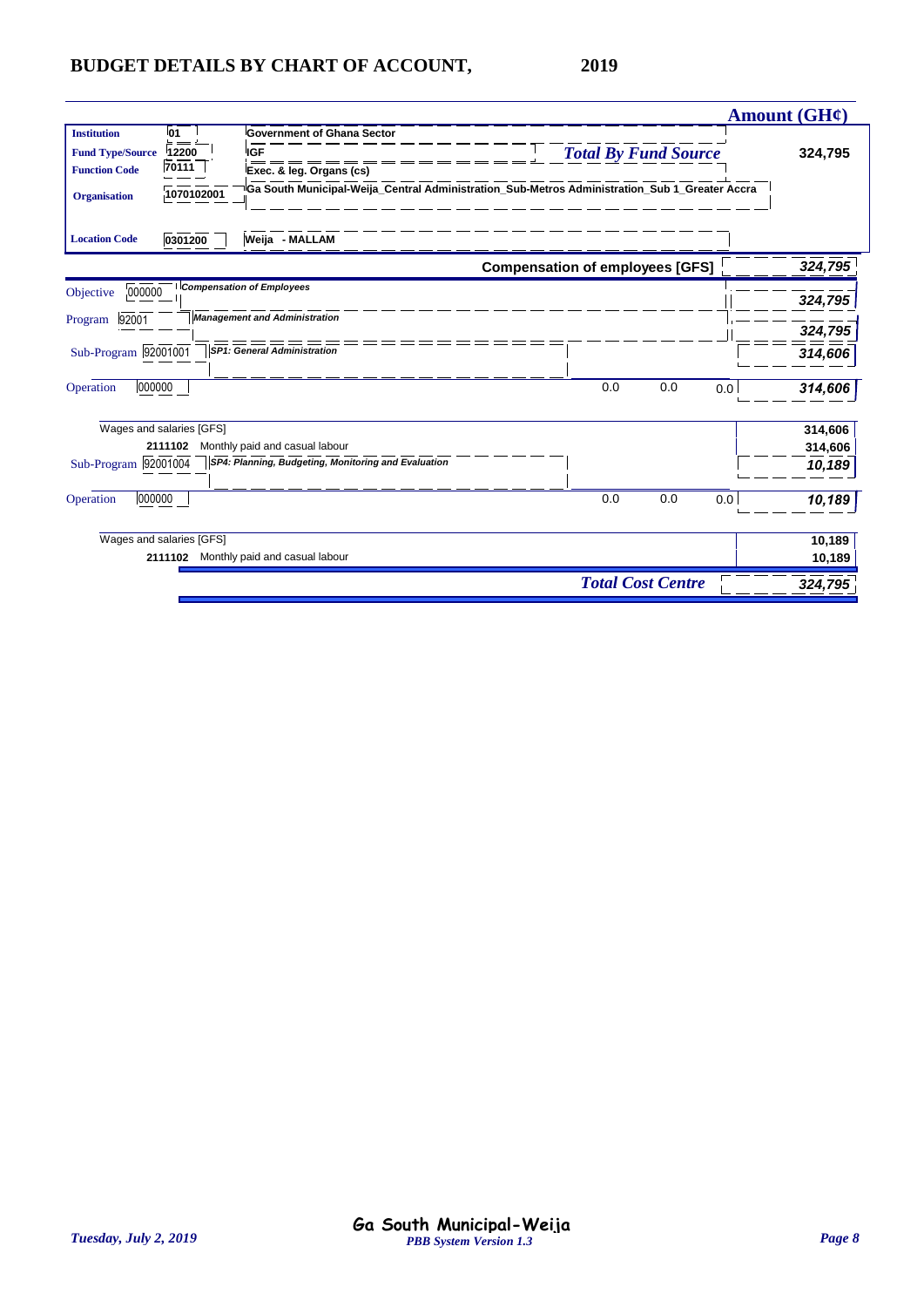|                                   |                                                                                               |                                        | <b>Amount (GH¢)</b> |
|-----------------------------------|-----------------------------------------------------------------------------------------------|----------------------------------------|---------------------|
| <b>01</b><br><b>Institution</b>   | <b>Government of Ghana Sector</b>                                                             |                                        |                     |
| <b>Fund Type/Source</b><br>12200  | IGF                                                                                           | <b>Total By Fund Source</b>            | 302,543             |
| 70111<br><b>Function Code</b>     | Exec. & leg. Organs (cs)                                                                      |                                        |                     |
| 1070102002<br><b>Organisation</b> | Ga South Municipal-Weija_Central Administration_Sub-Metros Administration_Sub 2_Greater Accra |                                        |                     |
| 0301200<br><b>Location Code</b>   | Weija - MALLAM                                                                                |                                        |                     |
|                                   |                                                                                               | <b>Compensation of employees [GFS]</b> | 302,543             |
| 000000<br>Objective               | <b>Compensation of Employees</b>                                                              |                                        | 302,543             |
| Program<br>92001                  | <b>Management and Administration</b>                                                          |                                        |                     |
|                                   |                                                                                               |                                        | 302,543             |
| Sub-Program 92001001              | <b>SP1: General Administration</b>                                                            |                                        | 302,543             |
|                                   |                                                                                               |                                        |                     |
| 000000<br>Operation               |                                                                                               | 0.0<br>0.0<br>0.0                      | 302,543             |
|                                   |                                                                                               |                                        |                     |
| Wages and salaries [GFS]          |                                                                                               |                                        | 210,000             |
| 2111106                           | <b>Limited Engagements</b>                                                                    |                                        | 12,000              |
| 2111208                           | <b>Funeral Grants</b>                                                                         |                                        | 12,000              |
| 2111216                           | Rotational Head of Department Allowance                                                       |                                        | 5,000               |
| 2111221                           | <b>Training Allowance</b>                                                                     |                                        | 10,000              |
| 2111225                           | Boards /Committees /Commissions Allownace                                                     |                                        | 5,000               |
| 2111238                           | Overtime Allowance                                                                            |                                        | 36,000              |
| 2111241                           | Per Diem and Inconvenience Allowance                                                          |                                        | 20,000              |
| 2111243                           | <b>Transfer Grants</b>                                                                        |                                        | 70,000              |
| 2111248                           | Special Allowance/Honorarium                                                                  |                                        | 40,000              |
| Social contributions [GFS]        |                                                                                               |                                        | 92,543              |
| 2121001                           | 13 Percent SSF Contribution                                                                   |                                        | 52,543              |
| 2121004                           | End of Service Benefit (ESB/Ex-Gratia)                                                        |                                        | 40,000              |
|                                   |                                                                                               | <b>Total Cost Centre</b>               | 302,543             |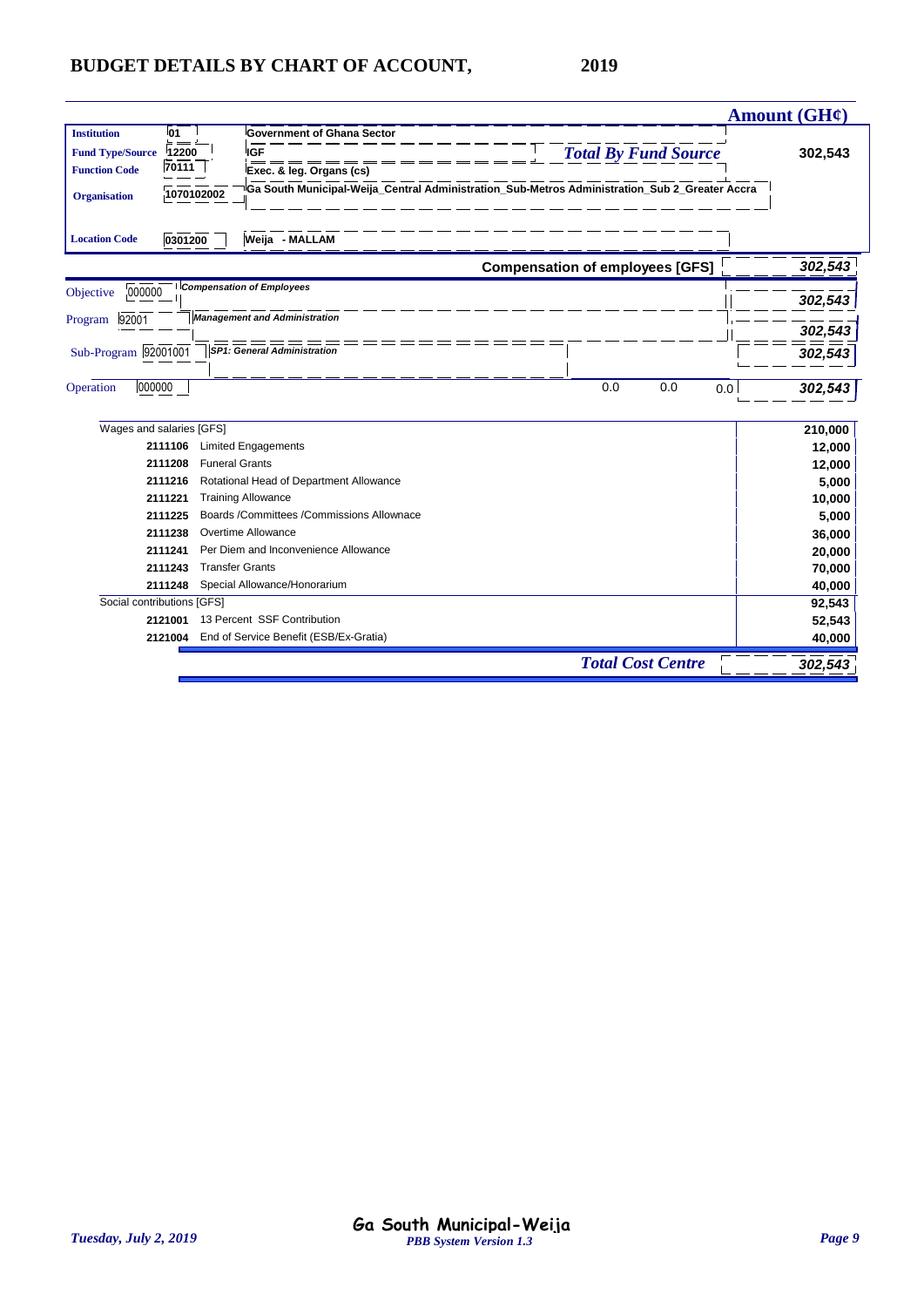|                                                                                                                                                                              |                                                                                                                                                                                  |                             |     | Amount $(GH\ell)$ |         |
|------------------------------------------------------------------------------------------------------------------------------------------------------------------------------|----------------------------------------------------------------------------------------------------------------------------------------------------------------------------------|-----------------------------|-----|-------------------|---------|
| <b>Institution</b><br><b>01</b><br>13507<br><b>Fund Type/Source</b><br>70111<br><b>Function Code</b><br>1070102003<br><b>Organisation</b><br><b>Location Code</b><br>0301200 | <b>Government of Ghana Sector</b><br>Exec. & leg. Organs (cs)<br>Ga South Municipal-Weija_Central Administration_Sub-Metros Administration_Sub 3_Greater Accra<br>Weija - MALLAM | <b>Total By Fund Source</b> |     |                   | 100,000 |
|                                                                                                                                                                              | <b>Compensation of employees [GFS]</b>                                                                                                                                           |                             |     |                   | 100,000 |
| 000000<br>Objective                                                                                                                                                          | <b>Compensation of Employees</b>                                                                                                                                                 |                             |     |                   | 100,000 |
| 92001<br>Program                                                                                                                                                             | <b>Management and Administration</b>                                                                                                                                             |                             |     |                   | 100,000 |
| Sub-Program 92001001                                                                                                                                                         | <b>SP1: General Administration</b>                                                                                                                                               |                             |     |                   | 100,000 |
| 000000<br>Operation                                                                                                                                                          |                                                                                                                                                                                  | 0.0                         | 0.0 | 0.0               | 100,000 |
| Wages and salaries [GFS]                                                                                                                                                     |                                                                                                                                                                                  |                             |     |                   | 100,000 |
| 2111102                                                                                                                                                                      | Monthly paid and casual labour                                                                                                                                                   |                             |     |                   | 100,000 |
|                                                                                                                                                                              |                                                                                                                                                                                  | <b>Total Cost Centre</b>    |     |                   | 100,000 |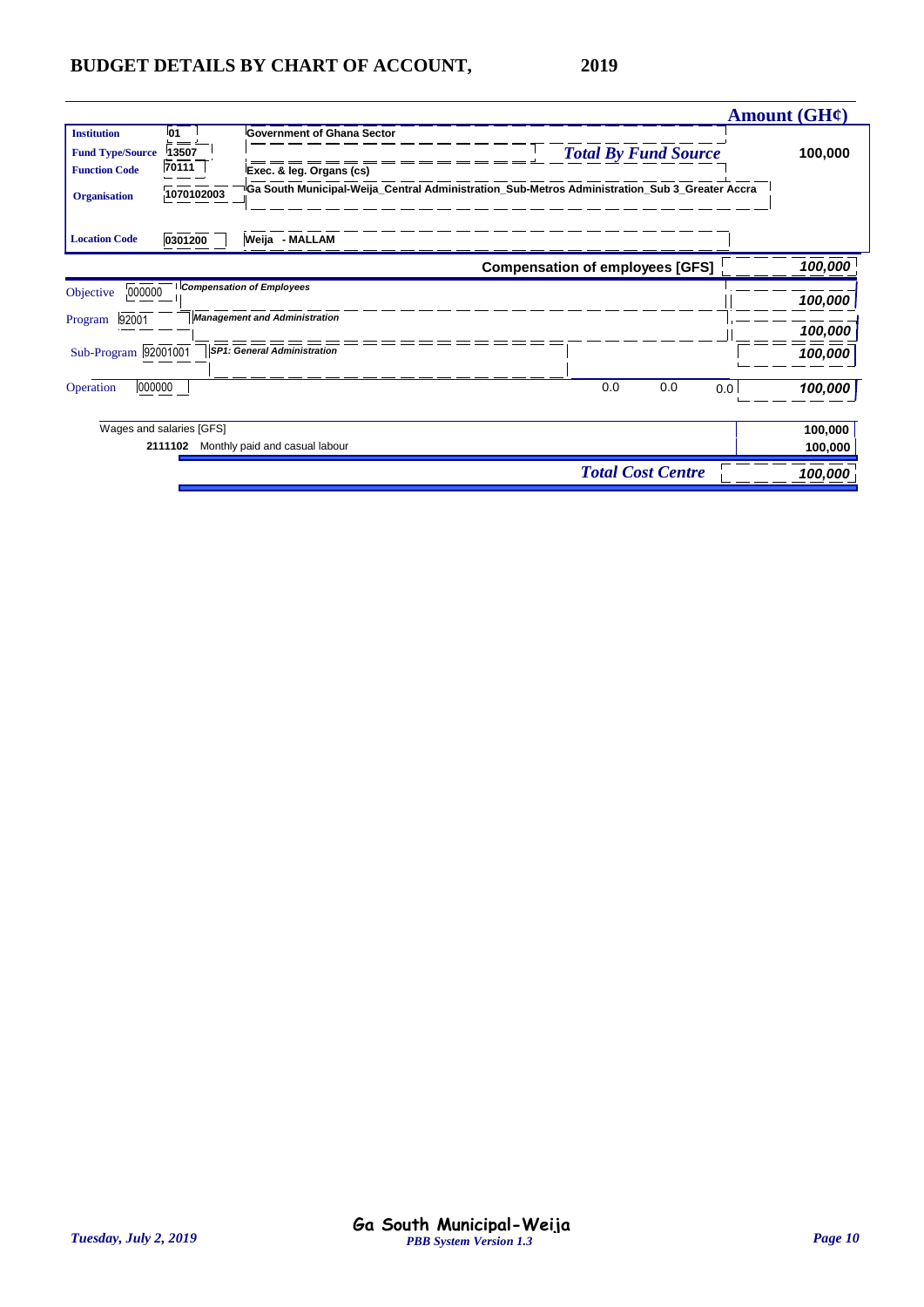|                         |                          |                                                               |                             | Amount (GH¢)   |
|-------------------------|--------------------------|---------------------------------------------------------------|-----------------------------|----------------|
| <b>Institution</b>      | 01                       | <b>Government of Ghana Sector</b>                             |                             |                |
| <b>Fund Type/Source</b> | 12200                    | <b>IGF</b>                                                    | <b>Total By Fund Source</b> | 170,000        |
| <b>Function Code</b>    | 70112                    | Financial & fiscal affairs (CS)                               |                             |                |
| <b>Organisation</b>     | 1070200001               | <sup>∥</sup> Ga South Municipal-Weija_Finance___Greater Accra |                             |                |
| <b>Location Code</b>    | 0301200                  | Weija - MALLAM                                                |                             |                |
|                         |                          |                                                               | <b>Non Financial Assets</b> | 170,000        |
| 420101<br>Objective     |                          | 16.6 Dev. effect. acctable & transparent insts at all levels  |                             |                |
|                         |                          |                                                               |                             | 170,000        |
| 92001<br>Program        |                          | <b>Management and Administration</b>                          |                             | 170,000        |
| Sub-Program 92001002    |                          | SP2: Finance                                                  |                             | 170,000        |
| 910114<br>Project       |                          | 910114 - ACQUISITION OF MOVABLES AND IMMOVABLE ASSET          | 1.0<br>1.0                  | 170,000<br>1.0 |
| <b>Fixed assets</b>     |                          |                                                               |                             | 170,000        |
|                         | 3111255                  | WIP - Office Buildings                                        |                             | 20,000         |
|                         | Motor Vehicle<br>3112101 |                                                               |                             | 150,000        |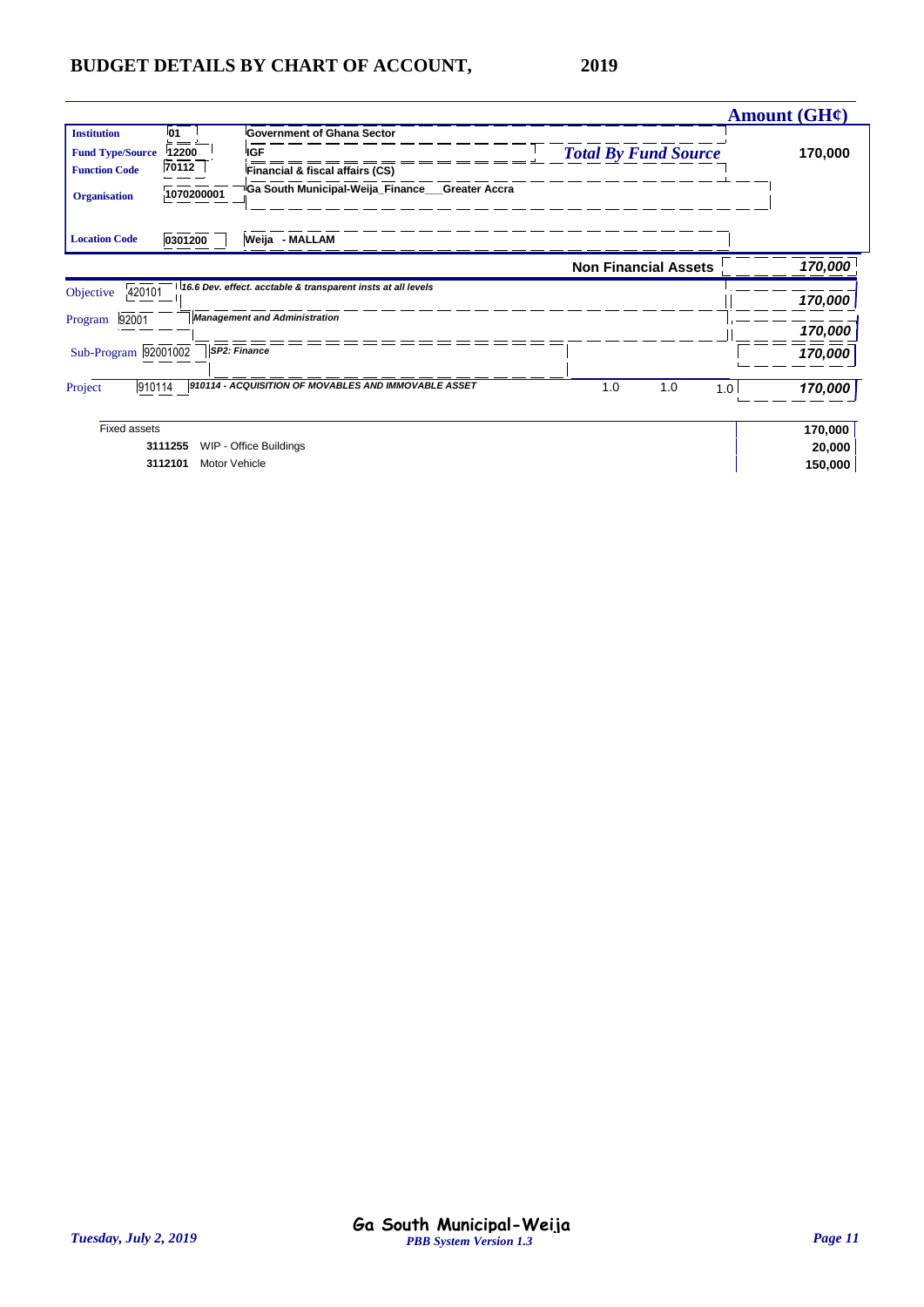|                                                                                      |                             | <b>Amount (GH¢)</b> |
|--------------------------------------------------------------------------------------|-----------------------------|---------------------|
| 01<br><b>Institution</b><br><b>Government of Ghana Sector</b>                        |                             |                     |
| 13507<br><b>Fund Type/Source</b>                                                     | <b>Total By Fund Source</b> | 460,000             |
| 70112<br><b>Function Code</b><br>Financial & fiscal affairs (CS)                     |                             |                     |
| Ga South Municipal-Weija_Finance__Greater Accra<br>1070200001<br><b>Organisation</b> |                             |                     |
|                                                                                      |                             |                     |
| 0301200<br>Weija - MALLAM<br><b>Location Code</b>                                    |                             |                     |
|                                                                                      | Use of goods and services   | 260,000             |
| 16.6 Dev. effect. acctable & transparent insts at all levels<br>420101<br>Objective  |                             |                     |
| <b>Management and Administration</b>                                                 |                             | 260,000             |
| Program 92001                                                                        |                             | 260,000             |
| SP2: Finance<br>Sub-Program 92001002                                                 |                             | 260,000             |
|                                                                                      |                             |                     |
| 910102 - PROCUREMENT OF OFFICE SUPPLIES AND CONSUMABLES<br>910102<br>Operation       | 1.0<br>1.0<br>1.0           | 100,000             |
|                                                                                      |                             |                     |
| Use of goods and services                                                            |                             | 100,000             |
| Other Office Materials and Consumables<br>2210111                                    |                             | 50,000              |
| 2210502<br>Maintenance and Repairs - Official Vehicles                               |                             | 15,000              |
| 2210503<br>Fuel and Lubricants - Official Vehicles                                   |                             | 35,000              |
| 910103 - MANPOWER AND SKILLS DEVELOPMENT<br>910103<br>Operation                      | 1.0<br>1.0<br>1.0           | 50,000              |
|                                                                                      |                             |                     |
| Use of goods and services                                                            |                             | 50,000              |
| <b>Staff Development</b><br>2210710                                                  |                             | 50,000              |
| 910104 - INFORMATION, EDUCATION AND COMMUNICATION<br>910104<br>Operation             | 1.0<br>1.0<br>1.0           | 110,000             |
| Use of goods and services                                                            |                             | 110,000             |
| 2210711<br>Public Education and Sensitization                                        |                             |                     |
| 2210801<br><b>Local Consultants Fees</b>                                             |                             | 50,000              |
|                                                                                      |                             | 60,000              |
|                                                                                      | <b>Non Financial Assets</b> | 200,000             |
| 16.6 Dev. effect. acctable & transparent insts at all levels<br>420101<br>Objective  |                             | 200,000             |
| <b>Management and Administration</b><br>Program 92001                                |                             |                     |
|                                                                                      |                             | 200,000             |
| Sub-Program 92001002<br>SP2: Finance                                                 |                             | 200,000             |
| 910114 - ACQUISITION OF MOVABLES AND IMMOVABLE ASSET<br>910114<br>Project            | 1.0<br>1.0<br>1.0           | 200,000             |
|                                                                                      |                             |                     |
| <b>Fixed assets</b>                                                                  |                             | 200,000             |
| 3113211<br><b>Computer Software</b>                                                  |                             | 200,000             |
|                                                                                      | <b>Total Cost Centre</b>    | 630,000             |
|                                                                                      |                             |                     |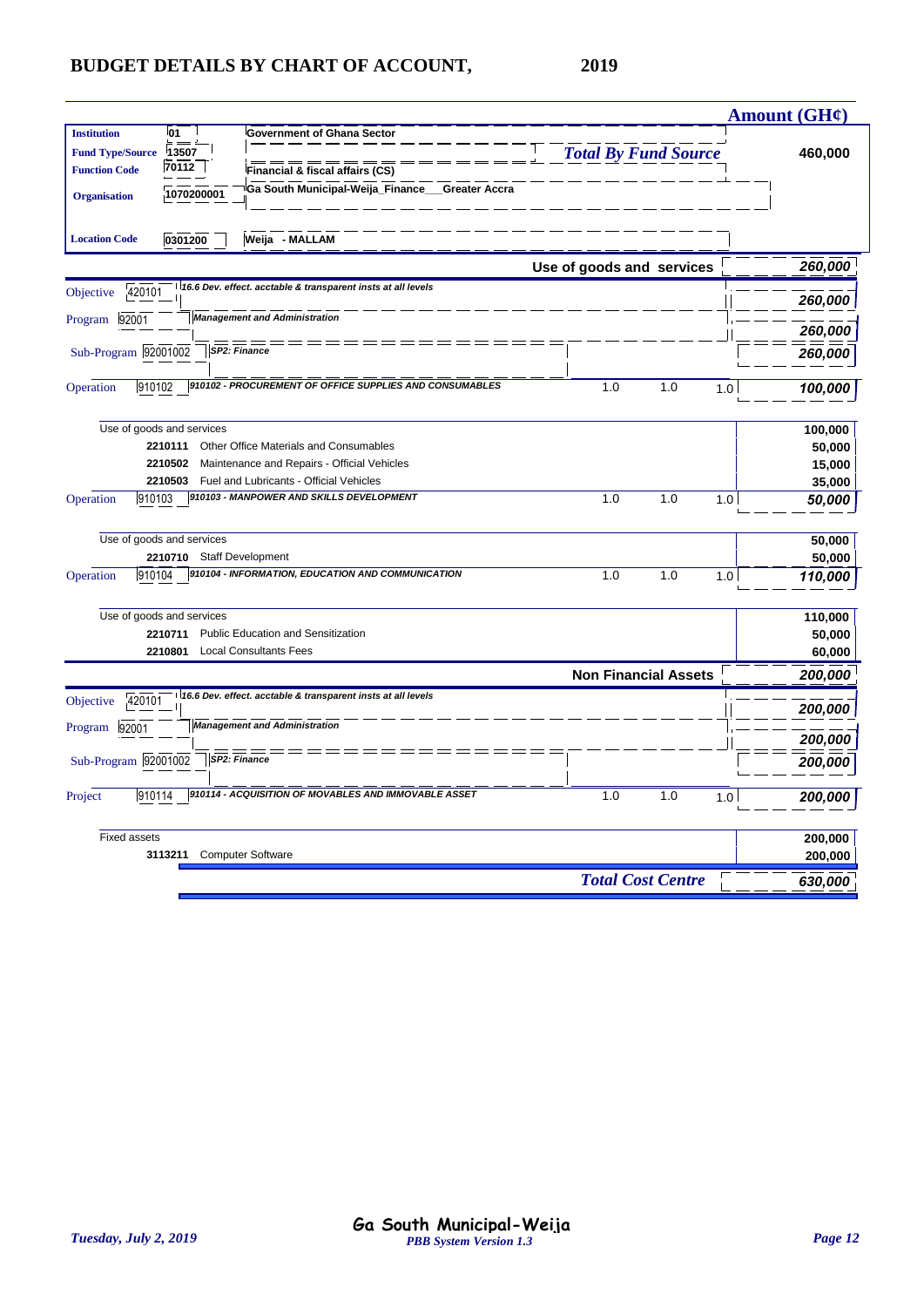|                         |                                |                                                                                                                                 |                             |               |     | Amount $(GH\ell)$ |
|-------------------------|--------------------------------|---------------------------------------------------------------------------------------------------------------------------------|-----------------------------|---------------|-----|-------------------|
| <b>Institution</b>      | <b>01</b>                      | <b>Government of Ghana Sector</b>                                                                                               |                             |               |     |                   |
| <b>Fund Type/Source</b> | 12200                          | <b>IGF</b>                                                                                                                      | <b>Total By Fund Source</b> |               |     | 78,830            |
| <b>Function Code</b>    | 70980                          | <b>Education n.e.c</b>                                                                                                          |                             |               |     |                   |
| <b>Organisation</b>     | 1070301001                     | Ga South Municipal-Weija_Education, Youth and Sports_Office of Departmental Head_Central<br><b>Administration_Greater Accra</b> |                             |               |     |                   |
| <b>Location Code</b>    | 0301200                        | Weija - MALLAM                                                                                                                  |                             |               |     |                   |
|                         |                                |                                                                                                                                 | Use of goods and services   |               |     | 76,830            |
| 520101<br>Objective     |                                | 4.1 Ensure free, equitable and quality edu. for all by 2030                                                                     |                             |               |     | 76,830            |
| 92002<br>Program        |                                | <b>Social Services Delivery</b>                                                                                                 |                             |               |     | 76,830            |
|                         |                                |                                                                                                                                 |                             |               |     |                   |
| Sub-Program 92002001    |                                | SP2.1 Education, youth & sports and Library services                                                                            |                             |               |     | 76,830            |
| 910103<br>Operation     |                                | 910103 - MANPOWER AND SKILLS DEVELOPMENT                                                                                        | 1.0                         | 1.0           | 1.0 | 4,430             |
|                         | Use of goods and services      |                                                                                                                                 |                             |               |     | 4,430             |
|                         | 2210708                        | Refreshments                                                                                                                    |                             |               |     | 1,000             |
|                         | 2210710                        | <b>Staff Development</b>                                                                                                        |                             |               |     | 3,430             |
| 910107<br>Operation     |                                | 910107 - OFFICIAL / NATIONAL CELEBRATIONS                                                                                       | 1.0                         | 1.0           | 1.0 | 44,000            |
|                         | Use of goods and services      |                                                                                                                                 |                             |               |     | 44,000            |
|                         | 2210902 Official Celebrations  |                                                                                                                                 |                             |               |     | 44,000            |
| 910402<br>Operation     |                                | 910402 - Supervision and inspection of Education Delivery - BECE                                                                | 1.0                         | 1.0           | 1.0 | 18,400            |
|                         | Use of goods and services      |                                                                                                                                 |                             |               |     | 18,400            |
|                         | 2210113<br><b>Feeding Cost</b> |                                                                                                                                 |                             |               |     | 2,000             |
|                         | 2210505                        | Running Cost - Official Vehicles                                                                                                |                             |               |     | 1,000             |
|                         | 2210702                        | Seminars/Conferences/Workshops/Meetings Expenses (Domestic)                                                                     |                             |               |     | 6,400             |
|                         | 2210703                        | <b>Examination Fees and Expenses</b>                                                                                            |                             |               |     | 3,000             |
|                         | 2210708<br>Refreshments        |                                                                                                                                 |                             |               |     | 6,000             |
| 910404<br>Operation     |                                | 910404 - support toteaching and learning delivery (Schools and Teachers award<br>scheme, educational financial support)         | 1.0                         | 1.0           | 1.0 | 10,000            |
|                         | Use of goods and services      |                                                                                                                                 |                             |               |     | 10,000            |
|                         |                                | 2210702 Seminars/Conferences/Workshops/Meetings Expenses (Domestic)                                                             |                             |               |     | 10,000            |
|                         |                                |                                                                                                                                 |                             | Other expense |     | 2,000             |
| 520101<br>Objective     |                                | 4.1 Ensure free, equitable and quality edu. for all by 2030                                                                     |                             |               |     |                   |
|                         |                                | <b>Social Services Delivery</b>                                                                                                 |                             |               |     | 2,000             |
| Program 92002           |                                |                                                                                                                                 |                             |               |     | 2,000             |
| Sub-Program 92002001    |                                | SP2.1 Education, youth & sports and Library services                                                                            |                             |               |     | 2,000             |
| 910402<br>Operation     |                                | 910402 - Supervision and inspection of Education Delivery - AWARDS                                                              | 1.0                         | 1.0           | 1.0 | 2,000             |
|                         | Miscellaneous other expense    |                                                                                                                                 |                             |               |     | 2,000             |
|                         | 2821008                        | Awards and Rewards                                                                                                              |                             |               |     | 2,000             |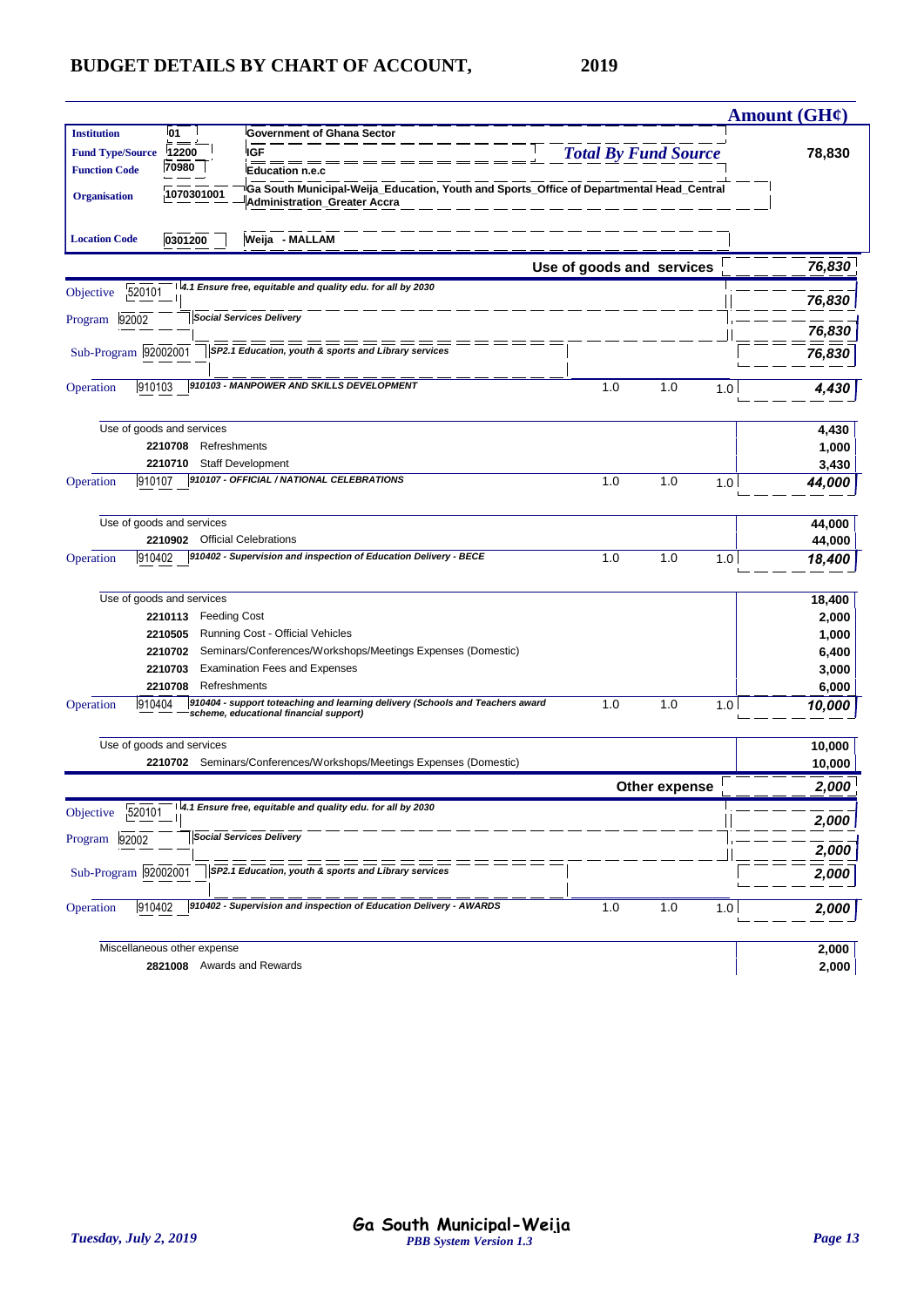|                                                                                                                                                                                                                                                                                                                                      | Amount $(GH\ell)$ |
|--------------------------------------------------------------------------------------------------------------------------------------------------------------------------------------------------------------------------------------------------------------------------------------------------------------------------------------|-------------------|
| <b>01</b><br><b>Institution</b><br><b>Government of Ghana Sector</b><br><b>DACF ASSEMBLY</b><br><b>Total By Fund Source</b><br><b>Fund Type/Source</b><br>12603<br>70980<br><b>Function Code</b><br><b>Education n.e.c</b><br>Ga South Municipal-Weija Education, Youth and Sports Office of Departmental Head Central<br>1070301001 | 90,605            |
| <b>Organisation</b><br><b>Administration Greater Accra</b><br>Weija - MALLAM<br>0301200<br><b>Location Code</b>                                                                                                                                                                                                                      |                   |
| Use of goods and services                                                                                                                                                                                                                                                                                                            | 60,605            |
| 4.1 Ensure free, equitable and quality edu. for all by 2030<br>520101<br>Objective                                                                                                                                                                                                                                                   | 60,605            |
| <b>Social Services Delivery</b><br>92002<br>Program                                                                                                                                                                                                                                                                                  | 60,605            |
| Sub-Program 92002001<br>SP2.1 Education, youth & sports and Library services                                                                                                                                                                                                                                                         | 60,605            |
| 910403 - Development of youth, sports and culture-MED<br>910403<br>Operation<br>1.0<br>1.0<br>1.0                                                                                                                                                                                                                                    | 10,000            |
| Use of goods and services                                                                                                                                                                                                                                                                                                            | 10,000            |
| 2210118 Sports, Recreational and Cultural Materials<br>910404 - support toteaching and learning delivery (Schools and Teachers award<br>1.0<br>910404<br>1.0<br>Operation<br>1.0<br>scheme, educational financial support)                                                                                                           | 10,000<br>50,605  |
| Use of goods and services<br>2210702 Seminars/Conferences/Workshops/Meetings Expenses (Domestic)                                                                                                                                                                                                                                     | 50,605            |
| Other expense                                                                                                                                                                                                                                                                                                                        | 50,605<br>30,000  |
| 4.1 Ensure free, equitable and quality edu. for all by 2030<br>520101<br>Objective                                                                                                                                                                                                                                                   | 30,000            |
| <b>Social Services Delivery</b><br>92002<br>Program                                                                                                                                                                                                                                                                                  | 30,000            |
| Sub-Program 92002001<br>SP2.1 Education, youth & sports and Library services                                                                                                                                                                                                                                                         | 30,000            |
| 910404 - support toteaching and learning delivery (Schools and Teachers award<br>910404<br>1.0<br>1.0<br>Operation<br>1.0<br>scheme, educational financial support)                                                                                                                                                                  | 30,000            |
| Miscellaneous other expense                                                                                                                                                                                                                                                                                                          | 30,000            |
| 2821019 Scholarship and Bursaries<br><b>Total Cost Centre</b>                                                                                                                                                                                                                                                                        | 30,000<br>169,435 |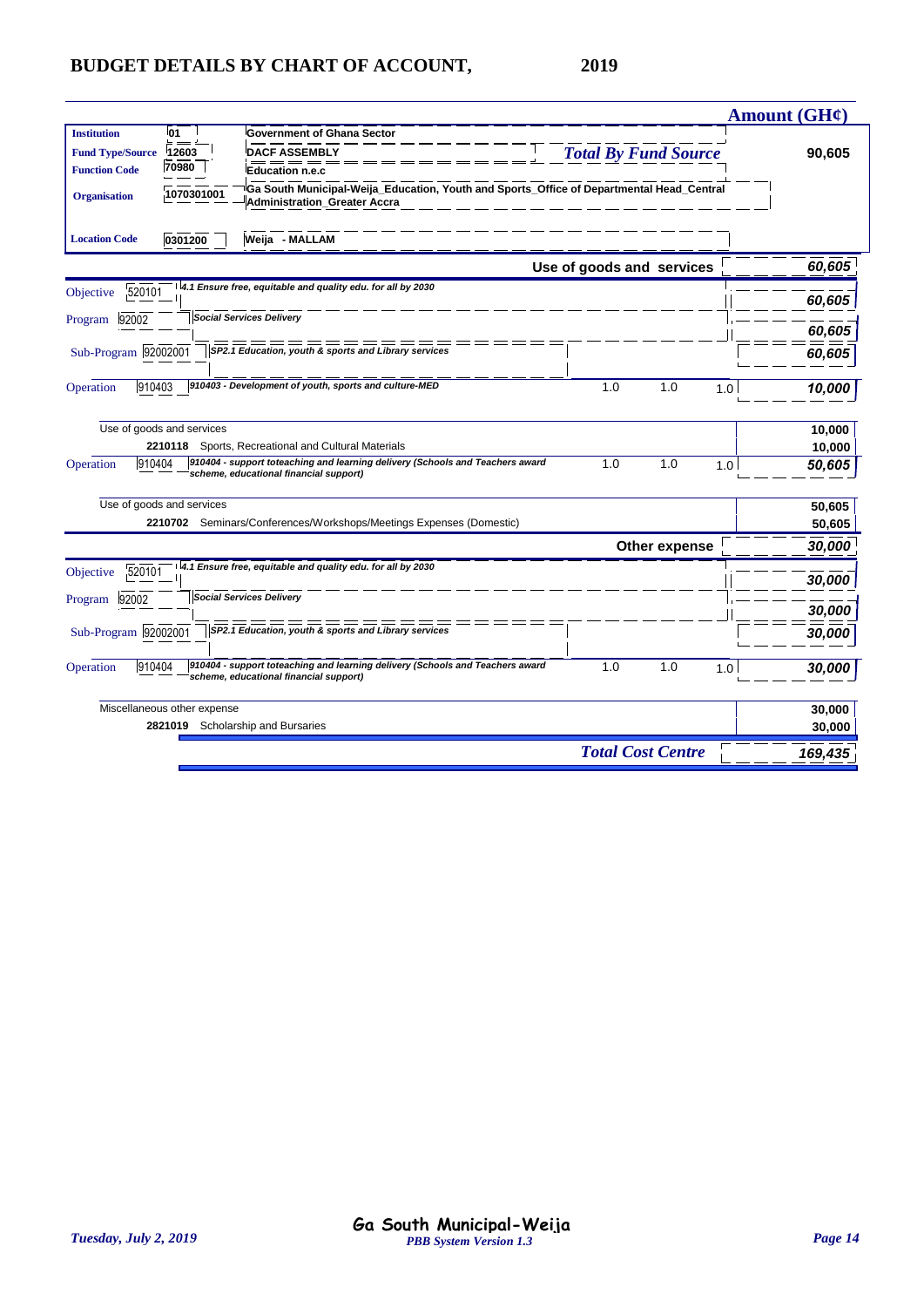|                                                                                                                                                                                                                                                                                                                                                    | <b>Amount (GH¢)</b>                                  |
|----------------------------------------------------------------------------------------------------------------------------------------------------------------------------------------------------------------------------------------------------------------------------------------------------------------------------------------------------|------------------------------------------------------|
| l01<br><b>Institution</b><br><b>Government of Ghana Sector</b><br><b>Total By Fund Source</b><br>12200<br><b>IGF</b><br><b>Fund Type/Source</b><br>70911<br><b>Function Code</b><br><b>Pre-primary education</b><br>Ga South Municipal-Weija_Education, Youth and Sports_Education_Kindargarten_Greater Accra<br>1070302001<br><b>Organisation</b> | 400,000                                              |
| Weija - MALLAM<br><b>Location Code</b><br>0301200                                                                                                                                                                                                                                                                                                  |                                                      |
| <b>Non Financial Assets</b>                                                                                                                                                                                                                                                                                                                        | 400,000                                              |
| 4.2 Ensure quality childhood dev., care & pre-primary education<br>520103<br>Objective                                                                                                                                                                                                                                                             | 400,000                                              |
| <b>Social Services Delivery</b><br>92002<br>Program                                                                                                                                                                                                                                                                                                |                                                      |
|                                                                                                                                                                                                                                                                                                                                                    | 400,000                                              |
| Sub-Program 92002001<br>SP2.1 Education, youth & sports and Library services                                                                                                                                                                                                                                                                       | 400,000                                              |
| 910114 - ACQUISITION OF MOVABLES AND IMMOVABLE ASSET<br>910114<br>1.0<br>1.0<br>Project                                                                                                                                                                                                                                                            | 1.0<br>400,000                                       |
| <b>Fixed assets</b><br>3111256<br>WIP - School Buildings<br>3113108<br><b>Furniture and Fittings</b>                                                                                                                                                                                                                                               | 400,000<br>300,000<br>100,000<br><b>Amount (GH¢)</b> |
| l01<br><b>Institution</b><br><b>Government of Ghana Sector</b>                                                                                                                                                                                                                                                                                     |                                                      |
| <b>Total By Fund Source</b><br><b>DACF ASSEMBLY</b><br>12603<br><b>Fund Type/Source</b><br>70911                                                                                                                                                                                                                                                   | 500,000                                              |
| <b>Function Code</b><br>Pre-primary education<br>Ga South Municipal-Weija_Education, Youth and Sports_Education_Kindargarten_Greater Accra                                                                                                                                                                                                         |                                                      |
| 1070302001<br><b>Organisation</b>                                                                                                                                                                                                                                                                                                                  |                                                      |
| Weija - MALLAM<br><b>Location Code</b><br>0301200                                                                                                                                                                                                                                                                                                  |                                                      |
| <b>Non Financial Assets</b>                                                                                                                                                                                                                                                                                                                        | 500,000                                              |
| 4.2 Ensure quality childhood dev., care & pre-primary education<br>520103<br>Objective                                                                                                                                                                                                                                                             | 500,000                                              |
| <b>Social Services Delivery</b><br>92002<br>Program                                                                                                                                                                                                                                                                                                |                                                      |
|                                                                                                                                                                                                                                                                                                                                                    | 500,000                                              |
| Sub-Program 92002001<br>SP2.1 Education, youth & sports and Library services                                                                                                                                                                                                                                                                       | 500,000                                              |
| 910114 - ACQUISITION OF MOVABLES AND IMMOVABLE ASSET<br>1.0<br>Project<br>910114<br>1.0                                                                                                                                                                                                                                                            | 1.0<br>500,000                                       |
| <b>Fixed assets</b>                                                                                                                                                                                                                                                                                                                                | 500,000                                              |
| WIP - School Buildings<br>3111256                                                                                                                                                                                                                                                                                                                  | 300,000                                              |
| <b>Furniture and Fittings</b><br>3113108                                                                                                                                                                                                                                                                                                           | 200,000                                              |
| <b>Total Cost Centre</b>                                                                                                                                                                                                                                                                                                                           | 900,000                                              |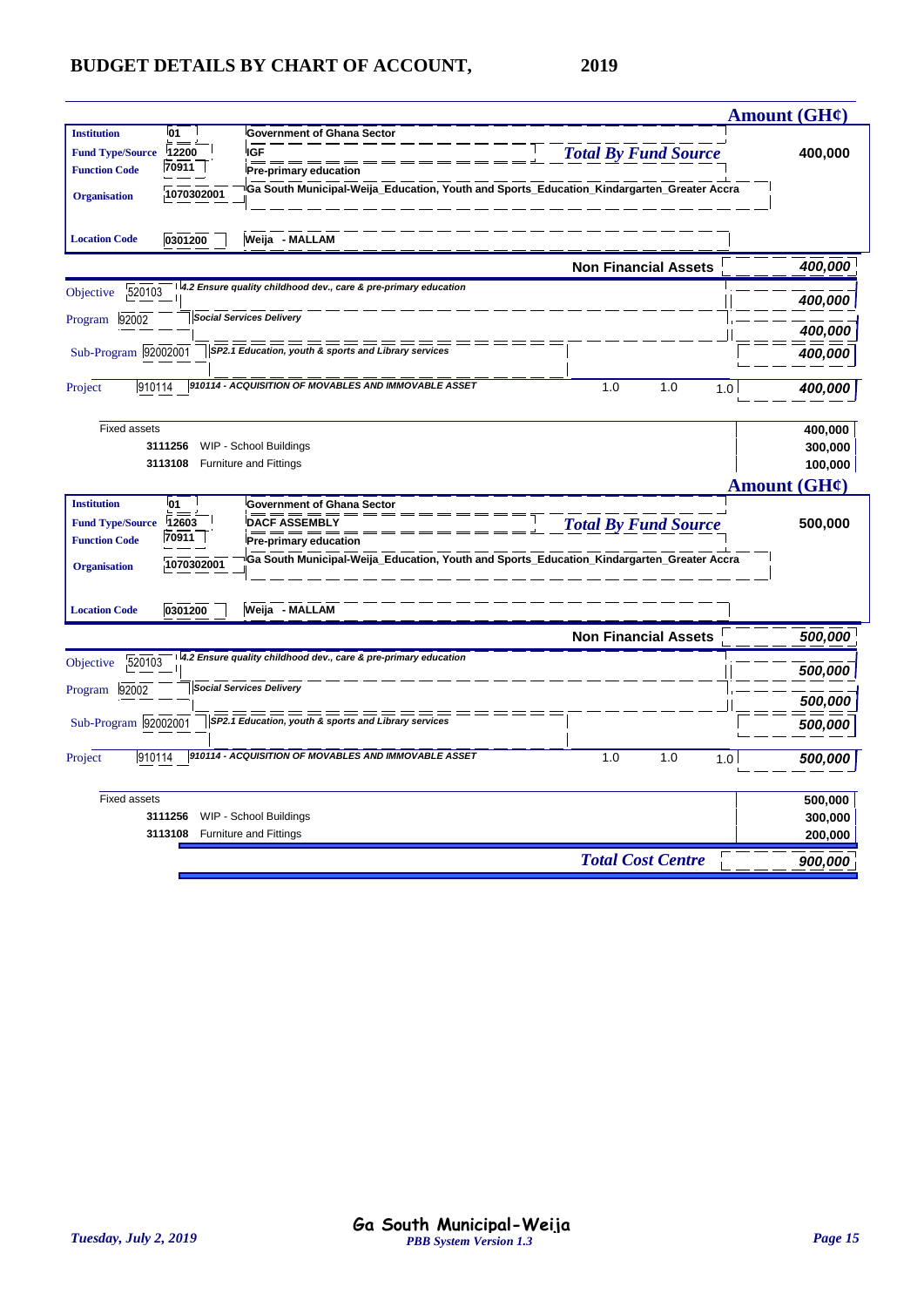|                                     |                                                                                                |                             | Amount $(GH\ell)$ |
|-------------------------------------|------------------------------------------------------------------------------------------------|-----------------------------|-------------------|
| 01<br><b>Institution</b><br>$=$ $=$ | <b>Government of Ghana Sector</b>                                                              |                             |                   |
| 12603<br><b>Fund Type/Source</b>    | <b>DACF ASSEMBLY</b>                                                                           | <b>Total By Fund Source</b> | 982,642           |
| 70912<br><b>Function Code</b>       | <b>Primary education</b>                                                                       |                             |                   |
| 1070302002<br><b>Organisation</b>   | Ga South Municipal-Weija Education, Youth and Sports Education Primary Greater Accra           |                             |                   |
| 0301200<br><b>Location Code</b>     | Weija - MALLAM                                                                                 |                             |                   |
|                                     |                                                                                                | <b>Non Financial Assets</b> | 982,642           |
| 520101<br>Objective                 | 4.1 Ensure free, equitable and quality edu. for all by 2030                                    |                             |                   |
|                                     |                                                                                                |                             | 982,642           |
| 92002<br>Program                    | <b>Social Services Delivery</b>                                                                |                             | 982,642           |
| Sub-Program 92002001                | SP2.1 Education, youth & sports and Library services                                           |                             | 982,642           |
| 910114<br>Project                   | 910114 - ACQUISITION OF MOVABLES AND IMMOVABLE ASSET                                           | 1.0<br>1.0                  | 1.0<br>800,000    |
| <b>Fixed assets</b>                 |                                                                                                |                             | 800.000           |
| 3111256                             | WIP - School Buildings                                                                         |                             | 800,000           |
| 910115<br>Project                   | 910115 - MAINTENANCE, REHABILITATION, REFURBISHMENT AND UPGRADING OF<br><b>EXISTING ASSETS</b> | 1.0<br>1.0                  | 1.0<br>182,642    |
| <b>Fixed assets</b>                 |                                                                                                |                             | 182,642           |
| 3111256                             | WIP - School Buildings                                                                         |                             | 182,642           |
|                                     |                                                                                                | <b>Total Cost Centre</b>    | 982,642           |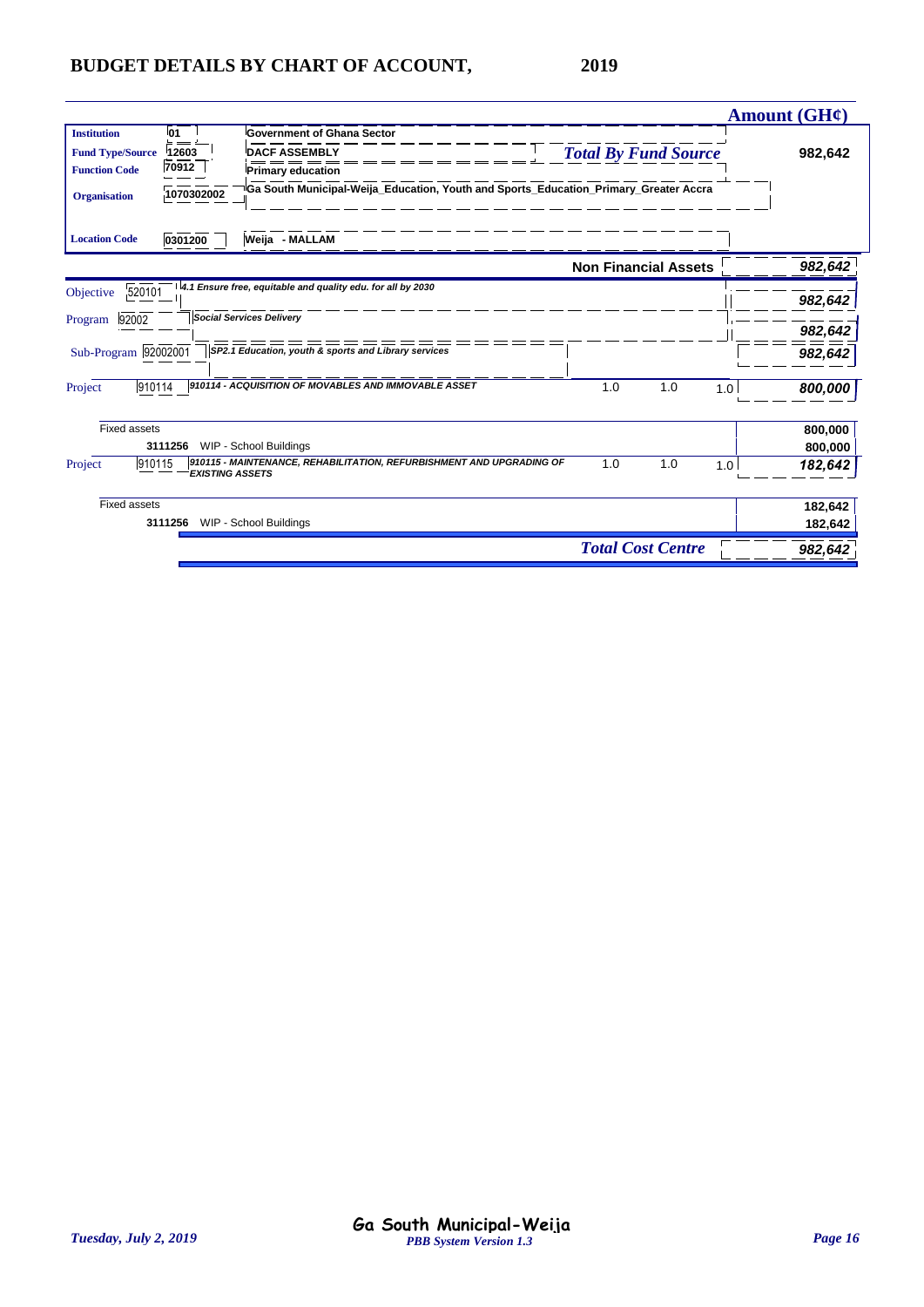|                           |              |                                                                                        |                             | Amount (GH¢) |
|---------------------------|--------------|----------------------------------------------------------------------------------------|-----------------------------|--------------|
| <b>Institution</b>        | 01           | <b>Government of Ghana Sector</b>                                                      |                             |              |
| <b>Fund Type/Source</b>   | 12200        | <b>IGF</b>                                                                             | <b>Total By Fund Source</b> | 24,550       |
| <b>Function Code</b>      | 70810        | Recreational and sport services (IS)                                                   |                             |              |
| <b>Organisation</b>       | 1070304001   | <sup>i</sup> Ga South Municipal-Weija_Education, Youth and Sports_Youth__Greater Accra |                             |              |
| <b>Location Code</b>      | 0301200      | Weija - MALLAM                                                                         |                             |              |
|                           |              |                                                                                        | Use of goods and services   | 24,550       |
| 650101<br>Objective       |              | 4.4 Incr. num. of youth and adults with relevant skills                                |                             |              |
|                           |              |                                                                                        |                             | 24,550       |
| 92002<br>Program          |              | <b>Social Services Delivery</b>                                                        |                             | 24,550       |
| Sub-Program 92002001      |              | SP2.1 Education, youth & sports and Library services                                   |                             |              |
|                           |              |                                                                                        |                             | 24,550       |
| 910103<br>Operation       |              | 910103 - MANPOWER AND SKILLS DEVELOPMENT                                               | 1.0<br>1.0<br>1.0           | 4,650        |
| Use of goods and services |              |                                                                                        |                             | 4,650        |
| 2210708                   | Refreshments |                                                                                        |                             | 1,000        |
| 2210710                   |              | Staff Development                                                                      |                             | 3,650        |
| 910403<br>Operation       |              | 910403 - Development of youth, sports and culture                                      | 1.0<br>1.0<br>1.0           | 19,900       |
| Use of goods and services |              |                                                                                        |                             | 19,900       |
| 2210115                   |              | <b>Textbooks and Library Books</b>                                                     |                             | 1,000        |
| 2210117                   |              | Teaching and Learning Materials                                                        |                             | 2,000        |
| 2210509                   |              | Other Travel and Transportation                                                        |                             | 5,400        |
| 2210511                   |              | Local travel cost                                                                      |                             | 2,000        |
| 2210708                   | Refreshments |                                                                                        |                             | 1,500        |
| 2210902                   |              | <b>Official Celebrations</b>                                                           |                             | 8,000        |
|                           |              |                                                                                        | <b>Total Cost Centre</b>    | 24,550       |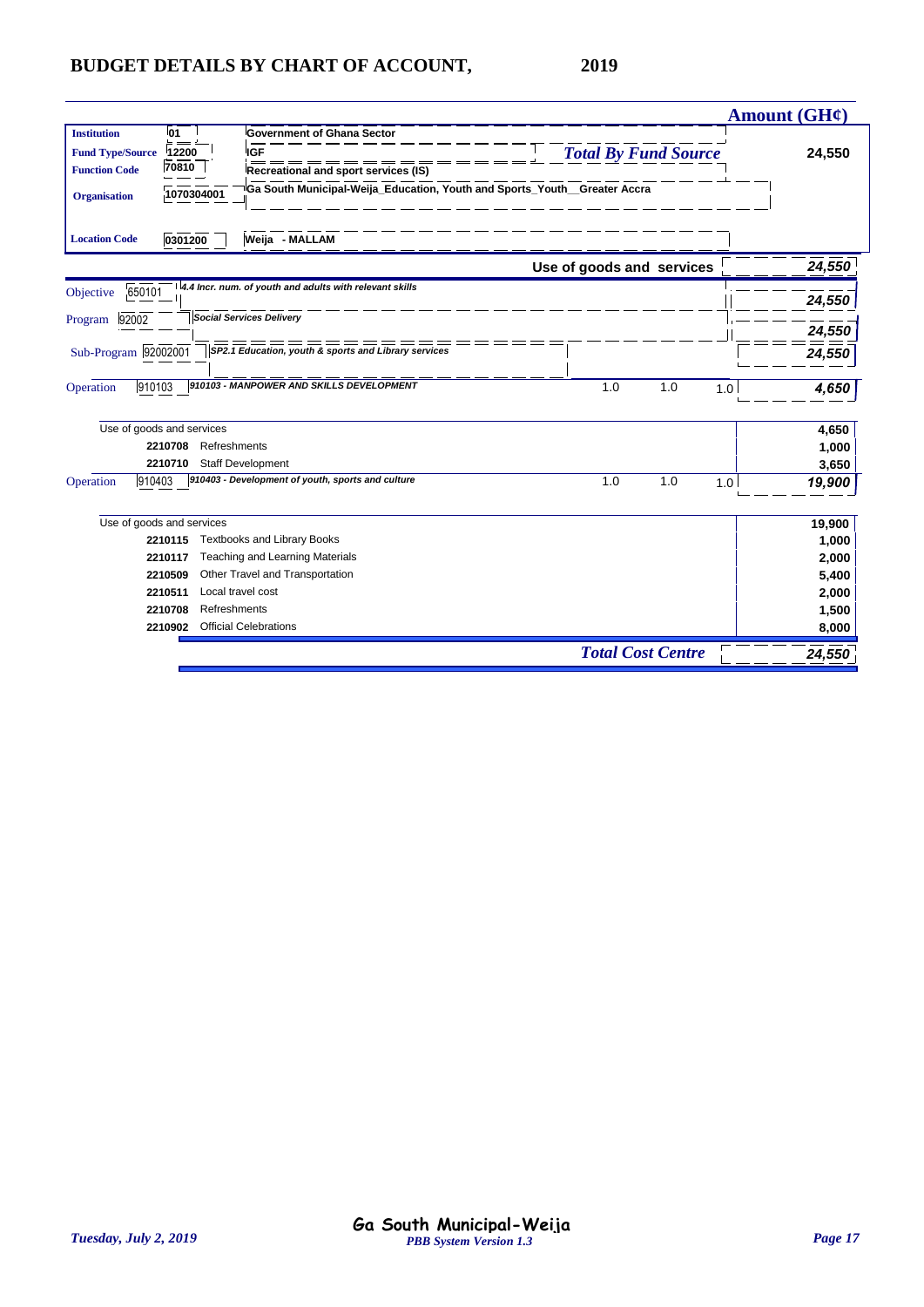|                         |                                                         |                                                                                             |                             | <b>Amount (GH¢)</b>      |
|-------------------------|---------------------------------------------------------|---------------------------------------------------------------------------------------------|-----------------------------|--------------------------|
| <b>Institution</b>      | <b>01</b>                                               | <b>Government of Ghana Sector</b>                                                           |                             |                          |
| <b>Fund Type/Source</b> | 12200                                                   | <b>IGF</b>                                                                                  | <b>Total By Fund Source</b> | 6,000                    |
| <b>Function Code</b>    | 70721                                                   | General Medical services (IS)                                                               |                             |                          |
| <b>Organisation</b>     | 1070401001                                              | Ga South Municipal-Weija_Health_Office of District Medical Officer of Health__Greater Accra |                             |                          |
|                         |                                                         |                                                                                             |                             |                          |
| <b>Location Code</b>    | 0301200                                                 | Weija - MALLAM                                                                              |                             |                          |
|                         |                                                         |                                                                                             | Use of goods and services   | 6,000                    |
| 530101<br>Objective     |                                                         | 3.8 Ach. univ. health coverage, incl. fin. risk prot., access to qual. health-care serv.    |                             | 6,000                    |
| 92002<br>Program        |                                                         | <b>Social Services Delivery</b>                                                             |                             |                          |
|                         |                                                         |                                                                                             |                             | 6,000                    |
| Sub-Program 92002002    |                                                         | SP2.2 Public Health Services and management                                                 |                             | 6,000                    |
| 910502<br>Operation     |                                                         | 910502 - Clinical services - HEALTH PROMOTION WEEK                                          | 1.0<br>1.0<br>1.0           | 6,000                    |
|                         |                                                         |                                                                                             |                             |                          |
|                         | Use of goods and services                               |                                                                                             |                             | 6,000                    |
|                         | 2210111                                                 | Other Office Materials and Consumables                                                      |                             | 2,000                    |
|                         | 2210511<br>Local travel cost<br>2210708<br>Refreshments |                                                                                             |                             | 1,000                    |
|                         | 2210710                                                 | Staff Development                                                                           |                             | 1,000<br>2,000           |
|                         |                                                         |                                                                                             |                             | Amount $(GH\mathcal{C})$ |
| <b>Institution</b>      | 01                                                      | <b>Government of Ghana Sector</b>                                                           |                             |                          |
| <b>Fund Type/Source</b> | 12603                                                   | <b>DACF ASSEMBLY</b>                                                                        | <b>Total By Fund Source</b> | 295,303                  |
| <b>Function Code</b>    | 70721                                                   | <b>General Medical services (IS)</b>                                                        |                             |                          |
| <b>Organisation</b>     | 1070401001                                              | Ga South Municipal-Weija_Health_Office of District Medical Officer of Health_Greater Accra  |                             |                          |
|                         |                                                         |                                                                                             |                             |                          |
| <b>Location Code</b>    | 0301200                                                 | Weija - MALLAM                                                                              |                             |                          |
|                         |                                                         |                                                                                             | Use of goods and services   | 45,303                   |
| 530101<br>Objective     |                                                         | 3.8 Ach. univ. health coverage, incl. fin. risk prot., access to qual. health-care serv.    |                             |                          |
|                         |                                                         |                                                                                             |                             | 45,303                   |
| 92002<br>Program        |                                                         | <b>Social Services Delivery</b>                                                             |                             | 45,303                   |
| Sub-Program 92002002    |                                                         | SP2.2 Public Health Services and management                                                 |                             | 45,303                   |
|                         |                                                         |                                                                                             |                             |                          |
| 910501<br>Operation     |                                                         | 910501 - District response initiative (DRI) on HIV/AIDS and Malaria                         | 1.0<br>1.0<br>1.0           | 45,303                   |
|                         | Use of goods and services                               |                                                                                             |                             |                          |
|                         |                                                         | 2210702 Seminars/Conferences/Workshops/Meetings Expenses (Domestic)                         |                             | 45,303<br>45,303         |
|                         |                                                         |                                                                                             | <b>Non Financial Assets</b> | 250,000                  |
| 530101<br>Objective     |                                                         | 3.8 Ach. univ. health coverage, incl. fin. risk prot., access to qual. health-care serv.    |                             |                          |
|                         |                                                         |                                                                                             |                             | 250,000                  |
| 92002<br>Program        |                                                         | <b>Social Services Delivery</b>                                                             |                             | 250,000                  |
| Sub-Program 92002002    |                                                         | SP2.2 Public Health Services and management                                                 |                             | 250,000                  |
|                         |                                                         |                                                                                             |                             |                          |
| 910115<br>Project       | <b>EXISTING ASSETS</b>                                  | 910115 - MAINTENANCE, REHABILITATION, REFURBISHMENT AND UPGRADING OF                        | 1.0<br>1.0<br>1.0           | 250,000                  |
| <b>Fixed assets</b>     |                                                         |                                                                                             |                             |                          |
|                         | WIP - Clinics<br>3111252                                |                                                                                             |                             | 250,000<br>250,000       |
|                         |                                                         |                                                                                             | <b>Total Cost Centre</b>    |                          |
|                         |                                                         |                                                                                             |                             | 301,303                  |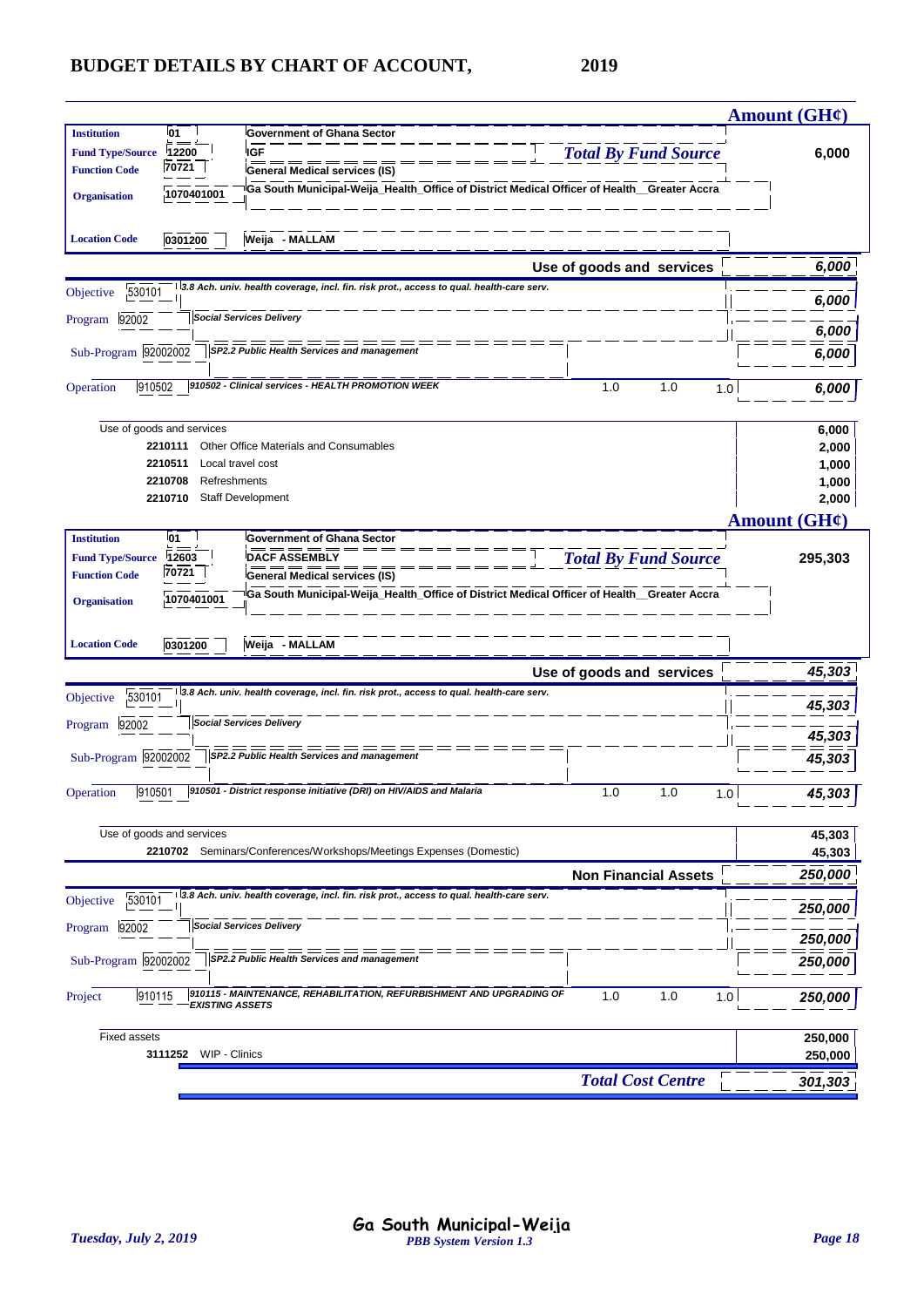|                         |                                                       |                                                                          |                                        | <b>Amount (GH¢)</b> |
|-------------------------|-------------------------------------------------------|--------------------------------------------------------------------------|----------------------------------------|---------------------|
| <b>Institution</b>      | <b>01</b>                                             | <b>Government of Ghana Sector</b>                                        |                                        |                     |
| <b>Fund Type/Source</b> | 11001                                                 | GOG                                                                      | <b>Total By Fund Source</b>            | 548,800             |
| <b>Function Code</b>    | 70740                                                 | <b>Public health services</b>                                            |                                        |                     |
|                         | 1070402001                                            | Ga South Municipal-Weija_Health_Environmental Health Unit_Greater Accra  |                                        |                     |
| <b>Organisation</b>     |                                                       |                                                                          |                                        |                     |
|                         |                                                       |                                                                          |                                        |                     |
| <b>Location Code</b>    | 0301200                                               | Weija - MALLAM                                                           |                                        |                     |
|                         |                                                       |                                                                          | <b>Compensation of employees [GFS]</b> | 548,800             |
| 000000<br>Objective     |                                                       | <b>Compensation of Employees</b>                                         |                                        |                     |
|                         |                                                       |                                                                          |                                        | 548,800             |
| 92002<br>Program        |                                                       | <b>Social Services Delivery</b>                                          |                                        | 548,800             |
|                         |                                                       |                                                                          |                                        |                     |
| Sub-Program 92002003    |                                                       | SP2.3 Environmental Health and sanitation Services                       |                                        | 548,800             |
| 000000<br>Operation     |                                                       |                                                                          | 0.0<br>0.0                             | 0.0                 |
|                         |                                                       |                                                                          |                                        | 548,800             |
|                         |                                                       |                                                                          |                                        |                     |
|                         | Wages and salaries [GFS]<br>2111001 Established Post  |                                                                          |                                        | 548,800             |
|                         |                                                       |                                                                          |                                        | 548,800             |
|                         |                                                       |                                                                          |                                        | <b>Amount (GH¢)</b> |
| <b>Institution</b>      | <b>01</b>                                             | <b>Government of Ghana Sector</b>                                        |                                        |                     |
| <b>Fund Type/Source</b> | 12200<br>70740                                        | <b>IGF</b>                                                               | <b>Total By Fund Source</b>            | 66,000              |
| <b>Function Code</b>    |                                                       | Public health services                                                   |                                        |                     |
| <b>Organisation</b>     | 1070402001                                            | Ga South Municipal-Weija_Health_Environmental Health Unit__Greater Accra |                                        |                     |
|                         |                                                       |                                                                          |                                        |                     |
| <b>Location Code</b>    | 0301200                                               | Weija - MALLAM                                                           |                                        |                     |
|                         |                                                       |                                                                          |                                        |                     |
|                         |                                                       |                                                                          |                                        |                     |
|                         |                                                       |                                                                          | Use of goods and services              | 61,000              |
| 300103<br>Objective     |                                                       | 6.2 Sanitation for all and no open defecation by 2030                    |                                        |                     |
|                         |                                                       |                                                                          |                                        | 61,000              |
| 92002<br>Program        |                                                       | <b>Social Services Delivery</b>                                          |                                        | 61,000              |
|                         |                                                       | ========<br>ᆖ<br>SP2.3 Environmental Health and sanitation Services      |                                        |                     |
| Sub-Program 92002003    |                                                       |                                                                          |                                        | 61,000              |
| 910503<br>Operation     |                                                       | 910503 - Public Health services - 12 HEALTH TALKS AT SCHOOLS             | 1.0<br>1.0                             | 1.0                 |
|                         |                                                       |                                                                          |                                        | 61,000              |
|                         | Use of goods and services                             |                                                                          |                                        |                     |
|                         |                                                       | 2210101 Printed Material and Stationery                                  |                                        | 61,000<br>8,000     |
|                         | 2210503                                               | Fuel and Lubricants - Official Vehicles                                  |                                        | 1,000               |
|                         | 2210509                                               | Other Travel and Transportation                                          |                                        | 10,000              |
|                         | 2210616                                               | Maintenance of Public Sanitary Facilities                                |                                        | 40,000              |
|                         | 2210708<br>Refreshments                               |                                                                          |                                        | 2,000               |
|                         |                                                       |                                                                          | Other expense                          | 5,000               |
|                         |                                                       | 6.2 Sanitation for all and no open defecation by 2030                    |                                        |                     |
| 300103<br>Objective     |                                                       |                                                                          |                                        | 5,000               |
| 92002<br>Program        |                                                       | <b>Social Services Delivery</b>                                          |                                        |                     |
|                         |                                                       |                                                                          |                                        | 5,000               |
| Sub-Program 92002003    |                                                       | SP2.3 Environmental Health and sanitation Services                       |                                        | 5,000               |
|                         |                                                       |                                                                          |                                        |                     |
| 910503<br>Operation     |                                                       | 910503 - Public Health services -PROSECUTION                             | 1.0<br>1.0                             | 1.0<br>5,000        |
|                         |                                                       |                                                                          |                                        |                     |
|                         | Miscellaneous other expense<br>2821007 Court Expenses |                                                                          |                                        | 5,000<br>5,000      |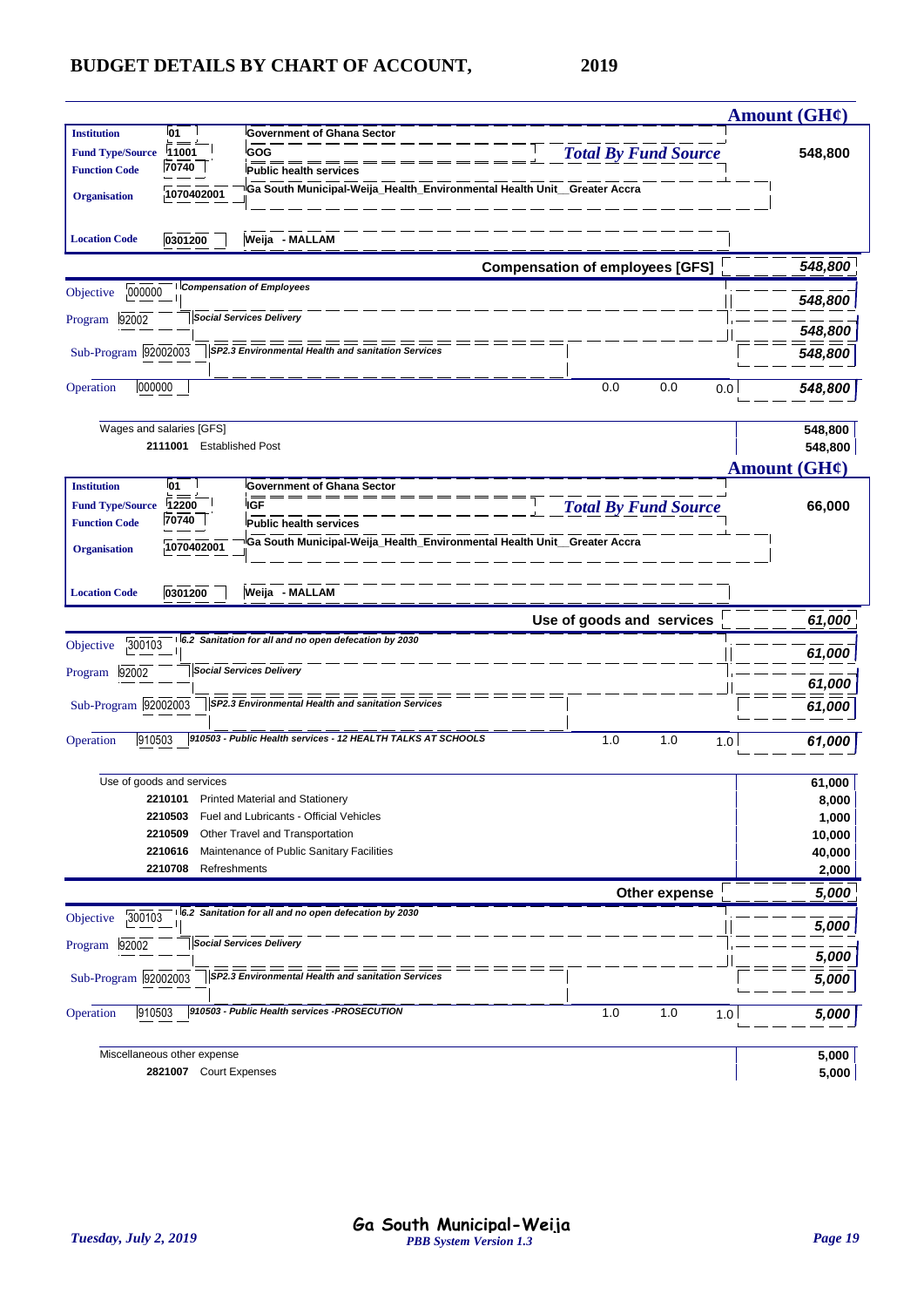|                         |                           |                                                                         |                             | <b>Amount (GH¢)</b> |
|-------------------------|---------------------------|-------------------------------------------------------------------------|-----------------------------|---------------------|
| <b>Institution</b>      | <sup>1</sup> 01           | <b>Government of Ghana Sector</b>                                       |                             |                     |
| <b>Fund Type/Source</b> | 12603                     | <b>DACF ASSEMBLY</b>                                                    | <b>Total By Fund Source</b> | 70,000              |
| <b>Function Code</b>    | 70740                     | <b>Public health services</b>                                           |                             |                     |
| <b>Organisation</b>     | 1070402001                | Ga South Municipal-Weija_Health_Environmental Health Unit_Greater Accra |                             |                     |
| <b>Location Code</b>    | 0301200                   | Weija - MALLAM                                                          |                             |                     |
|                         |                           |                                                                         | Use of goods and services   | 70,000              |
| 300103<br>Objective     |                           | 6.2 Sanitation for all and no open defecation by 2030                   |                             | 70,000              |
| Program 92002           |                           | <b>Social Services Delivery</b>                                         |                             |                     |
|                         |                           |                                                                         |                             | 70,000              |
| Sub-Program 92002003    |                           | SP2.3 Environmental Health and sanitation Services                      |                             | 70,000              |
| 910503<br>Operation     |                           | 910503 - Public Health services - FINAL DISPOSAL SITE                   | 1.0<br>1.0<br>1.0           | 70,000              |
|                         | Use of goods and services |                                                                         |                             | 70,000              |
|                         | 2210111                   | Other Office Materials and Consumables                                  |                             | 20,000              |
|                         | 2210616                   | Maintenance of Public Sanitary Facilities                               |                             | 50,000              |
|                         |                           |                                                                         |                             | Amount (GH¢)        |
| <b>Institution</b>      | <sup>1</sup> 01           | <b>Government of Ghana Sector</b>                                       |                             |                     |
| <b>Fund Type/Source</b> | 13026                     |                                                                         | <b>Total By Fund Source</b> | 170,000             |
| <b>Function Code</b>    | 70740                     | <b>Public health services</b>                                           |                             |                     |
| <b>Organisation</b>     | 1070402001                | Ga South Municipal-Weija_Health_Environmental Health Unit_Greater Accra |                             |                     |
| <b>Location Code</b>    | 0301200                   | Weija - MALLAM                                                          |                             |                     |
|                         |                           |                                                                         | Use of goods and services   | 170,000             |
| 300103<br>Objective     |                           | 6.2 Sanitation for all and no open defecation by 2030                   |                             | 170,000             |
| Program 92002           |                           | <b>Social Services Delivery</b>                                         |                             | 170,000             |
| Sub-Program 92002003    |                           | =====<br>SP2.3 Environmental Health and sanitation Services             |                             | 170,000             |
|                         |                           |                                                                         |                             |                     |
| 910503<br>Operation     |                           | 910503 - Public Health services - MONITORIN GAMA                        | 1.0<br>1.0<br>1.0           | 170,000             |
|                         | Use of goods and services |                                                                         |                             | 170,000             |
|                         | 2210505                   | Running Cost - Official Vehicles                                        |                             | 50,000              |
|                         | 2210702                   | Seminars/Conferences/Workshops/Meetings Expenses (Domestic)             |                             | 50,000              |
|                         | 2210708                   | Refreshments                                                            |                             | 50,000              |
|                         | 2210711                   | <b>Public Education and Sensitization</b>                               |                             | 20,000              |
|                         |                           |                                                                         | <b>Total Cost Centre</b>    | 854,800             |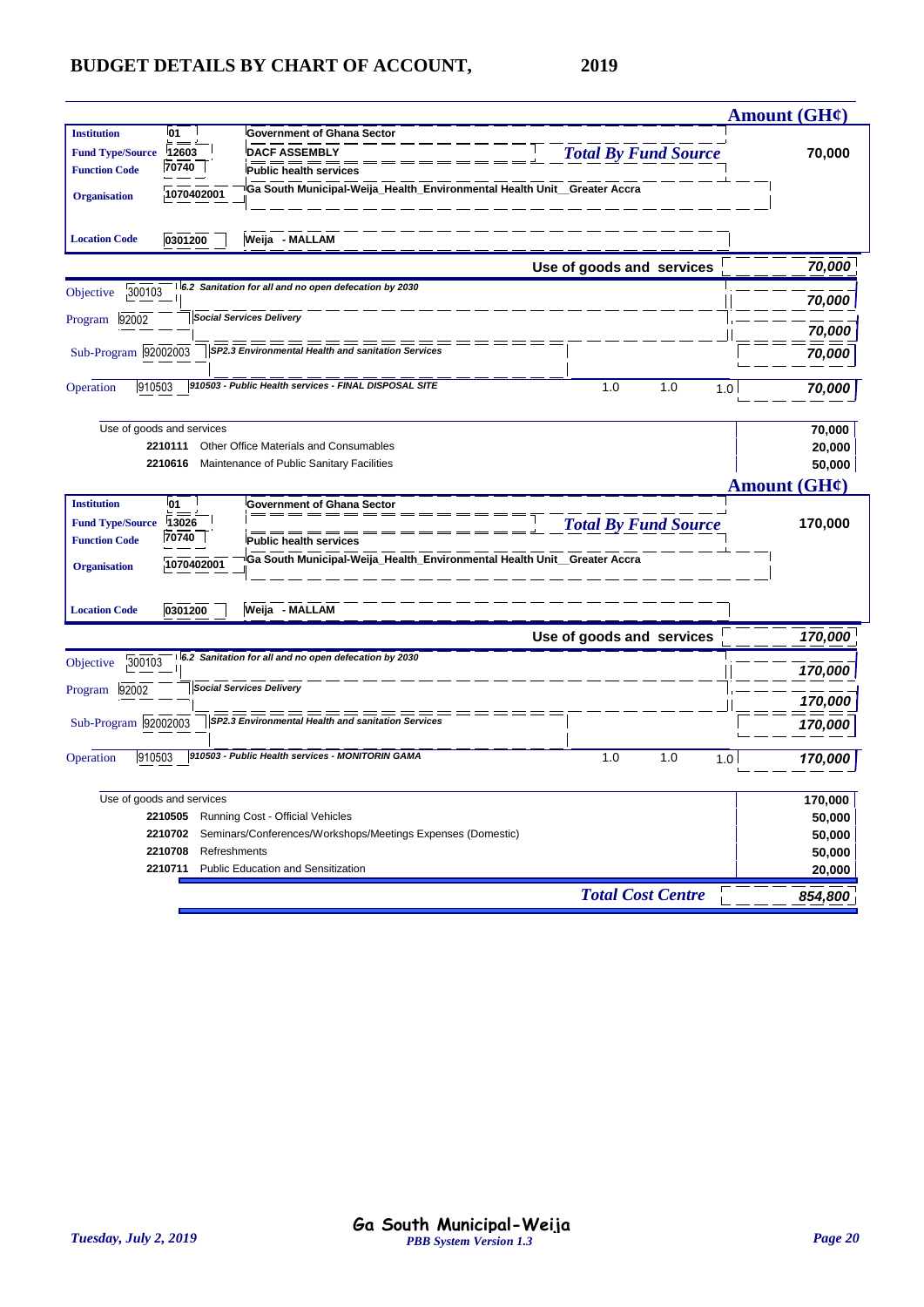|                                   |                                                                                                |                             | <b>Amount (GH¢)</b> |
|-----------------------------------|------------------------------------------------------------------------------------------------|-----------------------------|---------------------|
| 01<br><b>Institution</b>          | <b>Government of Ghana Sector</b>                                                              |                             |                     |
| <b>Fund Type/Source</b><br>12200  | <b>IGF</b>                                                                                     | <b>Total By Fund Source</b> | 164,800             |
| 70510<br><b>Function Code</b>     | <b>Waste management</b>                                                                        |                             |                     |
| 1070500001<br><b>Organisation</b> | Ga South Municipal-Weija_Waste Management_<br>Greater Accra                                    |                             |                     |
| <b>Location Code</b><br>0301200   | Weija - MALLAM                                                                                 |                             |                     |
|                                   |                                                                                                | Use of goods and services   | 164,800             |
| 570201<br>Objective               | 6.2 Achieve access to adeq. and equit. Sanitation and hygiene                                  |                             | 164,800             |
| 92002<br>Program                  | <b>Social Services Delivery</b>                                                                |                             | 164,800             |
| Sub-Program 92002003              | SP2.3 Environmental Health and sanitation Services                                             |                             |                     |
|                                   |                                                                                                |                             | 164,800             |
| 910115<br>Operation               | 910115 - MAINTENANCE, REHABILITATION, REFURBISHMENT AND UPGRADING OF<br><b>EXISTING ASSETS</b> | 1.0<br>1.0                  | 1.0<br>22,000       |
| Use of goods and services         |                                                                                                |                             | 22,000              |
| 2210612                           | Maintenance of Public Toilet/Urinals/Bath houses                                               |                             | 22,000              |
| 910901<br>Operation               | 910901 - Environmental sanitation Management -SANITATION FUND                                  | 1.0<br>1.0                  | 1.0<br>52,800       |
| Use of goods and services         |                                                                                                |                             | 52,800              |
| 2210509                           | Other Travel and Transportation                                                                |                             | 52,800              |
| 910902<br>Operation               | 910902 - Solid waste management - CAPPING                                                      | 1.0<br>1.0                  | 1.0<br>90,000       |
| Use of goods and services         |                                                                                                |                             | 90,000              |
| 2210601                           | Roads, Driveways and Grounds                                                                   |                             | 10,000              |
| 2210616                           | Maintenance of Public Sanitary Facilities                                                      |                             | 80,000              |
|                                   |                                                                                                |                             | <b>Amount (GH¢)</b> |
| 01<br><b>Institution</b>          | <b>Government of Ghana Sector</b>                                                              |                             |                     |
| 12603<br><b>Fund Type/Source</b>  | <b>DACF ASSEMBLY</b>                                                                           | <b>Total By Fund Source</b> | 140,000             |
| 70510<br><b>Function Code</b>     | Waste management                                                                               |                             |                     |
| 1070500001<br><b>Organisation</b> | Ga South Municipal-Weija_Waste Management_<br>Greater Accra                                    |                             |                     |
| <b>Location Code</b><br>0301200   | Weija - MALLAM                                                                                 |                             |                     |
|                                   |                                                                                                | Use of goods and services   | 140,000             |
| 570201<br>Objective               | 6.2 Achieve access to adeq. and equit. Sanitation and hygiene                                  |                             | 140,000             |
| Program 92002                     | <b>Social Services Delivery</b>                                                                |                             | 140,000             |
| Sub-Program 92002003              | SP2.3 Environmental Health and sanitation Services                                             |                             | 140,000             |
| 910903<br>Operation               | 910903 - Liquid waste management - ELECTORAL AREA                                              | 1.0<br>1.0                  | 1.0                 |
|                                   |                                                                                                |                             | 140,000             |
| Use of goods and services         |                                                                                                |                             | 140,000             |
|                                   | 2210601 Roads, Driveways and Grounds                                                           |                             | 140,000             |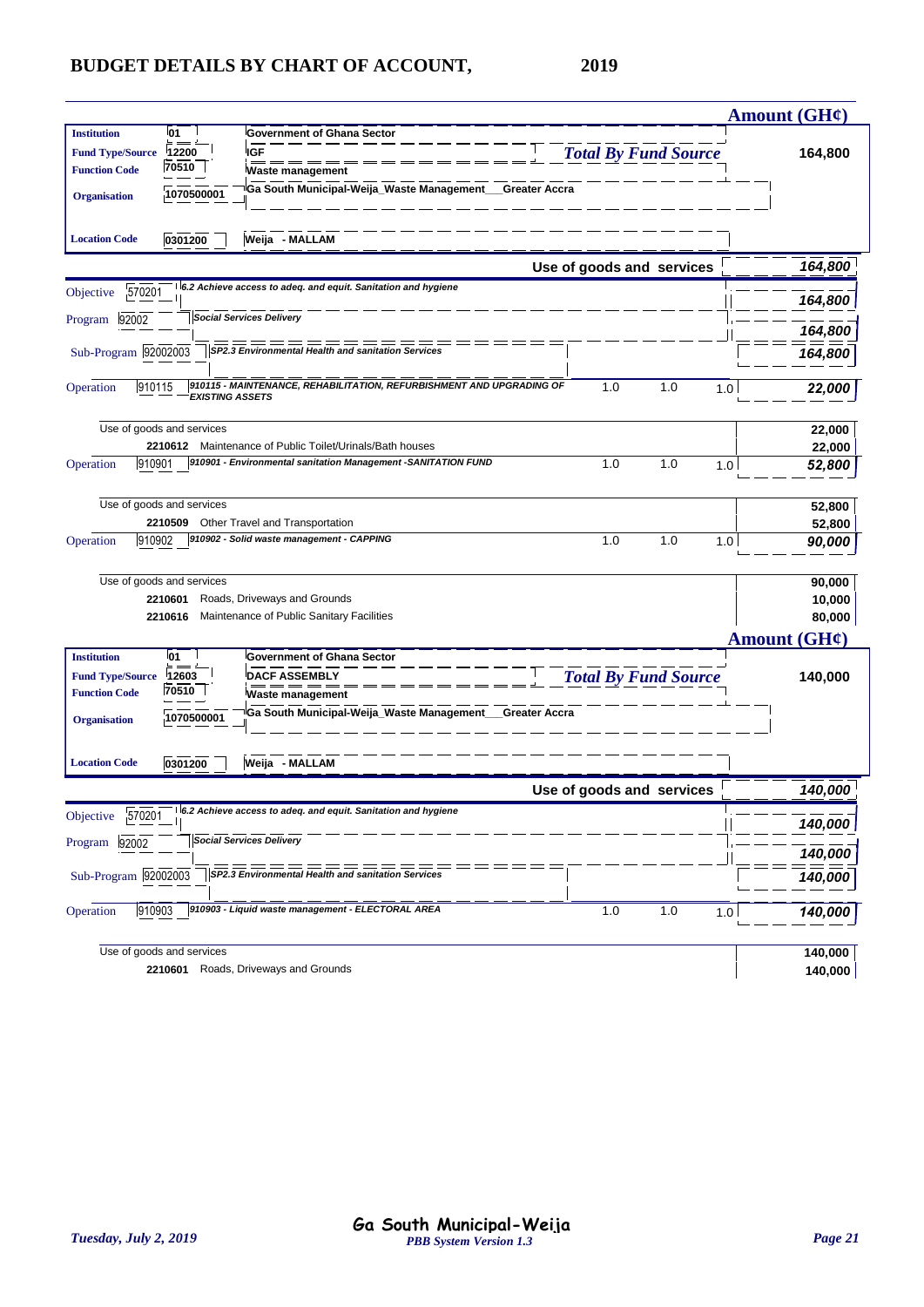|                                                                                                                             |                                                                                                                   |                                                     | Amount $(GH\mathcal{C})$ |
|-----------------------------------------------------------------------------------------------------------------------------|-------------------------------------------------------------------------------------------------------------------|-----------------------------------------------------|--------------------------|
| <b>Institution</b><br><b>01</b><br>13026<br><b>Fund Type/Source</b><br>70510<br><b>Function Code</b><br><b>Organisation</b> | <b>Government of Ghana Sector</b><br>Waste management<br>Ga South Municipal-Weija_Waste Management_<br>1070500001 | <b>Total By Fund Source</b><br><b>Greater Accra</b> | 1,366,906                |
| <b>Location Code</b><br>0301200                                                                                             | Weija - MALLAM                                                                                                    |                                                     |                          |
|                                                                                                                             |                                                                                                                   | <b>Non Financial Assets</b>                         | 1,366,906                |
| 570201<br>Objective                                                                                                         | 6.2 Achieve access to adeq. and equit. Sanitation and hygiene                                                     |                                                     | 1,366,906                |
| 92002<br>Program                                                                                                            | <b>Social Services Delivery</b>                                                                                   |                                                     | 1,366,906                |
| Sub-Program 92002003                                                                                                        | SP2.3 Environmental Health and sanitation Services                                                                |                                                     | 1,366,906                |
| 910114<br>Project                                                                                                           | 910114 - ACQUISITION OF MOVABLES AND IMMOVABLE ASSET                                                              | 1.0<br>1.0<br>1.0                                   | 1,366,906                |
| <b>Fixed assets</b><br>3111353                                                                                              | WIP - Toilets                                                                                                     |                                                     | 1,366,906<br>1,366,906   |
|                                                                                                                             |                                                                                                                   | <b>Total Cost Centre</b>                            | 1,671,706                |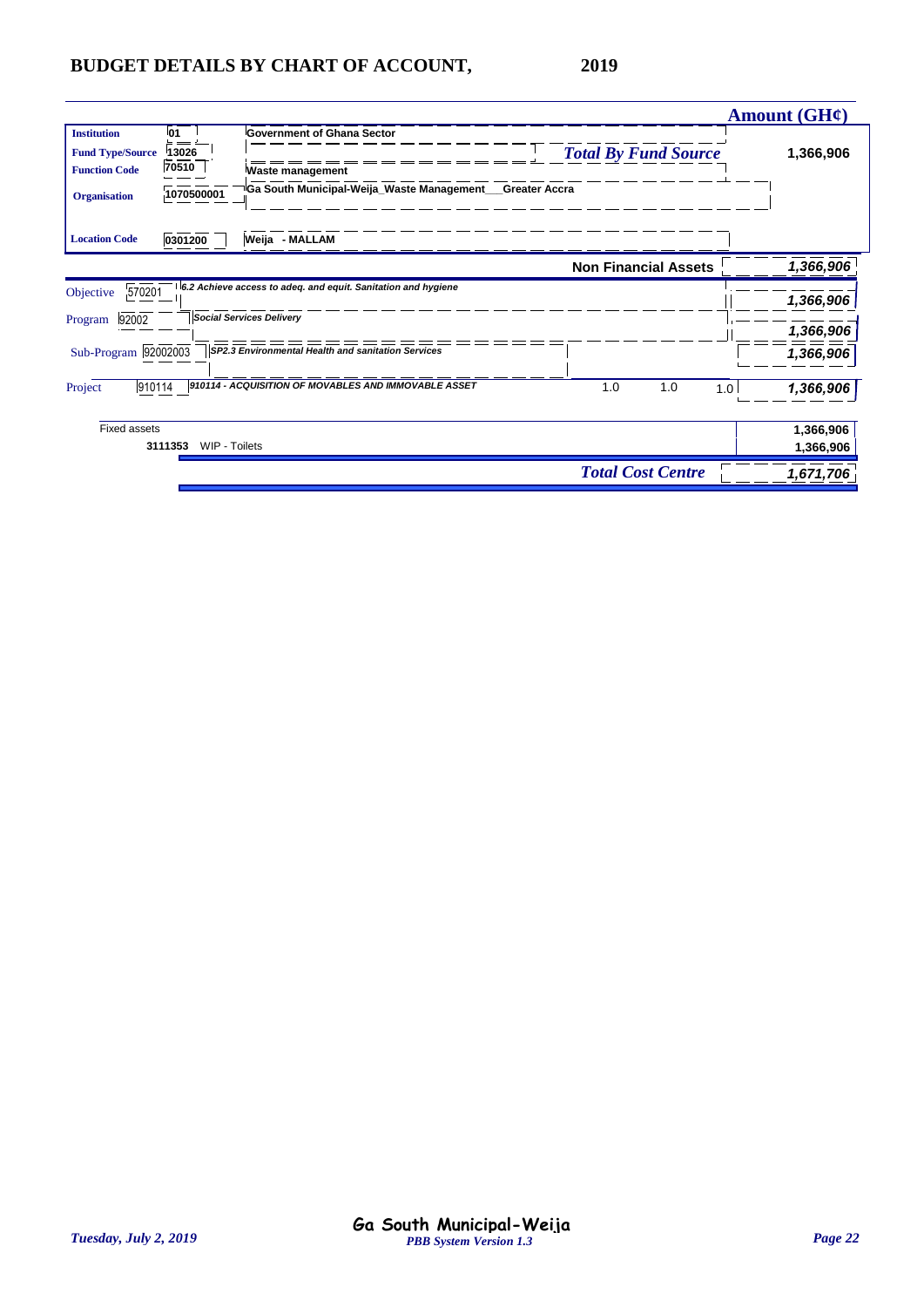|                         |                                                        |                                                                 |                                        |     |     | Amount $(GH\mathcal{C})$ |
|-------------------------|--------------------------------------------------------|-----------------------------------------------------------------|----------------------------------------|-----|-----|--------------------------|
| <b>Institution</b>      | <b>01</b>                                              | <b>Government of Ghana Sector</b>                               |                                        |     |     |                          |
| <b>Fund Type/Source</b> | 11001                                                  | GOG                                                             | <b>Total By Fund Source</b>            |     |     | 550,057                  |
| <b>Function Code</b>    | 70421                                                  | <b>Agriculture cs</b>                                           |                                        |     |     |                          |
| <b>Organisation</b>     | 1070600001                                             | Ga South Municipal-Weija_Agriculture__Greater Accra             |                                        |     |     |                          |
| <b>Location Code</b>    | 0301200                                                | Weija - MALLAM                                                  |                                        |     |     |                          |
|                         |                                                        |                                                                 | <b>Compensation of employees [GFS]</b> |     |     | 515,501                  |
| 000000<br>Objective     |                                                        | <b>Compensation of Employees</b>                                |                                        |     |     |                          |
|                         |                                                        |                                                                 |                                        |     |     | 515,501                  |
| 92004<br>Program        |                                                        | <b>Economic Development</b>                                     |                                        |     |     | 515,501                  |
| Sub-Program 92004001    |                                                        | SP4.1 Agricultural Services and Management                      |                                        |     |     | 515,501                  |
|                         |                                                        |                                                                 |                                        |     |     |                          |
| 000000<br>Operation     |                                                        |                                                                 | 0.0                                    | 0.0 | 0.0 | 515,501                  |
|                         | Wages and salaries [GFS]                               |                                                                 |                                        |     |     |                          |
|                         | 2111001                                                | <b>Established Post</b>                                         |                                        |     |     | 515,501<br>515,501       |
|                         |                                                        |                                                                 | Use of goods and services              |     |     | 34,556                   |
|                         |                                                        | 2.1 End hunger and ensure access to sufficient food             |                                        |     |     |                          |
| 550201<br>Objective     |                                                        |                                                                 |                                        |     |     | 34,556                   |
| 92004<br>Program        |                                                        | <b>Economic Development</b>                                     |                                        |     |     | 34,556                   |
|                         |                                                        | SP4.1 Agricultural Services and Management                      |                                        |     |     |                          |
| Sub-Program 92004001    |                                                        |                                                                 |                                        |     |     | 34,556                   |
| 910101<br>Operation     |                                                        | 910101 - INTERNAL MANAGEMENT OF THE ORGANISATION                | 1.0                                    | 1.0 | 1.0 | 19,556                   |
|                         | Use of goods and services                              |                                                                 |                                        |     |     | 19,556                   |
|                         | 2210102                                                | Office Facilities, Supplies and Accessories                     |                                        |     |     | 5,000                    |
|                         | 2210203                                                | Telecommunications                                              |                                        |     |     | 500                      |
|                         | 2210502                                                | Maintenance and Repairs - Official Vehicles                     |                                        |     |     | 5,000                    |
|                         | 2210509                                                | Other Travel and Transportation                                 |                                        |     |     | 5,000                    |
|                         | 2210702                                                | Seminars/Conferences/Workshops/Meetings Expenses (Domestic)     |                                        |     |     | 4,056                    |
| Operation<br>910103     |                                                        | 910103 - MANPOWER AND SKILLS DEVELOPMENT - EDUCATION IN SCHOOLS | 1.0                                    | 1.0 | 1.0 | 15,000                   |
|                         |                                                        |                                                                 |                                        |     |     |                          |
|                         |                                                        |                                                                 |                                        |     |     |                          |
|                         | Use of goods and services<br>2210710 Staff Development |                                                                 |                                        |     |     | 15,000<br>15,000         |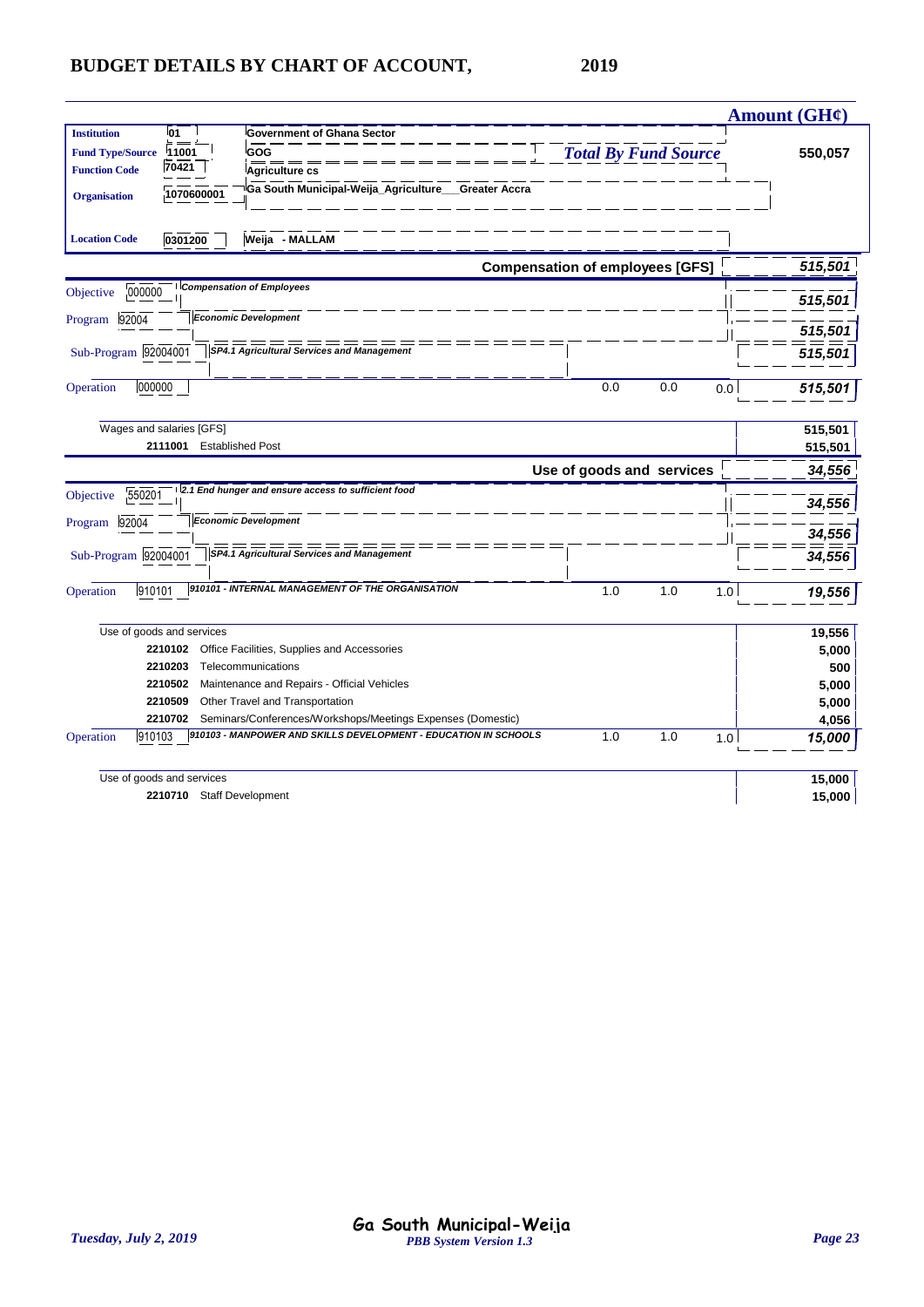|                                                                                                                                                                                                                                                                        |                             |     |     | <b>Amount (GH¢)</b>     |
|------------------------------------------------------------------------------------------------------------------------------------------------------------------------------------------------------------------------------------------------------------------------|-----------------------------|-----|-----|-------------------------|
| <b>Institution</b><br><b>01</b><br><b>Government of Ghana Sector</b><br>12200<br><b>IGF</b><br><b>Fund Type/Source</b><br>70421<br><b>Function Code</b><br>Agriculture cs<br>Ga South Municipal-Weija_Agriculture___Greater Accra<br>1070600001<br><b>Organisation</b> | <b>Total By Fund Source</b> |     |     | 463,500                 |
| Weija - MALLAM<br><b>Location Code</b><br>0301200                                                                                                                                                                                                                      |                             |     |     |                         |
|                                                                                                                                                                                                                                                                        | Use of goods and services   |     |     | 63,500                  |
| 2.1 End hunger and ensure access to sufficient food<br>550201<br>Objective                                                                                                                                                                                             |                             |     |     | 63,500                  |
| <b>Economic Development</b><br>92004<br>Program                                                                                                                                                                                                                        |                             |     |     | 63,500                  |
| Sub-Program 92004001<br><b>SP4.1 Agricultural Services and Management</b>                                                                                                                                                                                              |                             |     |     | 63,500                  |
| 910107 - OFFICIAL / NATIONAL CELEBRATIONS<br>910107<br>Operation                                                                                                                                                                                                       | 1.0                         | 1.0 | 1.0 | 45,000                  |
| Use of goods and services<br>2210902 Official Celebrations                                                                                                                                                                                                             |                             |     |     | 45,000<br>45,000        |
| 910113 - ADMINISTRATIVE AND TECHNICAL MEETINGS<br>910113<br>Operation                                                                                                                                                                                                  | 1.0                         | 1.0 | 1.0 | 2,000                   |
| Use of goods and services<br>2210702 Seminars/Conferences/Workshops/Meetings Expenses (Domestic)                                                                                                                                                                       |                             |     |     | 2,000<br>2,000          |
| 910301 - Extension Services - REARING FOR FOOD AND JOBS<br>Operation<br>910301                                                                                                                                                                                         | 1.0                         | 1.0 | 1.0 | 10,000                  |
| Use of goods and services<br>2210702 Seminars/Conferences/Workshops/Meetings Expenses (Domestic)                                                                                                                                                                       |                             |     |     | 10,000<br>10,000        |
| 910302 - Surveillance and Management of Diseases and Pests - EU<br>Operation<br>910302                                                                                                                                                                                 | 1.0                         | 1.0 | 1.0 | 5,000                   |
| Use of goods and services<br>2210116<br><b>Chemicals and Consumables</b><br>Other Travel and Transportation<br>2210509                                                                                                                                                 |                             |     |     | 5,000<br>2,000<br>3,000 |
| 910304<br>910304 - Agricultural Research and Demonstration Farms<br>Operation                                                                                                                                                                                          | 1.0                         | 1.0 | 1.0 | 1,500                   |
| Use of goods and services<br>2210116 Chemicals and Consumables                                                                                                                                                                                                         |                             |     |     | 1,500<br>1,500          |
|                                                                                                                                                                                                                                                                        | <b>Non Financial Assets</b> |     |     | 400,000                 |
| 12.1 End hunger and ensure access to sufficient food<br>550201<br>Objective                                                                                                                                                                                            |                             |     |     | 400,000                 |
| <b>Economic Development</b><br>92004<br>Program                                                                                                                                                                                                                        |                             |     |     | 400,000                 |
| Sub-Program 92004001<br><b>SP4.1 Agricultural Services and Management</b>                                                                                                                                                                                              |                             |     |     | 400,000                 |
| 910114 - ACQUISITION OF MOVABLES AND IMMOVABLE ASSET<br>910114<br>Project                                                                                                                                                                                              | 1.0                         | 1.0 | 1.0 | 400,000                 |
| <b>Fixed assets</b><br>3112215 Agriculture Facilities                                                                                                                                                                                                                  |                             |     |     | 400,000<br>400,000      |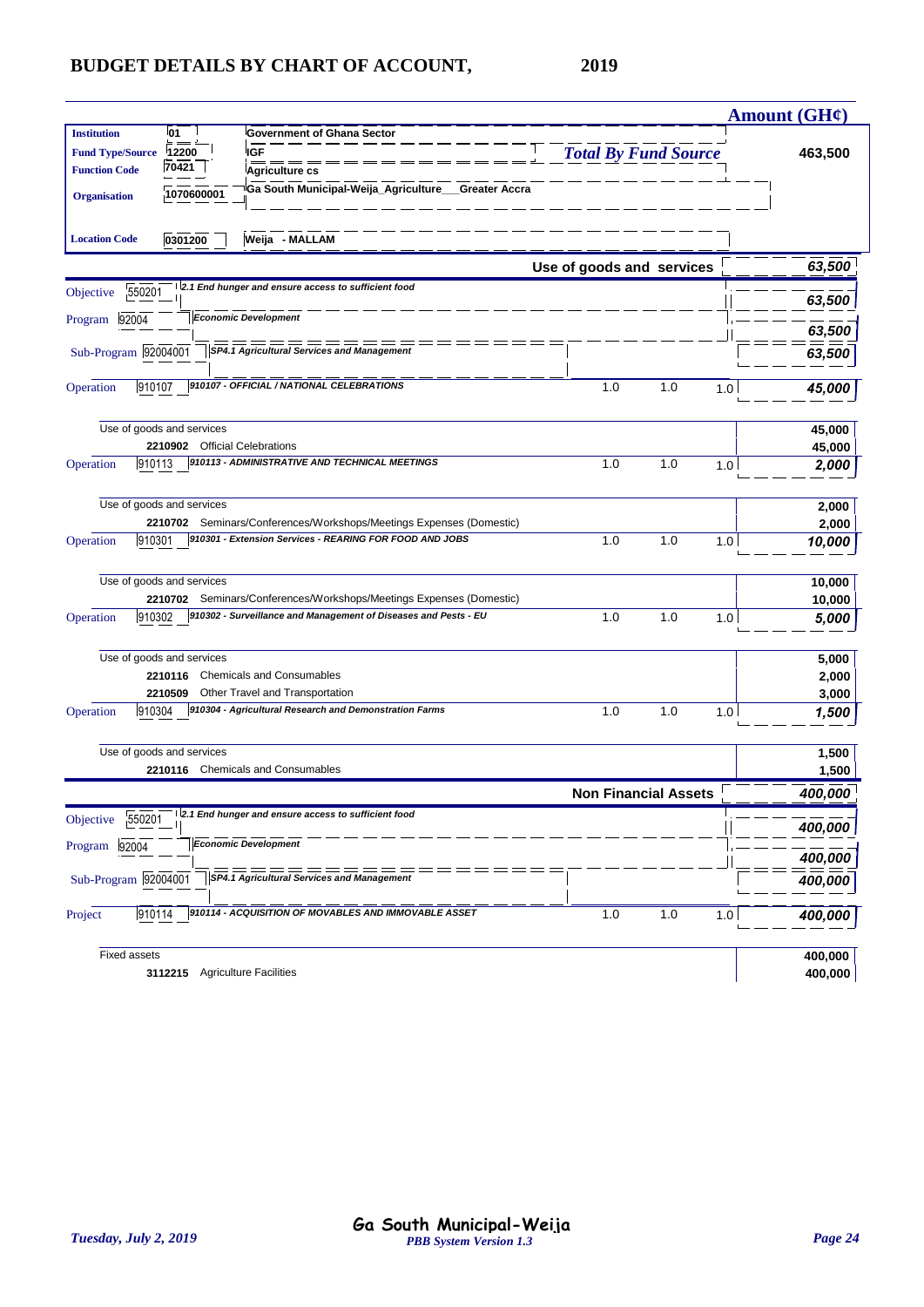|                         |                           |                                                                                           |                             | <b>Amount (GH¢)</b>   |
|-------------------------|---------------------------|-------------------------------------------------------------------------------------------|-----------------------------|-----------------------|
| <b>Institution</b>      | 01                        | <b>Government of Ghana Sector</b>                                                         |                             |                       |
| <b>Fund Type/Source</b> | 12603                     | <b>DACF ASSEMBLY</b>                                                                      | <b>Total By Fund Source</b> | 42,651                |
| <b>Function Code</b>    | 70421                     | Agriculture cs                                                                            |                             |                       |
| <b>Organisation</b>     | 1070600001                | Ga South Municipal-Weija_Agriculture__Greater Accra                                       |                             |                       |
|                         |                           |                                                                                           |                             |                       |
| <b>Location Code</b>    | 0301200                   | Weija - MALLAM                                                                            |                             |                       |
|                         |                           | 2.1 End hunger and ensure access to sufficient food                                       | Use of goods and services   | 42,651                |
| 550201<br>Objective     |                           |                                                                                           |                             | 42,651                |
| 92004<br>Program        |                           | <b>Economic Development</b>                                                               |                             | 42,651                |
| Sub-Program 92004001    |                           | SP4.1 Agricultural Services and Management                                                |                             | 42,651                |
| 910301<br>Operation     |                           | 910301 - Extension Services - REARING FOR FOOD AND JOBS                                   | 1.0<br>1.0                  | 1.0<br>42,651         |
|                         |                           |                                                                                           |                             |                       |
|                         | Use of goods and services | 2210702 Seminars/Conferences/Workshops/Meetings Expenses (Domestic)                       |                             | 42,651<br>42,651      |
|                         |                           |                                                                                           |                             | Amount $(GH\ell)$     |
| <b>Institution</b>      | 01                        | <b>Government of Ghana Sector</b>                                                         |                             |                       |
| <b>Fund Type/Source</b> | 13132                     | <b>CIDA</b>                                                                               | <b>Total By Fund Source</b> | 81,385                |
| <b>Function Code</b>    | 70421                     | Agriculture cs                                                                            |                             |                       |
| <b>Organisation</b>     | 1070600001                | Ga South Municipal-Weija_Agriculture___Greater Accra                                      |                             |                       |
|                         |                           |                                                                                           |                             |                       |
| <b>Location Code</b>    | 0301200                   | Weija - MALLAM                                                                            |                             |                       |
|                         |                           |                                                                                           | Use of goods and services   | 81,385                |
| 550201<br>Objective     |                           | 2.1 End hunger and ensure access to sufficient food                                       |                             | 81,385                |
| Program 92004           |                           | <b>Economic Development</b>                                                               |                             |                       |
|                         |                           |                                                                                           |                             | 81,385                |
| Sub-Program 92004001    |                           | SP4.1 Agricultural Services and Management                                                |                             | 81,385                |
| 910103<br>Operation     |                           | 910103 - MANPOWER AND SKILLS DEVELOPMENT - GAP                                            | 1.0<br>1.0                  | 1.0<br>9,500          |
|                         | Use of goods and services |                                                                                           |                             | 9,500                 |
|                         |                           | 2210102 Office Facilities, Supplies and Accessories                                       |                             | 3,000                 |
|                         | 2210702                   | Seminars/Conferences/Workshops/Meetings Expenses (Domestic)                               |                             | 4,000                 |
|                         | 2210710                   | Staff Development                                                                         |                             | 2,500                 |
| 910113<br>Operation     |                           | 910113 - ADMINISTRATIVE AND TECHNICAL MEETINGS                                            | 1.0<br>1.0                  | 1.0<br>39,000         |
|                         | Use of goods and services |                                                                                           |                             | 39,000                |
|                         | 2210509                   | Other Travel and Transportation                                                           |                             | 28,000                |
|                         | 2210702                   | Seminars/Conferences/Workshops/Meetings Expenses (Domestic)                               |                             | 11,000                |
| 910301<br>Operation     |                           | 910301 - Extension Services - ESTENTION                                                   | 1.0<br>1.0                  | 1.0<br>10,000         |
|                         | Use of goods and services |                                                                                           |                             |                       |
|                         | 2210509                   | Other Travel and Transportation                                                           |                             | 10,000<br>10,000      |
| 910302<br>Operation     |                           | 910302 - Surveillance and Management of Diseases and Pests - EU                           | 1.0<br>1.0                  | 1.0<br>20,885         |
|                         |                           |                                                                                           |                             |                       |
|                         | Use of goods and services |                                                                                           |                             | 20,885                |
|                         | 2210111                   | Other Office Materials and Consumables                                                    |                             | 15,885                |
| 910304<br>Operation     | 2210509                   | Other Travel and Transportation<br>910304 - Agricultural Research and Demonstration Farms | 1.0<br>1.0                  | 5,000<br>1.0<br>2,000 |
|                         |                           |                                                                                           |                             |                       |
|                         | Use of goods and services |                                                                                           |                             | 2,000                 |
|                         | 2210509                   | Other Travel and Transportation                                                           |                             | 2,000                 |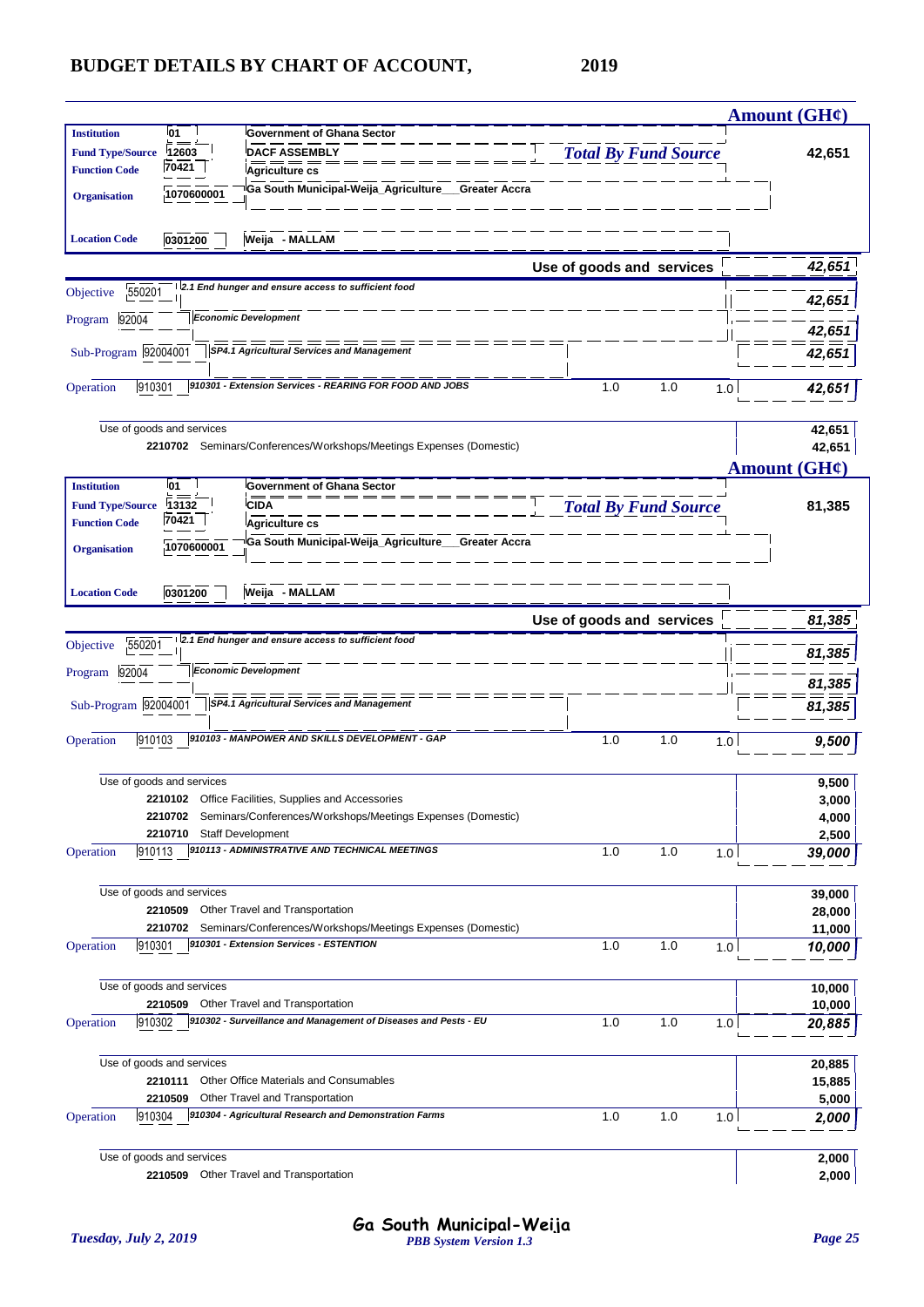|                                                                                                                                  | Amount (GH¢)     |
|----------------------------------------------------------------------------------------------------------------------------------|------------------|
| <b>Institution</b><br>01<br><b>Government of Ghana Sector</b><br><b>Total By Fund Source</b><br>13507<br><b>Fund Type/Source</b> | 1,472,642        |
| 70421<br><b>Function Code</b><br>Agriculture cs                                                                                  |                  |
| Ga South Municipal-Weija_Agriculture___Greater Accra<br>1070600001<br><b>Organisation</b>                                        |                  |
| 0301200<br>Weija - MALLAM<br><b>Location Code</b>                                                                                |                  |
| Use of goods and services                                                                                                        | 202,642          |
| 2.1 End hunger and ensure access to sufficient food<br>550201<br>Objective                                                       |                  |
| <b>Economic Development</b><br>92004<br>Program                                                                                  | 202,642          |
|                                                                                                                                  | 202,642          |
| Sub-Program 92004001<br>SP4.1 Agricultural Services and Management                                                               | 202,642          |
| 910103 - MANPOWER AND SKILLS DEVELOPMENT<br>910103<br>1.0<br>1.0<br>Operation                                                    | 1.0<br>202,642   |
| Use of goods and services                                                                                                        | 202,642          |
| 2210515 Foreign Travel Cost and Expenses                                                                                         | 100,000          |
| Seminars/Conferences/Workshops/Meetings Expenses (Domestic)<br>2210702                                                           | 102,642          |
| <b>Non Financial Assets</b>                                                                                                      | 1,270,000        |
| 2.1 End hunger and ensure access to sufficient food<br>550201<br>Objective                                                       |                  |
| <b>Economic Development</b><br>92004<br>Program                                                                                  | 1,270,000        |
|                                                                                                                                  | 1,270,000        |
| ======<br>Sub-Program 92004001<br>SP4.1 Agricultural Services and Management                                                     | 1,270,000        |
| 910114 - ACQUISITION OF MOVABLES AND IMMOVABLE ASSET<br>1.0<br>1.0<br>910114<br>Project                                          | 1.0<br>1,270,000 |
| <b>Fixed assets</b>                                                                                                              | 1,270,000        |
| 3112101<br>Motor Vehicle                                                                                                         | 120,000          |
| 3112211<br>Office Equipment                                                                                                      | 100,000          |
| <b>Agriculture Facilities</b><br>3112215                                                                                         | 1,000,000        |
| 3113108 Furniture and Fittings                                                                                                   | 50,000           |
| <b>Total Cost Centre</b>                                                                                                         | 2,610,235        |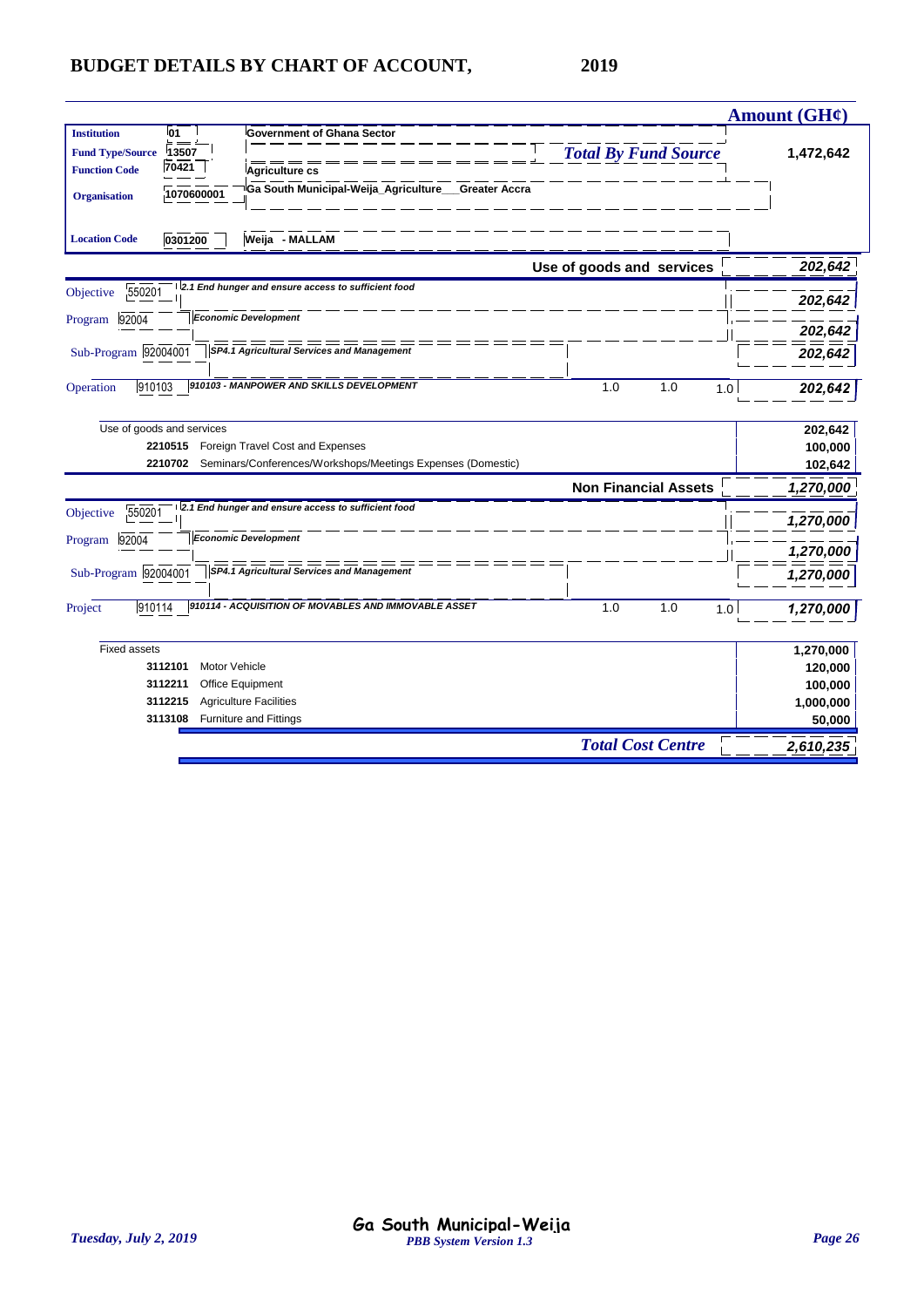|                                               |                    |                                                                                                    |                                        | Amount $(GH\mathcal{C})$ |
|-----------------------------------------------|--------------------|----------------------------------------------------------------------------------------------------|----------------------------------------|--------------------------|
| <b>Institution</b><br><b>Fund Type/Source</b> | <b>01</b><br>11001 | <b>Government of Ghana Sector</b><br>GOG                                                           | <b>Total By Fund Source</b>            | 86,008                   |
| <b>Function Code</b>                          | 70133              | Overall planning & statistical services (CS)                                                       |                                        |                          |
| <b>Organisation</b>                           | 1070701001         | <sup>i</sup> Ga South Municipal-Weija_Physical Planning_Office of Departmental Head__Greater Accra |                                        |                          |
| <b>Location Code</b>                          | 0301200            | Weija - MALLAM                                                                                     |                                        |                          |
|                                               |                    |                                                                                                    | <b>Compensation of employees [GFS]</b> | 86,008                   |
| 000000<br>Objective                           |                    | <b>Compensation of Employees</b>                                                                   |                                        | 86,008                   |
| 92003<br>Program                              |                    | Infrastructure Delivery and Management                                                             |                                        | 86,008                   |
| Sub-Program 92003002                          |                    | SP3.2 Spatial planning                                                                             |                                        | 86,008                   |
| 000000<br>Operation                           |                    |                                                                                                    | 0.0<br>0.0                             | 86,008<br>0.0            |
| Wages and salaries [GFS]                      |                    |                                                                                                    |                                        | 86,008                   |
| 2111001                                       |                    | <b>Established Post</b>                                                                            |                                        | 86,008                   |
|                                               |                    |                                                                                                    | <b>Total Cost Centre</b>               | 86,008                   |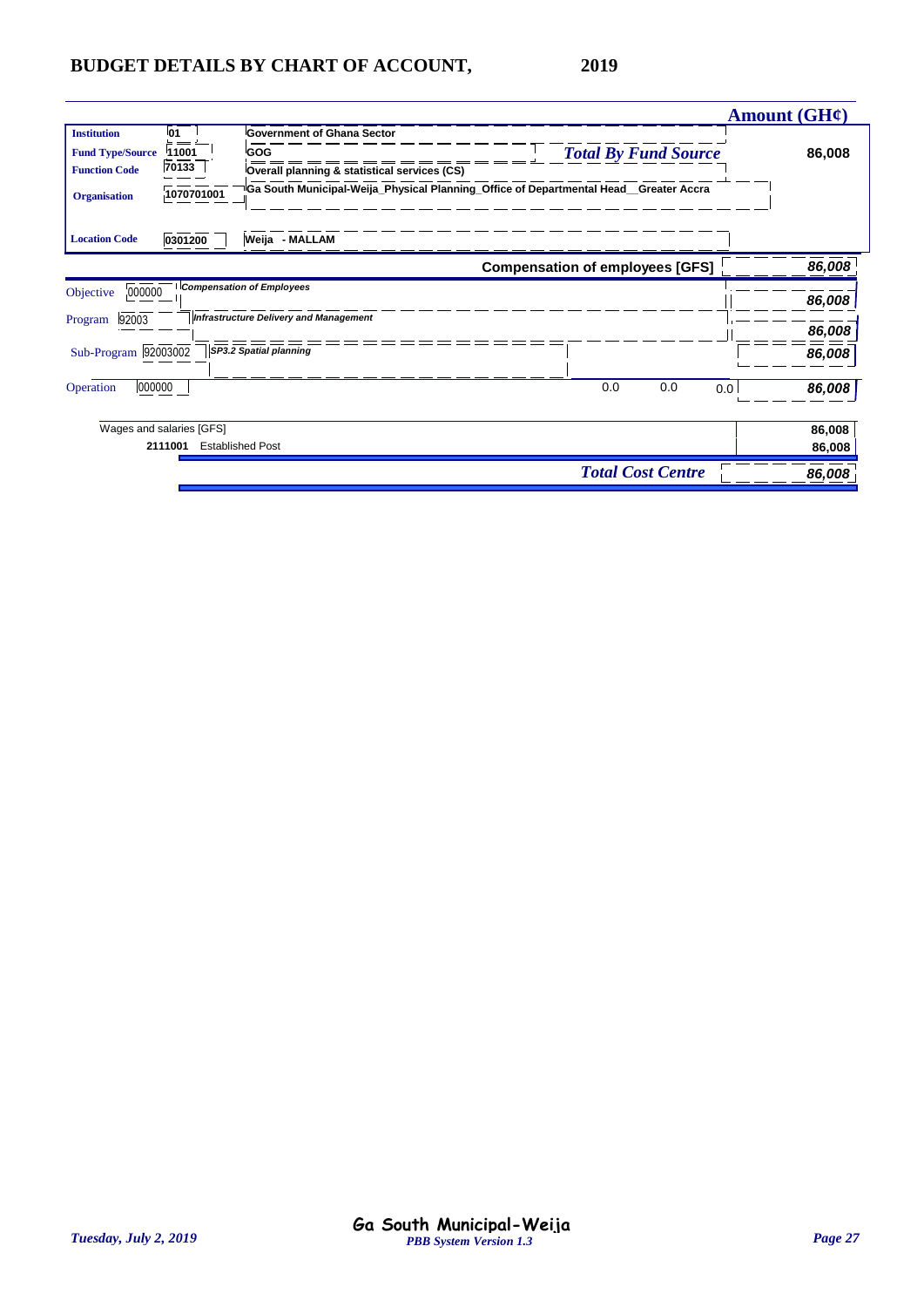|                                                                                                                         |                             | <b>Amount (GH¢)</b>      |
|-------------------------------------------------------------------------------------------------------------------------|-----------------------------|--------------------------|
| <b>Institution</b><br><b>01</b><br><b>Government of Ghana Sector</b>                                                    |                             |                          |
| GOG<br>11001<br><b>Fund Type/Source</b>                                                                                 | <b>Total By Fund Source</b> | 7,000                    |
| 70133<br><b>Function Code</b><br>Overall planning & statistical services (CS)                                           |                             |                          |
| Ga South Municipal-Weija_Physical Planning_Town and Country Planning_Greater Accra<br>1070702001<br><b>Organisation</b> |                             |                          |
|                                                                                                                         |                             |                          |
| Weija - MALLAM<br>0301200<br><b>Location Code</b>                                                                       |                             |                          |
|                                                                                                                         | Use of goods and services   | 7,000                    |
| 11.3 Enhance inclusive urbanization & capacity for settlement planning<br>310102<br>Objective                           |                             |                          |
|                                                                                                                         |                             | 7,000                    |
| <b>Infrastructure Delivery and Management</b><br>92003<br>Program                                                       |                             | 7,000                    |
| Sub-Program 92003002<br>SP3.2 Spatial planning                                                                          |                             | 7,000                    |
|                                                                                                                         |                             |                          |
| 910101 - INTERNAL MANAGEMENT OF THE ORGANISATION<br>910101<br>Operation                                                 | 1.0<br>1.0<br>1.0           | 7,000                    |
|                                                                                                                         |                             |                          |
| Use of goods and services<br>2210102                                                                                    |                             | 7,000                    |
| Office Facilities, Supplies and Accessories<br>2210505<br>Running Cost - Official Vehicles                              |                             | 5,000<br>2,000           |
|                                                                                                                         |                             | Amount $(GH\mathcal{C})$ |
| l01<br><b>Government of Ghana Sector</b><br><b>Institution</b>                                                          |                             |                          |
| <b>IGF</b><br><b>Fund Type/Source</b><br>12200                                                                          | <b>Total By Fund Source</b> | 28,000                   |
| 70133<br><b>Function Code</b><br>Overall planning & statistical services (CS)                                           |                             |                          |
| Ga South Municipal-Weija_Physical Planning_Town and Country Planning_Greater Accra<br>1070702001<br><b>Organisation</b> |                             |                          |
|                                                                                                                         |                             |                          |
| Weija - MALLAM<br>0301200<br><b>Location Code</b>                                                                       |                             |                          |
|                                                                                                                         | Use of goods and services   | 26,000                   |
| 11.3 Enhance inclusive urbanization & capacity for settlement planning                                                  |                             |                          |
| 310102<br>Objective                                                                                                     |                             | 26,000                   |
| <b>Infrastructure Delivery and Management</b><br>92003<br>Program                                                       |                             | 26,000                   |
| Sub-Program 92003002<br>SP3.2 Spatial planning                                                                          |                             | 26,000                   |
|                                                                                                                         |                             |                          |
| 910113 - ADMINISTRATIVE AND TECHNICAL MEETINGS - spatial planning<br>910113<br>Operation                                | 1.0<br>1.0<br>1.0           | 26,000                   |
|                                                                                                                         |                             |                          |
| Use of goods and services                                                                                               |                             | 26,000                   |
| Other Travel and Transportation<br>2210509                                                                              |                             | 15,000                   |
| Seminars/Conferences/Workshops/Meetings Expenses (Domestic)<br>2210702                                                  |                             | 5,000                    |
| 2210708<br>Refreshments                                                                                                 |                             | 6,000                    |
|                                                                                                                         | Other expense               |                          |
| 11.3 Enhance inclusive urbanization & capacity for settlement planning<br>310102<br>Objective                           |                             | 2,000                    |
|                                                                                                                         |                             |                          |
| <b>Infrastructure Delivery and Management</b><br>92003<br>Program                                                       |                             | 2,000                    |
|                                                                                                                         |                             | 2,000                    |
| Sub-Program 92003002<br>SP3.2 Spatial planning                                                                          |                             | 2,000                    |
|                                                                                                                         |                             |                          |
| 911002 - Land use and Spatial planning - street maps<br>911002<br>Operation                                             | 1.0<br>1.0<br>1.0           | 2,000                    |
|                                                                                                                         |                             |                          |
| Miscellaneous other expense<br>2821018 Civic Numbering/Street Naming                                                    |                             | 2,000<br>2,000           |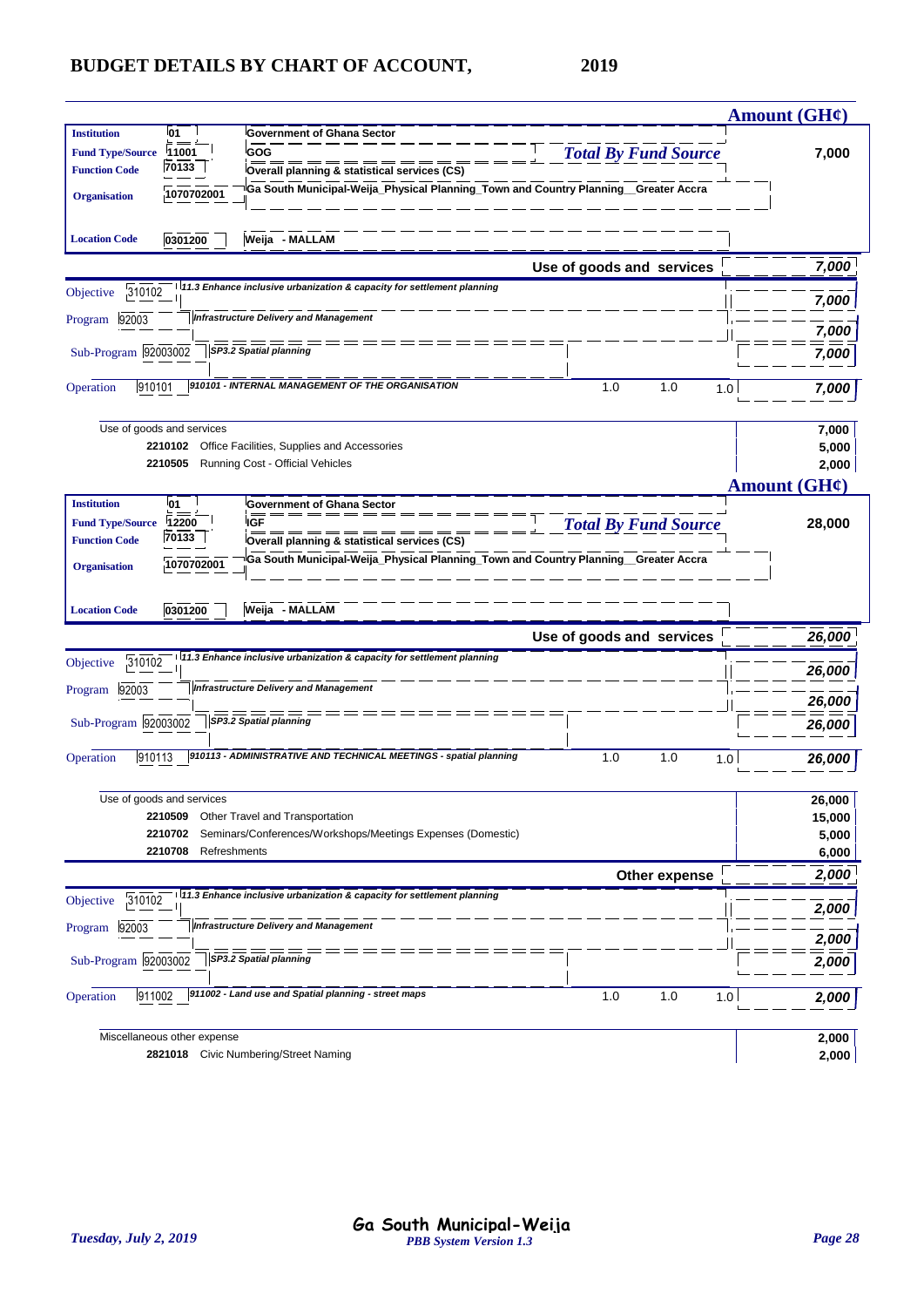|                                                                                                                                                                                                                                                                                                                                        |                             | Amount (GH¢) |
|----------------------------------------------------------------------------------------------------------------------------------------------------------------------------------------------------------------------------------------------------------------------------------------------------------------------------------------|-----------------------------|--------------|
| l01<br><b>Government of Ghana Sector</b><br><b>Institution</b><br><b>DACF ASSEMBLY</b><br><b>Fund Type/Source</b><br>12603<br>70133<br><b>Function Code</b><br>Overall planning & statistical services (CS)<br>Ga South Municipal-Weija_Physical Planning_Town and Country Planning_Greater Accra<br>1070702001<br><b>Organisation</b> | <b>Total By Fund Source</b> | 130,000      |
| <b>Location Code</b><br>0301200<br>Weija - MALLAM                                                                                                                                                                                                                                                                                      | Use of goods and services   | 70,000       |
| 11.3 Enhance inclusive urbanization & capacity for settlement planning<br>310102<br>Objective                                                                                                                                                                                                                                          |                             |              |
| <b>Infrastructure Delivery and Management</b><br>92003<br>Program                                                                                                                                                                                                                                                                      |                             | 70,000       |
|                                                                                                                                                                                                                                                                                                                                        |                             | 70,000       |
| Sub-Program 92003002<br>SP3.2 Spatial planning                                                                                                                                                                                                                                                                                         |                             | 70,000       |
| 911002 - Land use and Spatial planning - revise and update<br>911002<br>Operation                                                                                                                                                                                                                                                      | 1.0<br>1.0<br>1.0           | 50,000       |
| Use of goods and services                                                                                                                                                                                                                                                                                                              |                             | 50,000       |
| 2210102<br>Office Facilities, Supplies and Accessories                                                                                                                                                                                                                                                                                 |                             | 30,000       |
| 2210111<br>Other Office Materials and Consumables                                                                                                                                                                                                                                                                                      |                             | 20,000       |
| 911003<br>911003 - Street Naming and Property Addressing System - street address maps<br>Operation                                                                                                                                                                                                                                     | 1.0<br>1.0<br>1.0           | 20,000       |
| Use of goods and services                                                                                                                                                                                                                                                                                                              |                             | 20,000       |
| Other Office Materials and Consumables<br>2210111                                                                                                                                                                                                                                                                                      |                             | 20,000       |
|                                                                                                                                                                                                                                                                                                                                        | Other expense               | 60,000       |
| 11.3 Enhance inclusive urbanization & capacity for settlement planning<br>310102<br>Objective                                                                                                                                                                                                                                          |                             | 60,000       |
| <b>Infrastructure Delivery and Management</b><br>92003<br>Program                                                                                                                                                                                                                                                                      |                             | 60,000       |
| SP3.2 Spatial planning<br>Sub-Program 92003002                                                                                                                                                                                                                                                                                         |                             | 60,000       |
| 911003 - Street Naming and Property Addressing System - GPS<br>911003<br>Operation                                                                                                                                                                                                                                                     | 1.0<br>1.0<br>1.0           | 60,000       |
| Miscellaneous other expense                                                                                                                                                                                                                                                                                                            |                             | 60,000       |
| 2821018 Civic Numbering/Street Naming                                                                                                                                                                                                                                                                                                  |                             | 60,000       |
|                                                                                                                                                                                                                                                                                                                                        | <b>Total Cost Centre</b>    | 165,000      |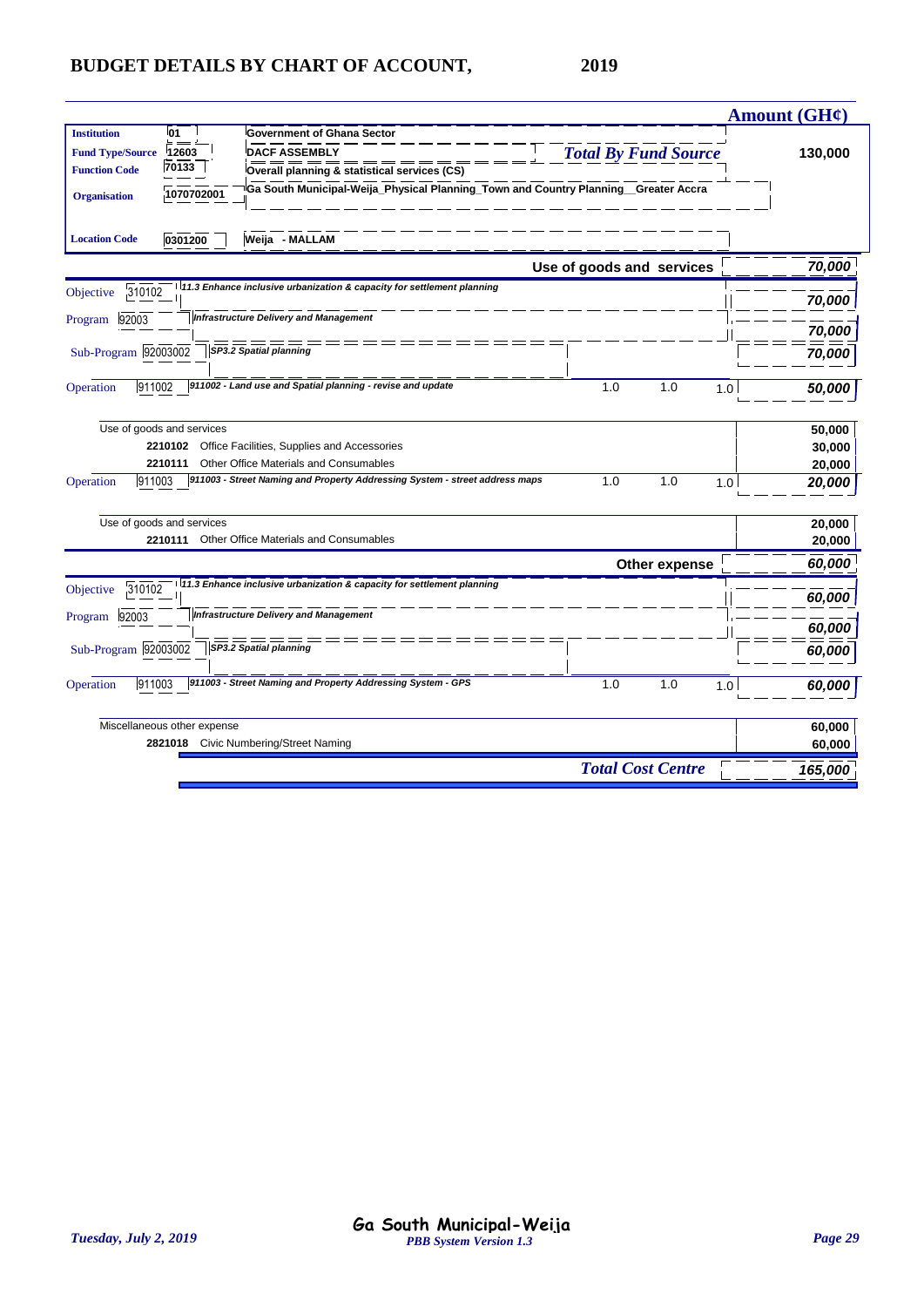|                                                                                                                                                                                                                                                                   |                                                                                                                              | Amount (GH¢)       |
|-------------------------------------------------------------------------------------------------------------------------------------------------------------------------------------------------------------------------------------------------------------------|------------------------------------------------------------------------------------------------------------------------------|--------------------|
| 01<br><b>Institution</b><br><b>Government of Ghana Sector</b><br><b>Fund Type/Source</b><br>11001<br>GOG<br>71040<br><b>Function Code</b><br><b>Family and children</b><br>1070802001<br><b>Organisation</b><br>Weija - MALLAM<br><b>Location Code</b><br>0301200 | <b>Total By Fund Source</b><br>Ga South Municipal-Weija_Social Welfare & Community Development_Social Welfare__Greater Accra | 545,901            |
|                                                                                                                                                                                                                                                                   | <b>Compensation of employees [GFS]</b>                                                                                       | 537,901            |
| <b>Compensation of Employees</b><br>000000<br>Objective<br><b>Social Services Delivery</b><br>Program 92002                                                                                                                                                       |                                                                                                                              | 537,901<br>537,901 |
| Sub-Program 92002005<br>SP2.5 Social Welfare and community services                                                                                                                                                                                               |                                                                                                                              | 537,901            |
| 000000<br>Operation                                                                                                                                                                                                                                               | 0.0<br>0.0<br>0.0                                                                                                            | 537,901            |
| Wages and salaries [GFS]                                                                                                                                                                                                                                          |                                                                                                                              | 537,901            |
| 2111001 Established Post                                                                                                                                                                                                                                          |                                                                                                                              | 537,901            |
|                                                                                                                                                                                                                                                                   | Use of goods and services                                                                                                    | 8,000              |
| Ensure that PWDs enjoy all the benefits of Ghanaian citizenship<br>630301<br>Objective                                                                                                                                                                            |                                                                                                                              | 8,000              |
| <b>Social Services Delivery</b><br>92002<br>Program                                                                                                                                                                                                               |                                                                                                                              | 8,000              |
| SP2.5 Social Welfare and community services<br>Sub-Program 92002005                                                                                                                                                                                               |                                                                                                                              | 8,000              |
| 910101 - INTERNAL MANAGEMENT OF THE ORGANISATION<br>Operation<br>910101                                                                                                                                                                                           | 1.0<br>1.0<br>1.0                                                                                                            | 6,000              |
| Use of goods and services                                                                                                                                                                                                                                         |                                                                                                                              | 6,000              |
| Office Facilities, Supplies and Accessories<br>2210102                                                                                                                                                                                                            |                                                                                                                              | 3,000              |
| 2210511<br>Local travel cost                                                                                                                                                                                                                                      |                                                                                                                              | 3,000              |
| 910601 - Social intervention programmes<br>Operation<br>910601                                                                                                                                                                                                    | 1.0<br>1.0<br>1.0                                                                                                            | 2,000              |
| Use of goods and services                                                                                                                                                                                                                                         |                                                                                                                              | 2,000              |
| 2210511 Local travel cost                                                                                                                                                                                                                                         |                                                                                                                              | 2,000              |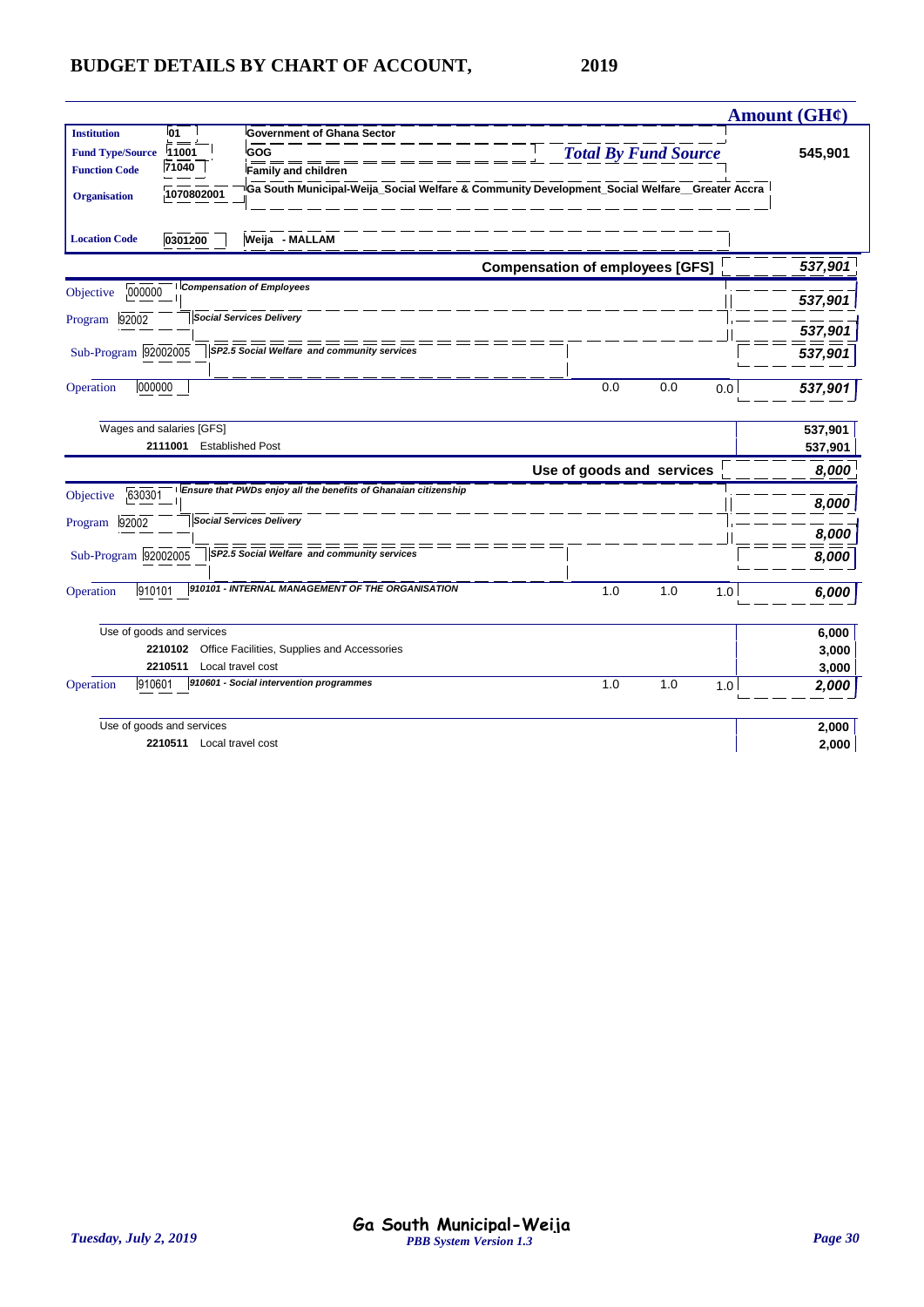|                                                                                                                                                                                                |                                      |                                 |                                                                                               |                             |     |     | <b>Amount (GH¢)</b>                                                                                                                              |
|------------------------------------------------------------------------------------------------------------------------------------------------------------------------------------------------|--------------------------------------|---------------------------------|-----------------------------------------------------------------------------------------------|-----------------------------|-----|-----|--------------------------------------------------------------------------------------------------------------------------------------------------|
| <b>Institution</b>                                                                                                                                                                             | 01                                   |                                 | <b>Government of Ghana Sector</b>                                                             |                             |     |     |                                                                                                                                                  |
| <b>Fund Type/Source</b>                                                                                                                                                                        | 12200<br>71040                       | <b>IGF</b>                      |                                                                                               | <b>Total By Fund Source</b> |     |     | 10,000                                                                                                                                           |
| <b>Function Code</b>                                                                                                                                                                           |                                      |                                 | <b>Family and children</b>                                                                    |                             |     |     |                                                                                                                                                  |
| <b>Organisation</b>                                                                                                                                                                            | 1070802001                           |                                 | Ga South Municipal-Weija_Social Welfare & Community Development_Social Welfare _Greater Accra |                             |     |     |                                                                                                                                                  |
| <b>Location Code</b>                                                                                                                                                                           | 0301200                              |                                 | Weija - MALLAM                                                                                |                             |     |     |                                                                                                                                                  |
|                                                                                                                                                                                                |                                      |                                 |                                                                                               | Use of goods and services   |     |     | 10,000                                                                                                                                           |
| 630301<br>Objective                                                                                                                                                                            |                                      |                                 | Ensure that PWDs enjoy all the benefits of Ghanaian citizenship                               |                             |     |     | 10,000                                                                                                                                           |
| 92002<br>Program                                                                                                                                                                               |                                      | <b>Social Services Delivery</b> |                                                                                               |                             |     |     | 10,000                                                                                                                                           |
| Sub-Program 92002005                                                                                                                                                                           |                                      |                                 | SP2.5 Social Welfare and community services                                                   |                             |     |     | 10,000                                                                                                                                           |
|                                                                                                                                                                                                |                                      |                                 |                                                                                               |                             |     |     |                                                                                                                                                  |
| 910601<br>Operation                                                                                                                                                                            |                                      |                                 | 910601 - Social intervention programmes                                                       | 1.0                         | 1.0 | 1.0 | 3,000                                                                                                                                            |
|                                                                                                                                                                                                | Use of goods and services            |                                 |                                                                                               |                             |     |     | 3,000                                                                                                                                            |
|                                                                                                                                                                                                | 2210113 Feeding Cost                 |                                 |                                                                                               |                             |     |     | 1,000                                                                                                                                            |
|                                                                                                                                                                                                | 2210511                              | Local travel cost               |                                                                                               |                             |     |     | 2,000                                                                                                                                            |
| Operation                                                                                                                                                                                      | 910602                               |                                 | 910602 - Gender empowerment and mainstreaming                                                 | 1.0                         | 1.0 | 1.0 | 5,000                                                                                                                                            |
|                                                                                                                                                                                                | Use of goods and services            |                                 |                                                                                               |                             |     |     | 5,000                                                                                                                                            |
|                                                                                                                                                                                                | 2210702                              |                                 | Seminars/Conferences/Workshops/Meetings Expenses (Domestic)                                   |                             |     |     | 5,000                                                                                                                                            |
| Operation                                                                                                                                                                                      | 910603                               |                                 | 910603 - Community mobilization                                                               | 1.0                         | 1.0 | 1.0 | 2,000                                                                                                                                            |
|                                                                                                                                                                                                |                                      |                                 |                                                                                               |                             |     |     |                                                                                                                                                  |
| Use of goods and services                                                                                                                                                                      |                                      |                                 |                                                                                               |                             |     |     |                                                                                                                                                  |
|                                                                                                                                                                                                | 2210511 Local travel cost            |                                 |                                                                                               |                             |     |     | 2,000                                                                                                                                            |
|                                                                                                                                                                                                |                                      |                                 |                                                                                               |                             |     |     | Amount $(GH\mathcal{C})$                                                                                                                         |
|                                                                                                                                                                                                | 01                                   |                                 | <b>Government of Ghana Sector</b>                                                             |                             |     |     |                                                                                                                                                  |
|                                                                                                                                                                                                | 12603                                |                                 | <b>DACF ASSEMBLY</b>                                                                          | <b>Total By Fund Source</b> |     |     |                                                                                                                                                  |
|                                                                                                                                                                                                | 71040                                |                                 | <b>Family and children</b>                                                                    |                             |     |     |                                                                                                                                                  |
|                                                                                                                                                                                                | 1070802001                           |                                 | Ga South Municipal-Weija_Social Welfare & Community Development_Social Welfare__Greater Accra |                             |     |     |                                                                                                                                                  |
|                                                                                                                                                                                                |                                      |                                 |                                                                                               |                             |     |     |                                                                                                                                                  |
|                                                                                                                                                                                                | 0301200                              |                                 | Weija - MALLAM                                                                                |                             |     |     |                                                                                                                                                  |
|                                                                                                                                                                                                |                                      |                                 |                                                                                               | Use of goods and services   |     |     |                                                                                                                                                  |
| 630301                                                                                                                                                                                         |                                      |                                 | Ensure that PWDs enjoy all the benefits of Ghanaian citizenship                               |                             |     |     |                                                                                                                                                  |
| 92002                                                                                                                                                                                          |                                      | <b>Social Services Delivery</b> |                                                                                               |                             |     |     |                                                                                                                                                  |
|                                                                                                                                                                                                |                                      |                                 | SP2.5 Social Welfare and community services                                                   |                             |     |     |                                                                                                                                                  |
| 910601                                                                                                                                                                                         |                                      |                                 | 910601 - Social intervention programmes                                                       | 1.0                         | 1.0 | 1.0 |                                                                                                                                                  |
|                                                                                                                                                                                                |                                      |                                 |                                                                                               |                             |     |     |                                                                                                                                                  |
|                                                                                                                                                                                                | Use of goods and services<br>2210111 |                                 | Other Office Materials and Consumables                                                        |                             |     |     |                                                                                                                                                  |
|                                                                                                                                                                                                | 2210511                              | Local travel cost               |                                                                                               |                             |     |     |                                                                                                                                                  |
|                                                                                                                                                                                                | 2210702                              |                                 | Seminars/Conferences/Workshops/Meetings Expenses (Domestic)                                   |                             |     |     |                                                                                                                                                  |
|                                                                                                                                                                                                | 2210708                              | Refreshments                    |                                                                                               |                             |     |     |                                                                                                                                                  |
|                                                                                                                                                                                                | 910603                               |                                 | 910603 - Community mobilization                                                               | 1.0                         | 1.0 | 1.0 |                                                                                                                                                  |
|                                                                                                                                                                                                | Use of goods and services            |                                 |                                                                                               |                             |     |     |                                                                                                                                                  |
| <b>Institution</b><br><b>Fund Type/Source</b><br><b>Function Code</b><br><b>Organisation</b><br><b>Location Code</b><br>Objective<br>Program<br>Sub-Program 92002005<br>Operation<br>Operation |                                      |                                 | 2210702 Seminars/Conferences/Workshops/Meetings Expenses (Domestic)                           |                             |     |     | 2,000<br>100,000<br>100,000<br>100,000<br>100,000<br>100,000<br>95,000<br>95,000<br>80,000<br>8,000<br>5,000<br>2,000<br>5,000<br>5,000<br>5,000 |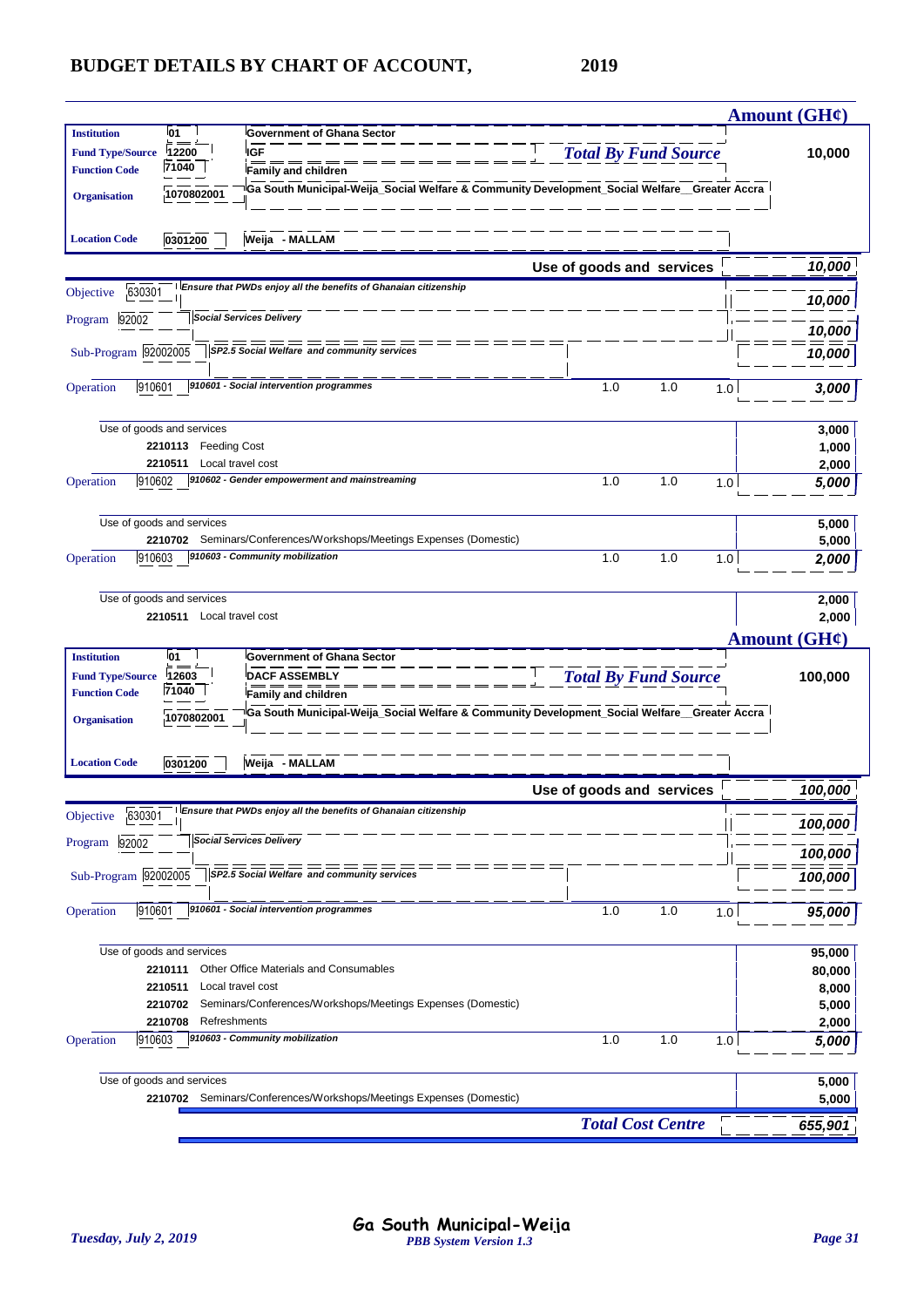|                                                                                                                                                          |                             | <b>Amount (GH¢)</b> |
|----------------------------------------------------------------------------------------------------------------------------------------------------------|-----------------------------|---------------------|
| 01<br>Government of Ghana Sector<br><b>Institution</b>                                                                                                   |                             |                     |
| GOG<br><b>Fund Type/Source</b><br>11001                                                                                                                  | <b>Total By Fund Source</b> | 8,012               |
| 70620<br><b>Function Code</b><br><b>Community Development</b>                                                                                            |                             |                     |
| <sup>i</sup> Ga South Municipal-Weija_Social Welfare & Community Development_Community<br>1070803001<br><b>Organisation</b><br>Development_Greater Accra |                             |                     |
| Weija - MALLAM<br>0301200<br><b>Location Code</b>                                                                                                        |                             |                     |
|                                                                                                                                                          | Use of goods and services   | 8,012               |
| 15.c Pursue livelihood opportunities<br>360202<br>Objective                                                                                              |                             | 8,012               |
| <b>Social Services Delivery</b><br>92002<br>Program                                                                                                      |                             | 8,012               |
| Sub-Program 92002005<br>SP2.5 Social Welfare and community services                                                                                      |                             |                     |
|                                                                                                                                                          |                             | 8,012               |
| 910101<br>910101 - INTERNAL MANAGEMENT OF THE ORGANISATION<br>Operation                                                                                  | 1.0<br>1.0<br>1.0           | 8,012               |
|                                                                                                                                                          |                             |                     |
| Use of goods and services<br>Office Facilities, Supplies and Accessories<br>2210102                                                                      |                             | 8,012<br>3,000      |
| 2210511<br>Local travel cost                                                                                                                             |                             | 5,012               |
|                                                                                                                                                          |                             | Amount (GH¢)        |
| <b>Institution</b><br>01<br><b>Government of Ghana Sector</b>                                                                                            |                             |                     |
| IGF<br><b>Fund Type/Source</b><br>12200                                                                                                                  | <b>Total By Fund Source</b> | 16,000              |
| 70620<br><b>Function Code</b><br><b>Community Development</b>                                                                                            |                             |                     |
| <sup>i</sup> Ga South Municipal-Weija_Social Welfare & Community Development_Community<br>1070803001<br><b>Organisation</b><br>Development_Greater Accra |                             |                     |
|                                                                                                                                                          |                             |                     |
| Weija - MALLAM<br>0301200<br><b>Location Code</b>                                                                                                        |                             |                     |
|                                                                                                                                                          | Use of goods and services   | 16,000              |
| 15.c Pursue livelihood opportunities<br>360202<br>Objective                                                                                              |                             | 16,000              |
| <b>Social Services Delivery</b><br>92002<br>Program                                                                                                      |                             | 16,000              |
| $=$ $=$ $=$ $=$<br>Sub-Program 92002005<br>SP2.5 Social Welfare and community services                                                                   |                             | 16,000              |
| 910602 - Gender empowerment and mainstreaming<br>910602<br>Operation                                                                                     | 1.0<br>1.0<br>1.0           | 10,000              |
| Use of goods and services                                                                                                                                |                             | 10,000              |
| 2210708 Refreshments                                                                                                                                     |                             | 5,000               |
| Public Education and Sensitization<br>2210711                                                                                                            |                             | 5,000               |
| 910603 - Community mobilization<br>910603<br>Operation                                                                                                   | 1.0<br>1.0<br>1.0           | 6,000               |
| Use of goods and services                                                                                                                                |                             | 6,000               |
| 2210509 Other Travel and Transportation                                                                                                                  |                             | 2,000               |
| 2210511 Local travel cost                                                                                                                                |                             | 4,000               |
|                                                                                                                                                          | <b>Total Cost Centre</b>    | 24,012              |
|                                                                                                                                                          |                             |                     |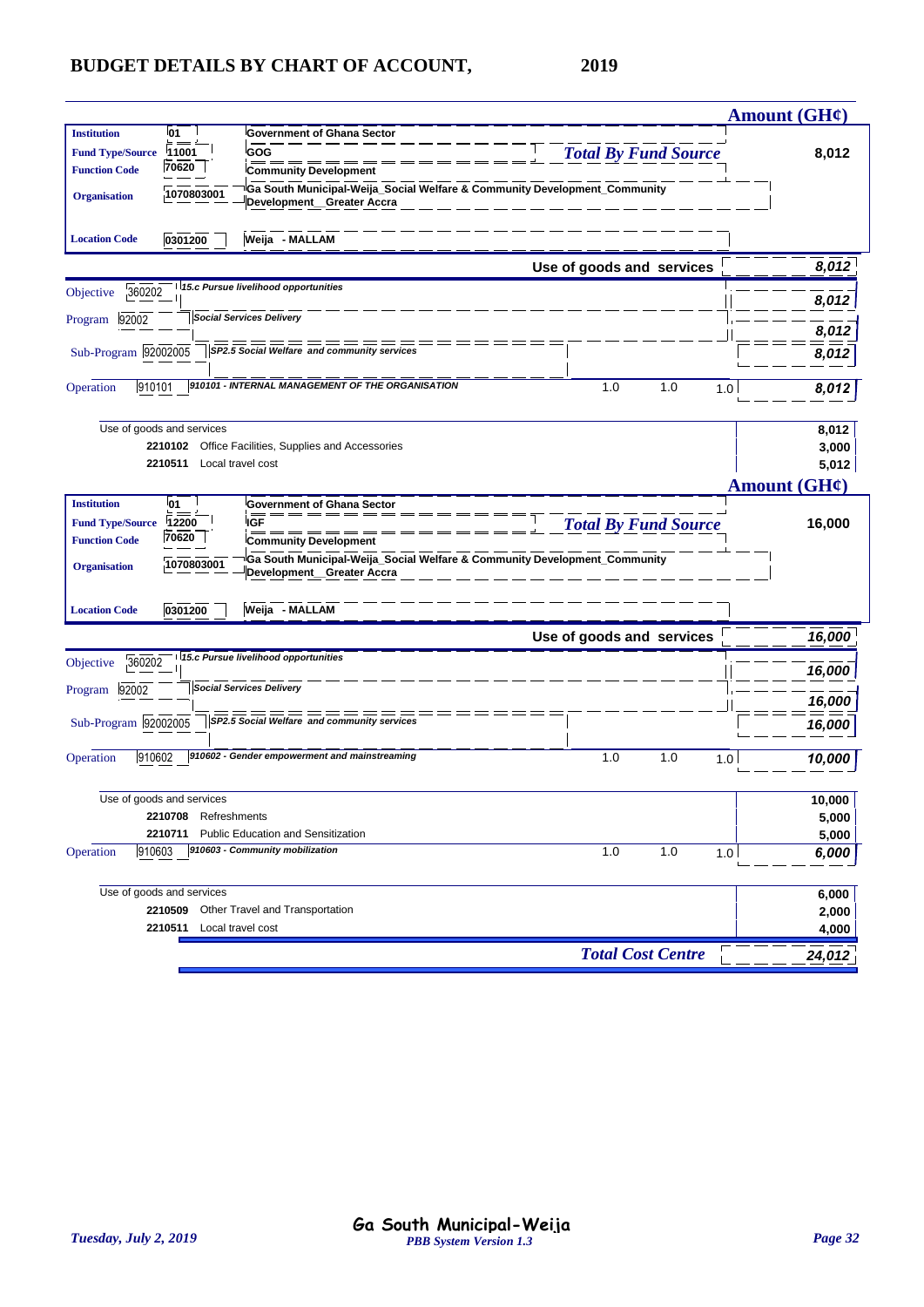|                                                                                                                                    |                                                                                                                                                                  |                                        | <b>Amount (GH¢)</b> |
|------------------------------------------------------------------------------------------------------------------------------------|------------------------------------------------------------------------------------------------------------------------------------------------------------------|----------------------------------------|---------------------|
| <b>Institution</b><br>01<br>11001<br><b>Fund Type/Source</b><br>70610<br><b>Function Code</b><br>1071001001<br><b>Organisation</b> | <b>Government of Ghana Sector</b><br>GOG<br><b>Housing development</b><br><sup>i</sup> Ga South Municipal-Weija_Works_Office of Departmental Head__Greater Accra | <b>Total By Fund Source</b>            | 423,285             |
| <b>Location Code</b><br>0301200                                                                                                    | Weija - MALLAM                                                                                                                                                   |                                        |                     |
|                                                                                                                                    |                                                                                                                                                                  | <b>Compensation of employees [GFS]</b> | 423,285             |
| 000000<br>Objective                                                                                                                | <b>Compensation of Employees</b>                                                                                                                                 |                                        | 423,285             |
| 92003<br>Program                                                                                                                   | Infrastructure Delivery and Management                                                                                                                           |                                        | 423,285             |
| Sub-Program 92003003                                                                                                               | SP3.3 Public Works, rural housing and water management                                                                                                           |                                        | 423,285             |
| 000000<br>Operation                                                                                                                |                                                                                                                                                                  | 0.0<br>0.0<br>0.0                      | 423,285             |
| Wages and salaries [GFS]                                                                                                           |                                                                                                                                                                  |                                        | 423,285             |
| 2111001                                                                                                                            | <b>Established Post</b>                                                                                                                                          |                                        | 423,285             |
|                                                                                                                                    |                                                                                                                                                                  | <b>Total Cost Centre</b>               | 423,285             |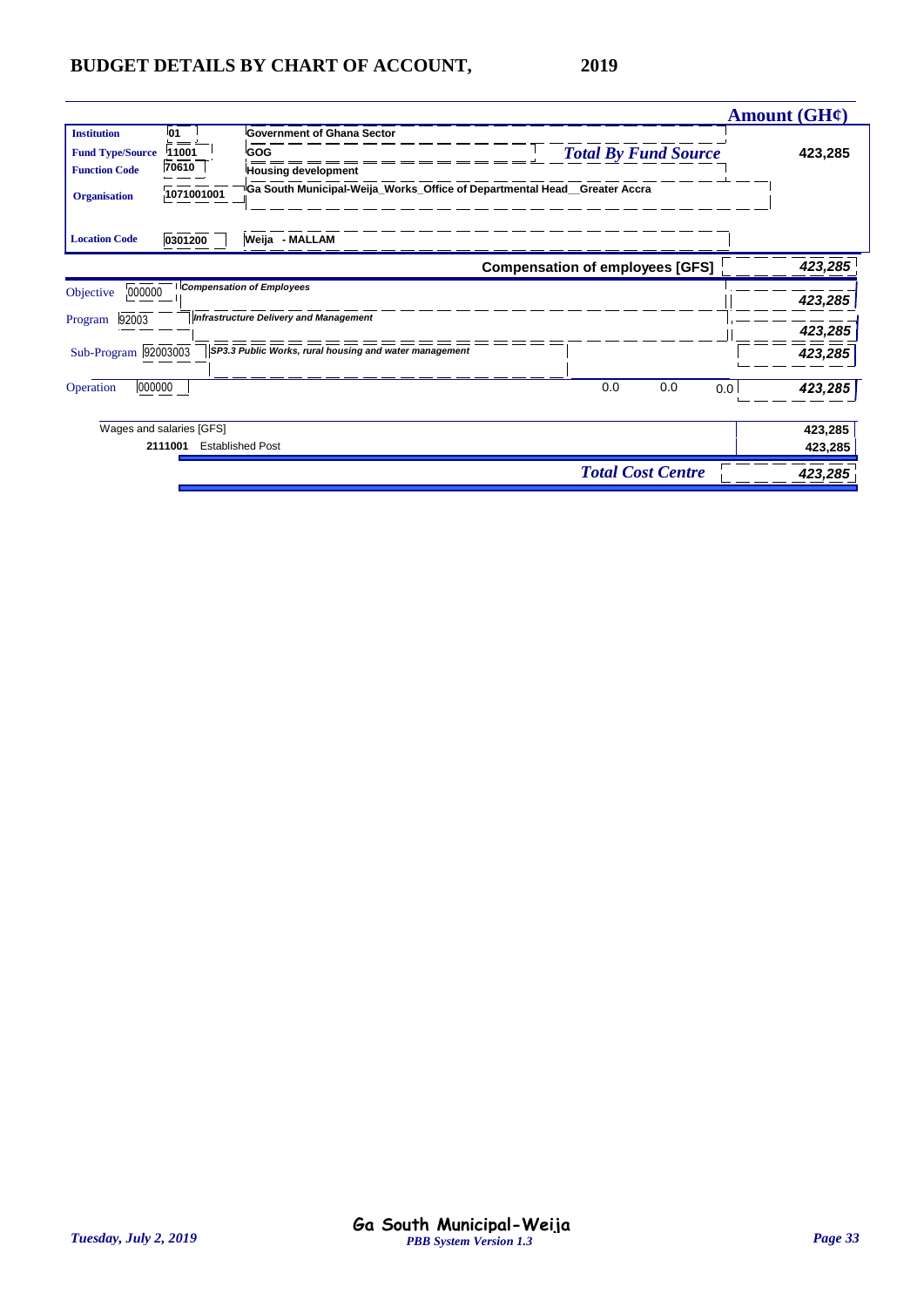|                                                                                                                       |                             | Amount (GH¢) |
|-----------------------------------------------------------------------------------------------------------------------|-----------------------------|--------------|
| 01<br><b>Institution</b><br><b>Government of Ghana Sector</b>                                                         |                             |              |
| 12200<br><b>IGF</b><br><b>Fund Type/Source</b>                                                                        | <b>Total By Fund Source</b> | 405,000      |
| 70610<br><b>Function Code</b><br><b>Housing development</b>                                                           |                             |              |
| Ga South Municipal-Weija_Works_Public Works__Greater Accra<br>1071002001<br><b>Organisation</b>                       |                             |              |
| <b>Location Code</b><br>0301200<br>Weija - MALLAM                                                                     |                             |              |
|                                                                                                                       | Use of goods and services   | 5,000        |
| 111.3 Enhance inclusive urbanization & capacity for settlement planning<br>310102<br>Objective                        |                             |              |
| <b>Infrastructure Delivery and Management</b>                                                                         |                             | 5,000        |
| 92003<br>Program                                                                                                      |                             | 5,000        |
| Sub-Program 92003003<br>SP3.3 Public Works, rural housing and water management                                        |                             | 5,000        |
| 910115 - MAINTENANCE, REHABILITATION, REFURBISHMENT AND UPGRADING OF<br>910115<br>Operation<br><b>EXISTING ASSETS</b> | 1.0<br>1.0<br>1.0           | 5,000        |
| Use of goods and services                                                                                             |                             | 5,000        |
| 2210607<br>Repairs of Schools/Colleges                                                                                |                             | 5,000        |
|                                                                                                                       | <b>Non Financial Assets</b> | 400,000      |
| 11.3 Enhance inclusive urbanization & capacity for settlement planning<br>310102<br>Objective                         |                             | 400,000      |
| <b>Infrastructure Delivery and Management</b><br>92003<br>Program                                                     |                             |              |
|                                                                                                                       |                             | 400,000      |
| Sub-Program 92003003<br>SP3.3 Public Works, rural housing and water management                                        |                             | 400,000      |
| 910114 - ACQUISITION OF MOVABLES AND IMMOVABLE ASSET<br>910114<br>Project                                             | 1.0<br>1.0<br>1.0           | 400,000      |
| <b>Fixed assets</b>                                                                                                   |                             | 400,000      |
| WIP - Office Buildings<br>3111255                                                                                     |                             | 300,000      |
| Road Signals<br>3111307                                                                                               |                             | 100,000      |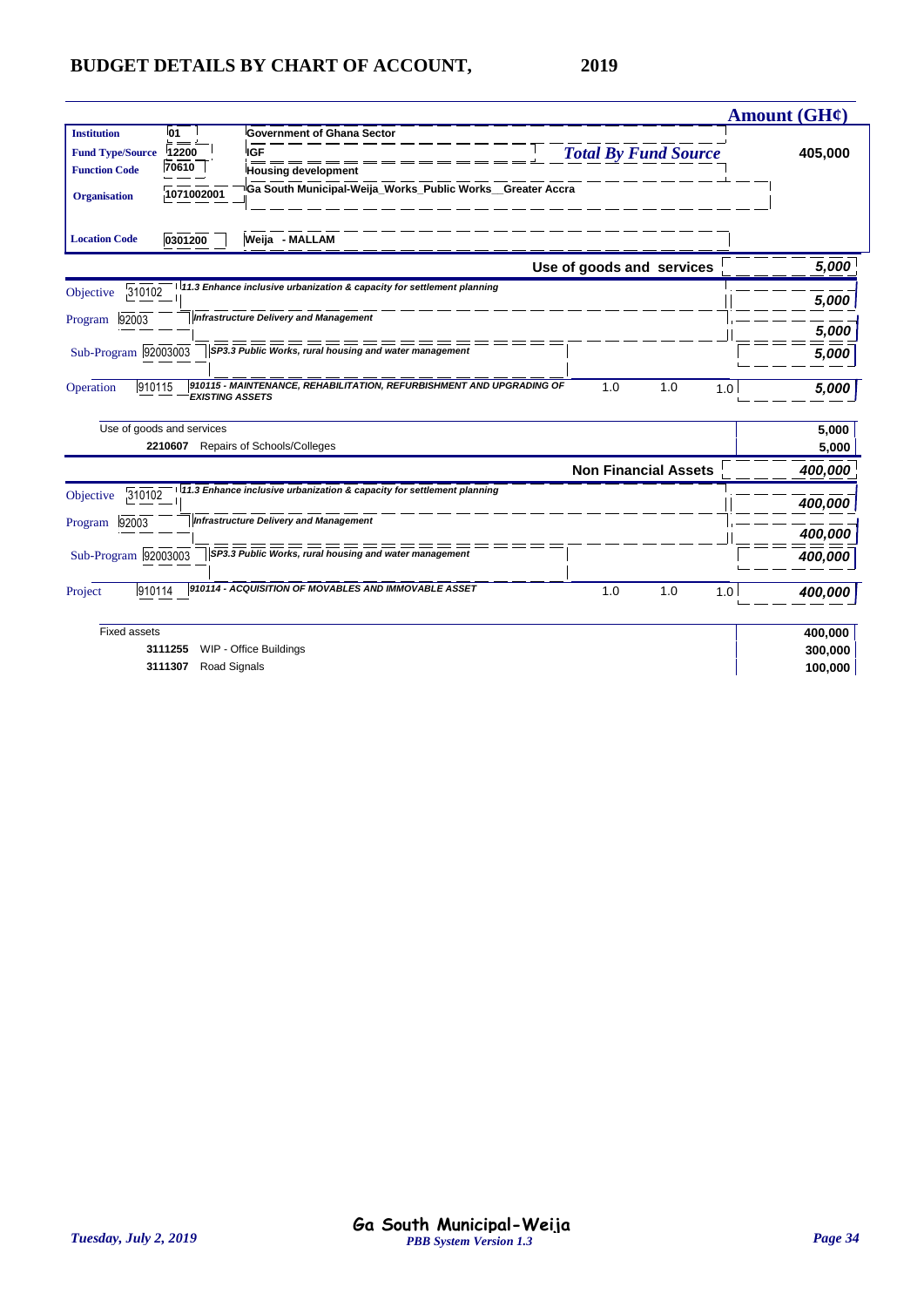|                         |                           |                                                                                                |                             |     |     | <b>Amount (GH¢)</b> |
|-------------------------|---------------------------|------------------------------------------------------------------------------------------------|-----------------------------|-----|-----|---------------------|
| <b>Institution</b>      | 01                        | <b>Government of Ghana Sector</b>                                                              |                             |     |     |                     |
| <b>Fund Type/Source</b> | 12603                     | <b>DACF ASSEMBLY</b>                                                                           | <b>Total By Fund Source</b> |     |     | 1,146,488           |
| <b>Function Code</b>    | 70610                     | <b>Housing development</b>                                                                     |                             |     |     |                     |
| <b>Organisation</b>     | 1071002001                | Ga South Municipal-Weija_Works_Public Works_Greater Accra                                      |                             |     |     |                     |
| <b>Location Code</b>    | 0301200                   | Weija - MALLAM                                                                                 |                             |     |     |                     |
|                         |                           |                                                                                                | Use of goods and services   |     |     | 291,514             |
| 310102<br>Objective     |                           | 11.3 Enhance inclusive urbanization & capacity for settlement planning                         |                             |     |     | 291,514             |
| Program 92003           |                           | <b>Infrastructure Delivery and Management</b>                                                  |                             |     |     |                     |
|                         |                           |                                                                                                |                             |     |     | 291,514             |
| Sub-Program 92003003    |                           | SP3.3 Public Works, rural housing and water management                                         |                             |     |     | 291,514             |
| Operation               | 910105                    | 910105 - PROCUREMENT OF OFFICE EQUIPMENT AND LOGISTICS                                         | 1.0                         | 1.0 | 1.0 | 30,000              |
|                         | Use of goods and services |                                                                                                |                             |     |     | 30,000              |
|                         |                           | 2210102 Office Facilities, Supplies and Accessories                                            |                             |     |     | 30,000              |
| Operation               | 910114                    | 910114 - ACQUISITION OF MOVABLES AND IMMOVABLE ASSET                                           | 1.0                         | 1.0 | 1.0 | 226,514             |
|                         | Use of goods and services |                                                                                                |                             |     |     | 226,514             |
|                         |                           | 2210108 Construction Material                                                                  |                             |     |     | 226,514             |
| Operation               | 910115                    | 910115 - MAINTENANCE, REHABILITATION, REFURBISHMENT AND UPGRADING OF<br><b>EXISTING ASSETS</b> | 1.0                         | 1.0 | 1.0 | 35,000              |
|                         | Use of goods and services |                                                                                                |                             |     |     | 35,000              |
|                         |                           | 2210617 Street Lights/Traffic Lights                                                           |                             |     |     | 35,000              |
|                         |                           |                                                                                                | <b>Non Financial Assets</b> |     |     | 854,974             |
| 310102<br>Objective     |                           | 11.3 Enhance inclusive urbanization & capacity for settlement planning                         |                             |     |     | 854,974             |
| 92003<br>Program        |                           | <b>Infrastructure Delivery and Management</b>                                                  |                             |     |     | 854,974             |
| Sub-Program 92003003    |                           | SP3.3 Public Works, rural housing and water management                                         |                             |     |     | 854,974             |
| Project                 | 910114                    | 910114 - ACQUISITION OF MOVABLES AND IMMOVABLE ASSET                                           | 1.0                         | 1.0 | 1.0 | 854,974             |
| <b>Fixed assets</b>     |                           |                                                                                                |                             |     |     | 854,974             |
|                         | 3111153                   | WIP - Bungalows/Flat                                                                           |                             |     |     | 200,000             |
|                         | 3111255                   | WIP - Office Buildings                                                                         |                             |     |     | 550,000             |
|                         | 3111355                   | WIP - Car/Lorry Park                                                                           |                             |     |     | 14,369              |
|                         | 3113103                   | Landscaping and Gardening                                                                      |                             |     |     | 90,605              |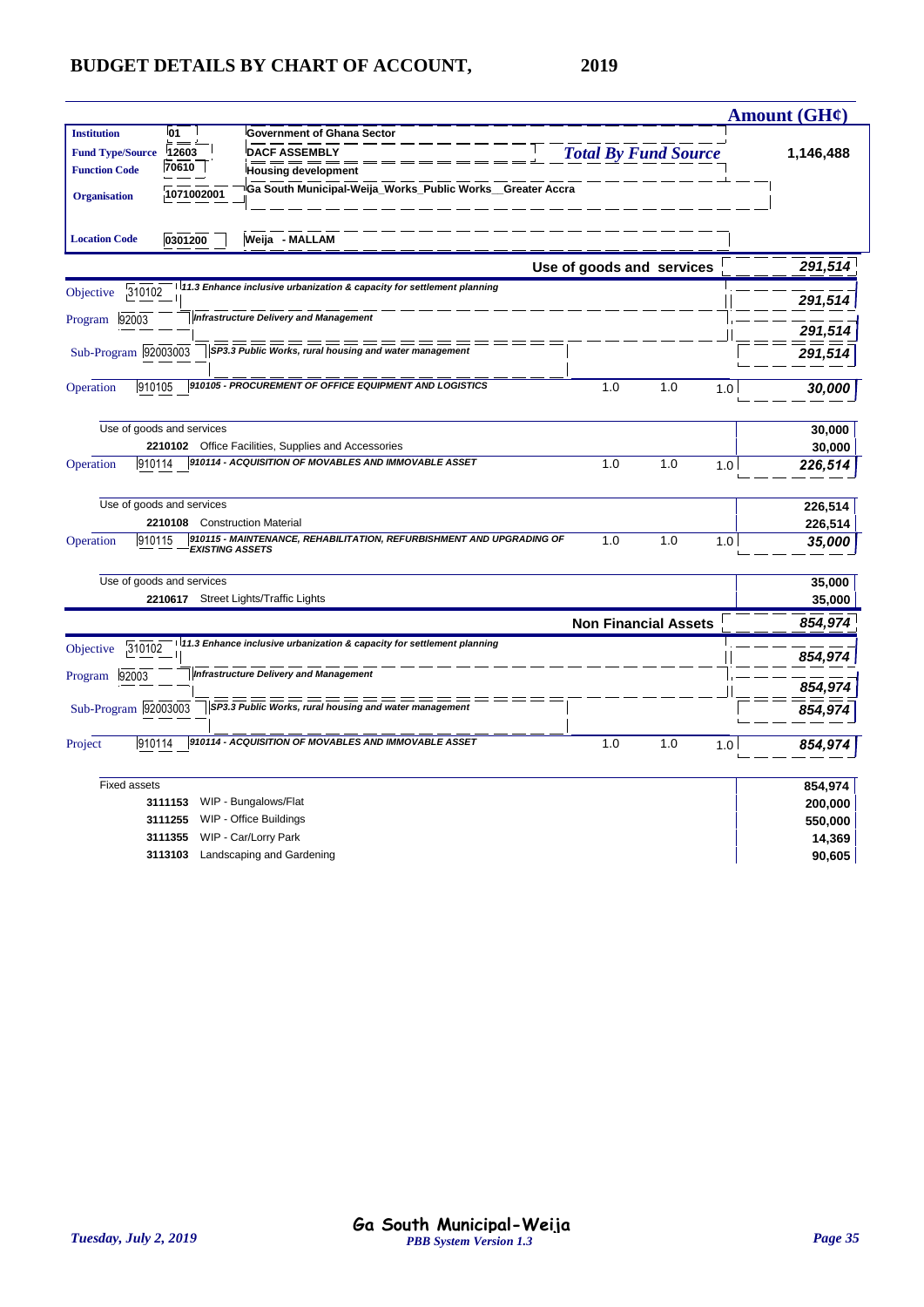|                          |                |                                                                         |                             | <b>Amount (GH¢)</b> |
|--------------------------|----------------|-------------------------------------------------------------------------|-----------------------------|---------------------|
| 01<br><b>Institution</b> |                | <b>Government of Ghana Sector</b>                                       |                             |                     |
| <b>Fund Type/Source</b>  | 14009<br>$= -$ | <b>DDF</b>                                                              | <b>Total By Fund Source</b> | 38,038              |
| <b>Function Code</b>     | 70610          | <b>Housing development</b>                                              |                             |                     |
| <b>Organisation</b>      | 1071002001     | <sup>i</sup> Ga South Municipal-Weija_Works_Public Works__Greater Accra |                             |                     |
| <b>Location Code</b>     | 0301200        | Weija - MALLAM                                                          |                             |                     |
|                          |                |                                                                         | <b>Non Financial Assets</b> | 38,038              |
| 310102<br>Objective      |                | 11.3 Enhance inclusive urbanization & capacity for settlement planning  |                             | 38,038              |
| 92003<br>Program         |                | <b>Infrastructure Delivery and Management</b>                           |                             |                     |
|                          |                |                                                                         |                             | 38,038              |
| Sub-Program 92003003     |                | SP3.3 Public Works, rural housing and water management                  |                             | 38,038              |
| 910114<br>Project        |                | 910114 - ACQUISITION OF MOVABLES AND IMMOVABLE ASSET                    | 1.0<br>1.0                  | 38,038<br>1.0       |
| <b>Fixed assets</b>      |                |                                                                         |                             | 38,038              |
| 3111255                  |                | WIP - Office Buildings                                                  |                             | 38,038              |
|                          |                |                                                                         | <b>Total Cost Centre</b>    | 1,589,526           |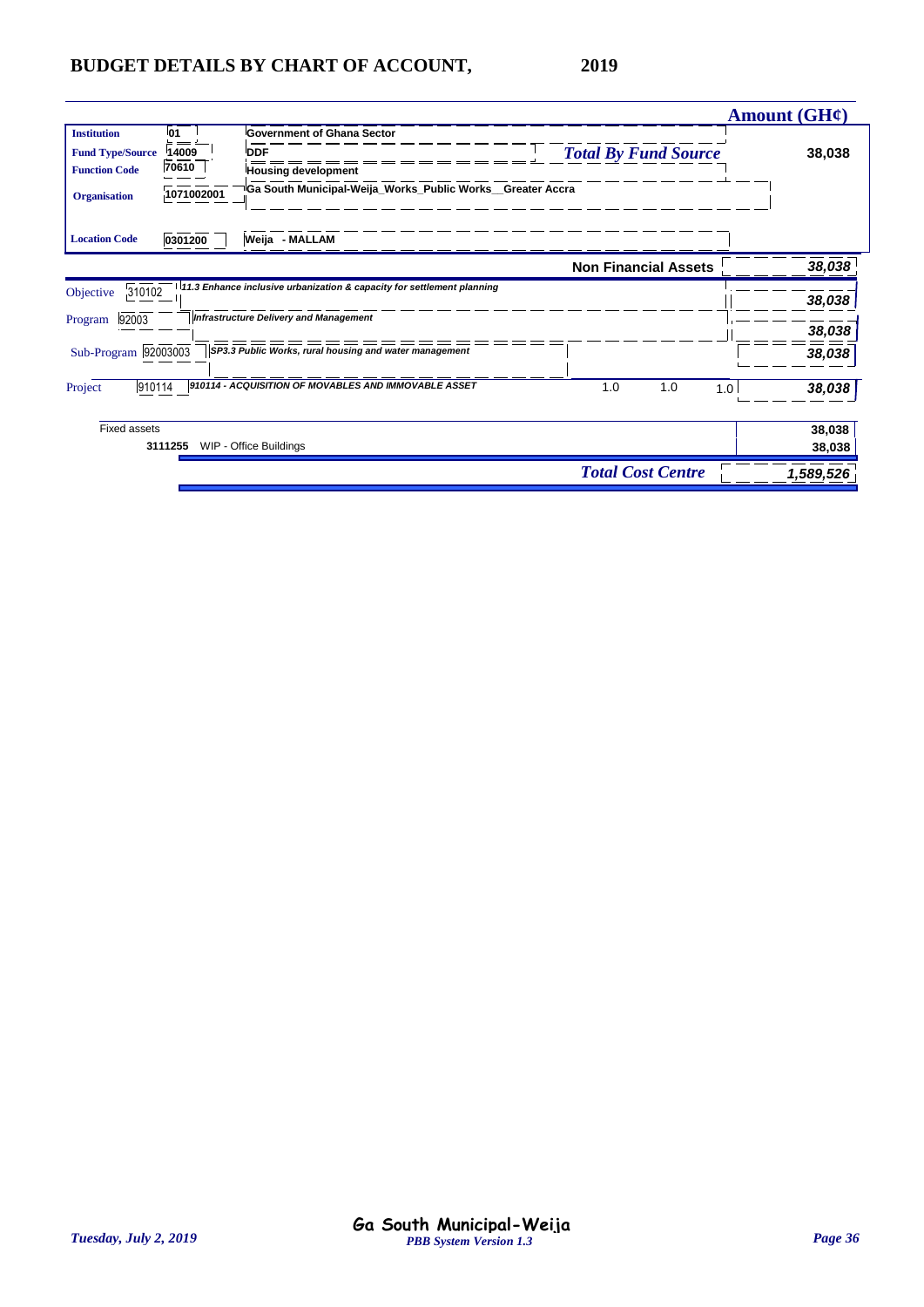| l01<br><b>Institution</b><br><b>Government of Ghana Sector</b><br><b>IGF</b><br><b>Total By Fund Source</b><br><b>Fund Type/Source</b><br>12200<br>18,000<br>70411<br><b>Function Code</b><br>General Commercial & economic affairs (CS)<br>Ga South Municipal-Weija_Trade, Industry and Tourism_Trade_Greater Accra<br>1071102001<br><b>Organisation</b><br>Weija - MALLAM<br><b>Location Code</b><br>0301200<br>Use of goods and services<br>8.6 Substantlly reduc proportion of youth not in emplyt, edu or traing<br>160501<br>Objective<br>18,000<br><b>Management and Administration</b><br>92001<br>Program | Amount (GH¢) |
|--------------------------------------------------------------------------------------------------------------------------------------------------------------------------------------------------------------------------------------------------------------------------------------------------------------------------------------------------------------------------------------------------------------------------------------------------------------------------------------------------------------------------------------------------------------------------------------------------------------------|--------------|
|                                                                                                                                                                                                                                                                                                                                                                                                                                                                                                                                                                                                                    |              |
|                                                                                                                                                                                                                                                                                                                                                                                                                                                                                                                                                                                                                    |              |
|                                                                                                                                                                                                                                                                                                                                                                                                                                                                                                                                                                                                                    |              |
|                                                                                                                                                                                                                                                                                                                                                                                                                                                                                                                                                                                                                    |              |
|                                                                                                                                                                                                                                                                                                                                                                                                                                                                                                                                                                                                                    |              |
|                                                                                                                                                                                                                                                                                                                                                                                                                                                                                                                                                                                                                    | 18,000       |
|                                                                                                                                                                                                                                                                                                                                                                                                                                                                                                                                                                                                                    |              |
|                                                                                                                                                                                                                                                                                                                                                                                                                                                                                                                                                                                                                    |              |
|                                                                                                                                                                                                                                                                                                                                                                                                                                                                                                                                                                                                                    | 5,000        |
| SP1: General Administration<br>Sub-Program 92001001                                                                                                                                                                                                                                                                                                                                                                                                                                                                                                                                                                | 5,000        |
|                                                                                                                                                                                                                                                                                                                                                                                                                                                                                                                                                                                                                    |              |
| 910101 - INTERNAL MANAGEMENT OF THE ORGANISATION<br>910101<br>1.0<br>1.0<br>Operation<br>1.0                                                                                                                                                                                                                                                                                                                                                                                                                                                                                                                       | 5,000        |
| Use of goods and services                                                                                                                                                                                                                                                                                                                                                                                                                                                                                                                                                                                          | 5,000        |
| Office Facilities, Supplies and Accessories<br>2210102                                                                                                                                                                                                                                                                                                                                                                                                                                                                                                                                                             | 1,000        |
| 2210201<br>Electricity charges                                                                                                                                                                                                                                                                                                                                                                                                                                                                                                                                                                                     | 2,000        |
| 2210505<br>Running Cost - Official Vehicles                                                                                                                                                                                                                                                                                                                                                                                                                                                                                                                                                                        | 2,000        |
| <b>Economic Development</b><br>92004<br>Program                                                                                                                                                                                                                                                                                                                                                                                                                                                                                                                                                                    |              |
|                                                                                                                                                                                                                                                                                                                                                                                                                                                                                                                                                                                                                    | 13,000       |
| SP4.2 Trade, Industry and Tourism Services<br>Sub-Program 92004002<br>13,000                                                                                                                                                                                                                                                                                                                                                                                                                                                                                                                                       |              |
|                                                                                                                                                                                                                                                                                                                                                                                                                                                                                                                                                                                                                    |              |
| 910113 - ADMINISTRATIVE AND TECHNICAL MEETINGS<br>910113<br>Operation<br>1.0<br>1.0<br>1.0                                                                                                                                                                                                                                                                                                                                                                                                                                                                                                                         | 5,000        |
| Use of goods and services                                                                                                                                                                                                                                                                                                                                                                                                                                                                                                                                                                                          | 5,000        |
| Seminars/Conferences/Workshops/Meetings Expenses (Domestic)<br>2210702                                                                                                                                                                                                                                                                                                                                                                                                                                                                                                                                             | 2,000        |
| 2210708<br>Refreshments                                                                                                                                                                                                                                                                                                                                                                                                                                                                                                                                                                                            | 3,000        |
| 910201 - Promotion of Small, Medium and Large scale enterprises - business<br>1.0<br>1.0<br>Operation<br>910201<br>1.0<br>opportunity meetings                                                                                                                                                                                                                                                                                                                                                                                                                                                                     | 8,000        |
| Use of goods and services                                                                                                                                                                                                                                                                                                                                                                                                                                                                                                                                                                                          | 8,000        |
| Seminars/Conferences/Workshops/Meetings Expenses (Domestic)<br>2210702                                                                                                                                                                                                                                                                                                                                                                                                                                                                                                                                             | 2,000        |
| 2210708<br>Refreshments                                                                                                                                                                                                                                                                                                                                                                                                                                                                                                                                                                                            | 4,000        |
| <b>Staff Development</b><br>2,000<br>2210710                                                                                                                                                                                                                                                                                                                                                                                                                                                                                                                                                                       |              |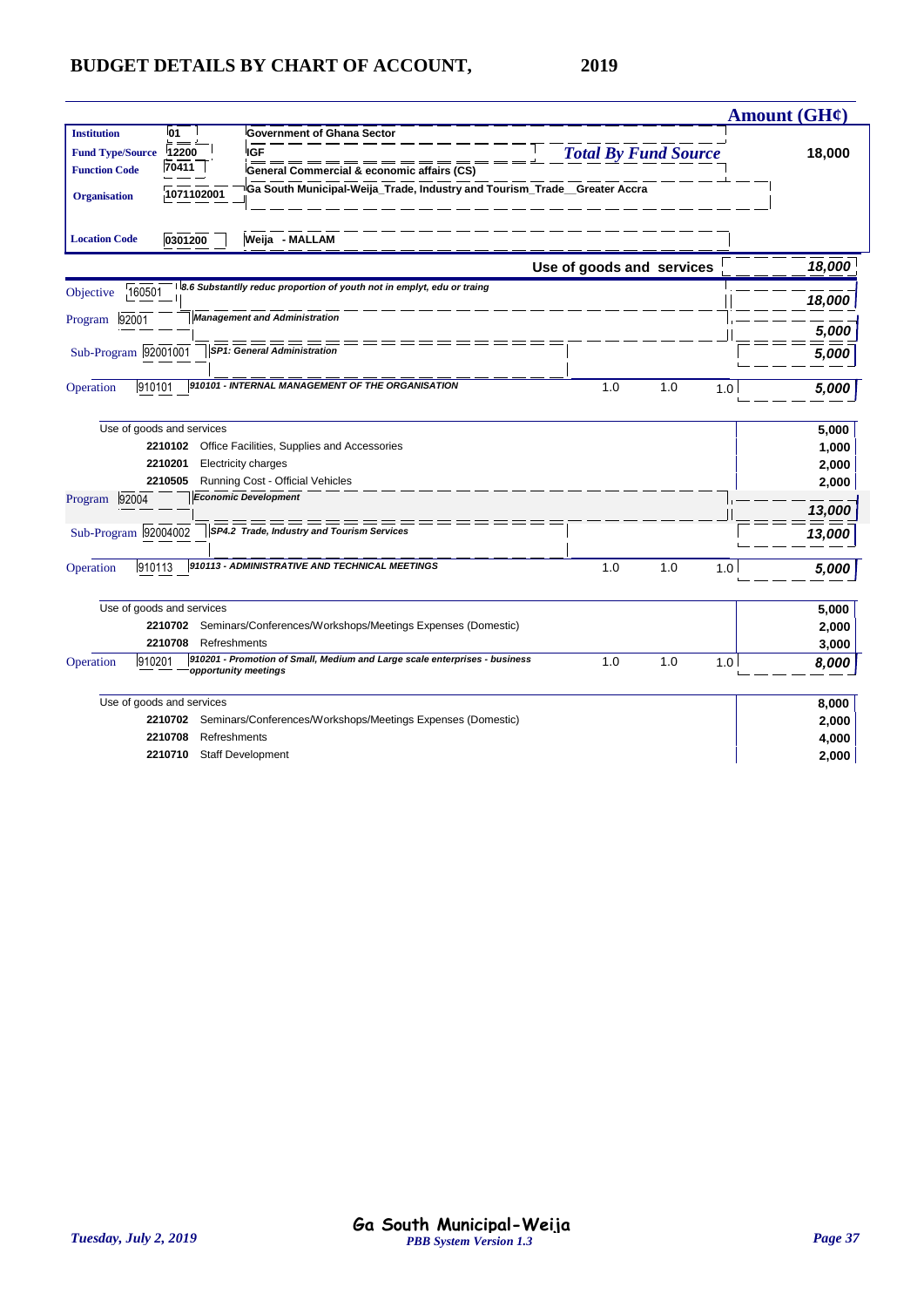|                                                                                                                | Amount (GH¢) |  |
|----------------------------------------------------------------------------------------------------------------|--------------|--|
| <b>01</b><br><b>Institution</b><br><b>Government of Ghana Sector</b>                                           |              |  |
| <b>Total By Fund Source</b><br><b>Fund Type/Source</b><br>13507                                                | 300,000      |  |
| 70411<br><b>Function Code</b><br>General Commercial & economic affairs (CS)                                    |              |  |
| Ga South Municipal-Weija_Trade, Industry and Tourism_Trade__Greater Accra<br>1071102001<br><b>Organisation</b> |              |  |
| 0301200<br>Weija - MALLAM<br><b>Location Code</b>                                                              |              |  |
| Use of goods and services                                                                                      | 100,000      |  |
| 8.6 Substantlly reduc proportion of youth not in emplyt, edu or traing<br>160501<br>Objective                  | 100,000      |  |
| <b>Economic Development</b><br>92004<br>Program                                                                | 100,000      |  |
| SP4.2 Trade, Industry and Tourism Services<br>Sub-Program 92004002                                             | 100,000      |  |
| 910201<br>910201 - Promotion of Small, Medium and Large scale enterprises -<br>1.0<br>1.0<br>Operation<br>1.0  | 100,000      |  |
| Use of goods and services                                                                                      | 100,000      |  |
| 2210702 Seminars/Conferences/Workshops/Meetings Expenses (Domestic)                                            | 100,000      |  |
| Other expense                                                                                                  |              |  |
| 8.6 Substantlly reduc proportion of youth not in emplyt, edu or traing<br>160501<br>Objective                  | 200,000      |  |
| Economic Development<br>92004<br>Program                                                                       |              |  |
|                                                                                                                | 200,000      |  |
| Sub-Program 92004002<br>SP4.2 Trade, Industry and Tourism Services                                             | 200,000      |  |
| 910201 - Promotion of Small, Medium and Large scale enterprises -<br>910201<br>1.0<br>1.0<br>Operation<br>1.0  | 200,000      |  |
| Miscellaneous other expense                                                                                    | 200,000      |  |
| 2821009<br>Donations                                                                                           | 200,000      |  |
| <b>Total Cost Centre</b>                                                                                       | 318,000      |  |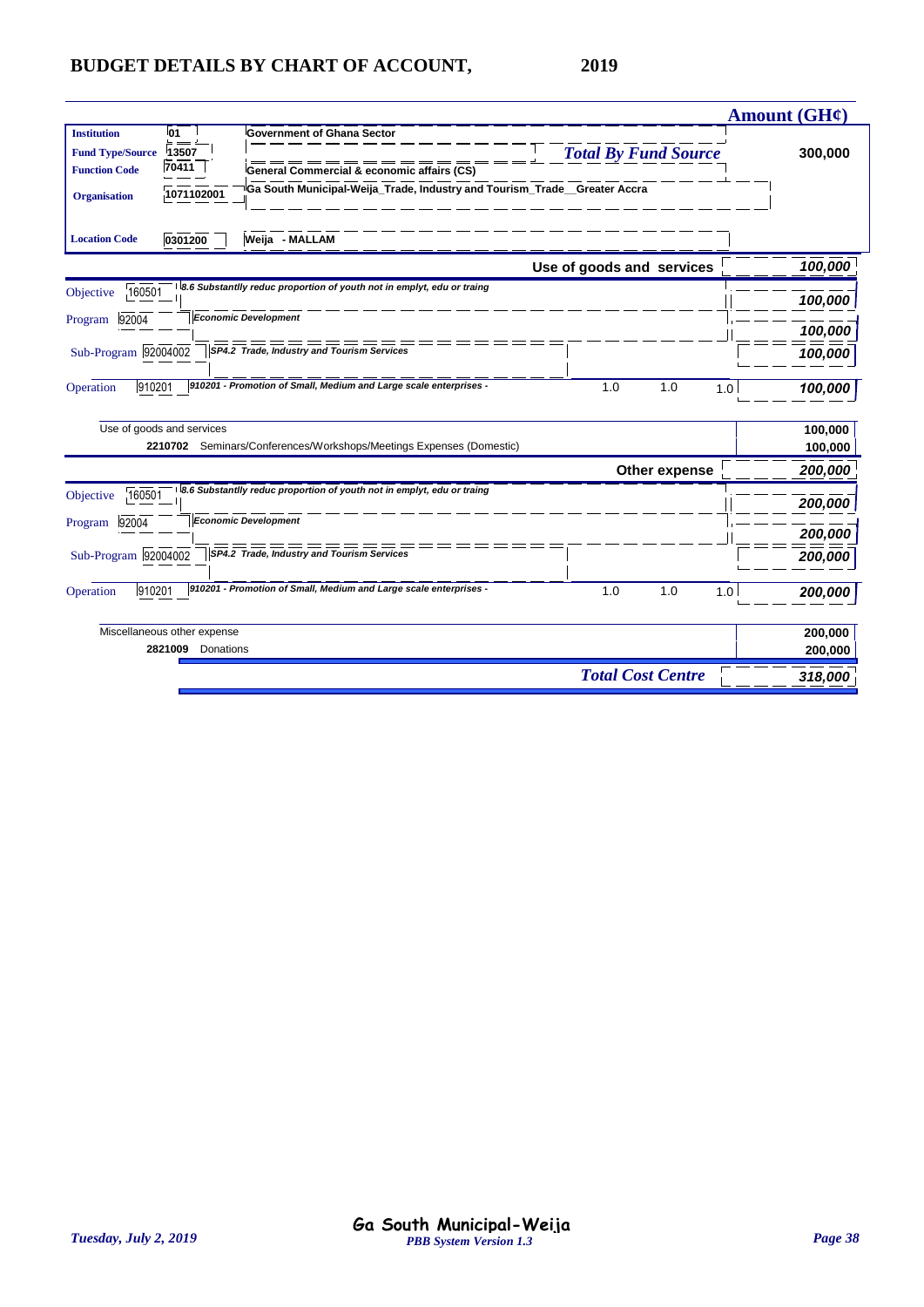|                                                                                                                     |                             | <b>Amount (GH¢)</b>      |
|---------------------------------------------------------------------------------------------------------------------|-----------------------------|--------------------------|
| <b>Institution</b><br>01<br><b>Government of Ghana Sector</b>                                                       |                             |                          |
| 12200<br><b>IGF</b><br><b>Fund Type/Source</b>                                                                      | <b>Total By Fund Source</b> | 58,000                   |
| 70360<br><b>Function Code</b><br>Public order and safety n.e.c                                                      |                             |                          |
| Ga South Municipal-Weija_Disaster Prevention_<br>1071500001<br><b>Organisation</b>                                  | Greater Accra               |                          |
|                                                                                                                     |                             |                          |
| Weija - MALLAM<br><b>Location Code</b><br>0301200                                                                   |                             |                          |
|                                                                                                                     |                             |                          |
|                                                                                                                     | Use of goods and services   | 58,000                   |
| 13.3 Imprv. educ. towards climate change mitigation<br>370201<br>Objective                                          |                             | 58,000                   |
| <b>Environmental Management</b><br>92005<br>Program                                                                 |                             |                          |
|                                                                                                                     |                             | 58,000                   |
| Sub-Program 92005001<br><b>SP5.1 Disaster prevention and Management</b>                                             |                             | 58,000                   |
|                                                                                                                     |                             |                          |
| 910701 - Disaster management - create awareness<br>910701<br>Operation                                              | 1.0<br>1.0<br>1.0           | 58,000                   |
|                                                                                                                     |                             |                          |
| Use of goods and services                                                                                           |                             | 58,000                   |
| Other Office Materials and Consumables<br>2210111                                                                   |                             | 10,000                   |
| 2210504<br>Car Rental/Leasing                                                                                       |                             | 5,000                    |
| Running Cost - Official Vehicles<br>2210505                                                                         |                             | 10,000                   |
| Other Travel and Transportation<br>2210509                                                                          |                             | 10,000                   |
| Seminars/Conferences/Workshops/Meetings Expenses (Domestic)<br>2210702<br><b>Public Education and Sensitization</b> |                             | 5,000                    |
| 2210711<br><b>Official Celebrations</b><br>2210902                                                                  |                             | 10,000<br>8,000          |
|                                                                                                                     |                             |                          |
|                                                                                                                     |                             | Amount $(GH\mathcal{C})$ |
| <b>Institution</b><br>01<br><b>Government of Ghana Sector</b>                                                       |                             |                          |
| <b>DACF ASSEMBLY</b><br>12603<br><b>Fund Type/Source</b><br>70360                                                   | <b>Total By Fund Source</b> | 30,000                   |
| <b>Function Code</b><br>Public order and safety n.e.c                                                               |                             |                          |
| Ga South Municipal-Weija_Disaster Prevention_<br>1071500001<br><b>Organisation</b>                                  | Greater Accra               |                          |
|                                                                                                                     |                             |                          |
| <b>Location Code</b><br>0301200<br>Weija - MALLAM                                                                   |                             |                          |
|                                                                                                                     | Use of goods and services   | 30,000                   |
| 13.3 Imprv. educ. towards climate change mitigation<br>370201<br>Objective                                          |                             |                          |
|                                                                                                                     |                             | 30,000                   |
| <b>Environmental Management</b><br>Program 92005                                                                    |                             | 30,000                   |
| Sub-Program 92005001<br>SP5.1 Disaster prevention and Management                                                    |                             |                          |
|                                                                                                                     |                             | 30,000                   |
| 910701 - Disaster management - plant trees<br>910701<br>Operation                                                   | 1.0<br>1.0<br>1.0           | 30,000                   |
|                                                                                                                     |                             |                          |
| Use of goods and services                                                                                           |                             | 30,000                   |
| 2210120 Purchase of Petty Tools/Implements                                                                          |                             | 30,000                   |
|                                                                                                                     |                             |                          |
|                                                                                                                     | <b>Total Cost Centre</b>    | 88,000                   |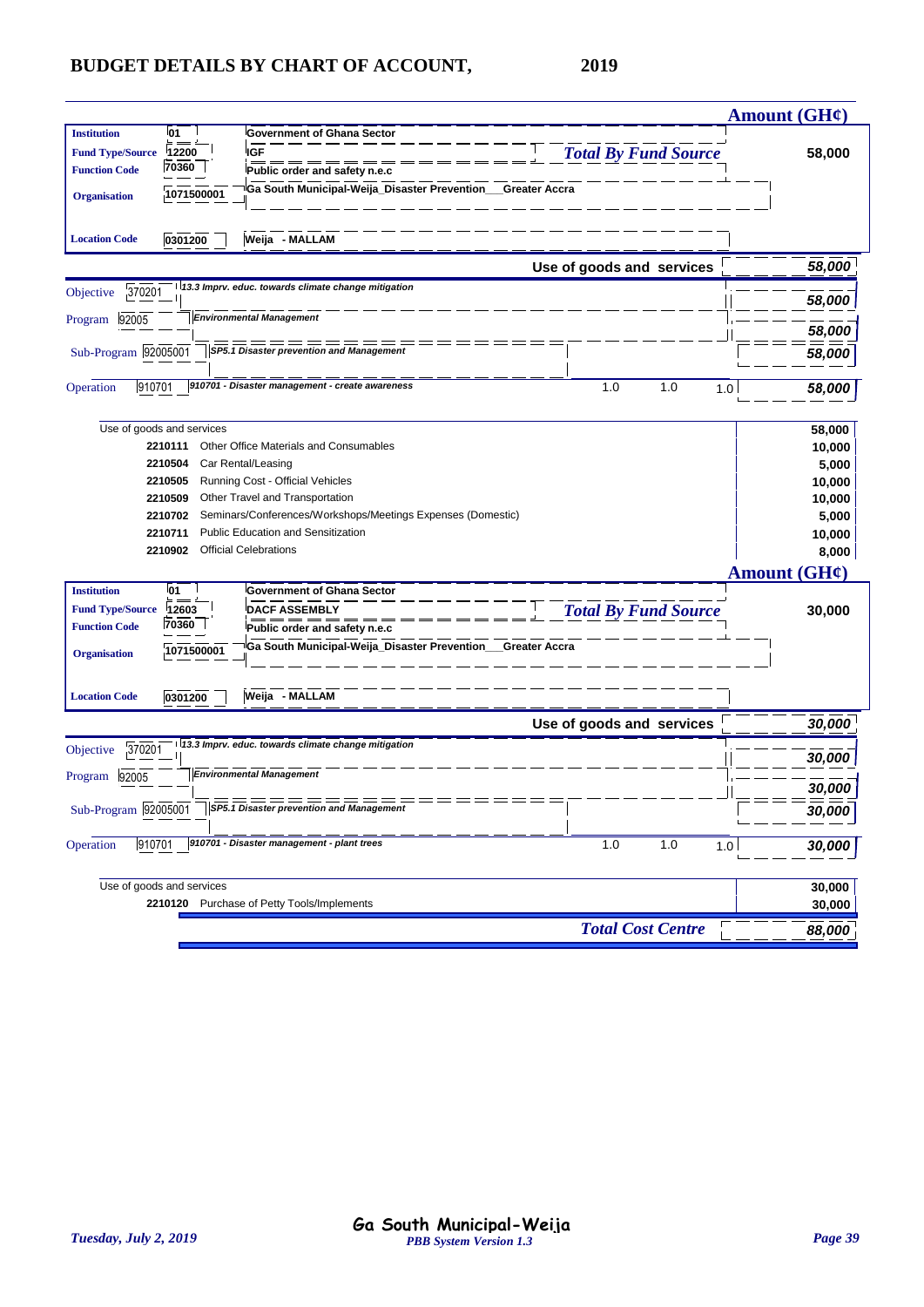|                         |                           |                                                               |                                        | <b>Amount (GH¢)</b>      |
|-------------------------|---------------------------|---------------------------------------------------------------|----------------------------------------|--------------------------|
| <b>Institution</b>      | l01                       | <b>Government of Ghana Sector</b>                             |                                        |                          |
| <b>Fund Type/Source</b> | 11001                     | GOG                                                           | <b>Total By Fund Source</b>            | 185,108                  |
| <b>Function Code</b>    | 70451                     | Road transport                                                |                                        |                          |
| <b>Organisation</b>     | 1071600001                | Ga South Municipal-Weija_Urban Roads__Greater Accra           |                                        |                          |
| <b>Location Code</b>    | 0301200                   | Weija - MALLAM                                                |                                        |                          |
|                         |                           |                                                               | <b>Compensation of employees [GFS]</b> | 145,108                  |
| 000000<br>Objective     |                           | <b>Compensation of Employees</b>                              |                                        | 145,108                  |
| Program 92003           |                           | <b>Infrastructure Delivery and Management</b>                 |                                        | 145,108                  |
| Sub-Program 92003001    |                           | ===<br>SP3.1 Urban Roads and Transport services               |                                        | 145,108                  |
| 000000<br>Operation     |                           |                                                               | 0.0<br>0.0<br>0.0                      | 145,108                  |
|                         | Wages and salaries [GFS]  |                                                               |                                        | 145,108                  |
|                         | 2111001                   | <b>Established Post</b>                                       |                                        | 145,108                  |
|                         |                           |                                                               | Use of goods and services              | 40,000                   |
| 390202<br>Objective     |                           | 11.2 Improve transport and road safety                        |                                        | 40,000                   |
| 92003<br>Program        |                           | <b>Infrastructure Delivery and Management</b>                 |                                        | 40,000                   |
| Sub-Program 92003001    |                           | SP3.1 Urban Roads and Transport services                      |                                        | 40,000                   |
| 910102<br>Operation     |                           | 910102 - PROCUREMENT OF OFFICE SUPPLIES AND CONSUMABLES       | 1.0<br>1.0<br>1.0                      | 40,000                   |
|                         | Use of goods and services |                                                               |                                        | 40,000                   |
|                         | 2210111                   | Other Office Materials and Consumables                        |                                        | 20,000                   |
|                         | 2210502                   | Maintenance and Repairs - Official Vehicles                   |                                        | 10,000                   |
|                         | 2210505                   | Running Cost - Official Vehicles                              |                                        | 10,000                   |
|                         |                           |                                                               |                                        | Amount $(GH\mathcal{C})$ |
| <b>Institution</b>      | 01                        | <b>Government of Ghana Sector</b>                             |                                        |                          |
| <b>Fund Type/Source</b> | 12200<br>70451            | <b>IGF</b>                                                    | <b>Total By Fund Source</b>            | 400,000                  |
| <b>Function Code</b>    |                           | Road transport                                                |                                        |                          |
| <b>Organisation</b>     | 1071600001                | Ga South Municipal-Weija_Urban Roads__Greater Accra           |                                        |                          |
| <b>Location Code</b>    | 0301200                   | Weija - MALLAM                                                |                                        |                          |
|                         |                           |                                                               | <b>Non Financial Assets</b>            | 400,000                  |
| 390202<br>Objective     |                           | 11.2 Improve transport and road safety                        |                                        | 400,000                  |
| 92003<br>Program        |                           | <b>Infrastructure Delivery and Management</b>                 |                                        | 400,000                  |
| Sub-Program 92003001    |                           | SP3.1 Urban Roads and Transport services                      |                                        | 400,000                  |
| 910114<br>Project       |                           | 910114 - ACQUISITION OF MOVABLES AND IMMOVABLE ASSET - tetegu | 1.0<br>1.0<br>1.0                      | 400,000                  |
|                         |                           |                                                               |                                        |                          |
| <b>Fixed assets</b>     | 3111361                   | <b>WIP-Urban Roads</b>                                        |                                        | 400,000<br>400,000       |
|                         |                           |                                                               |                                        |                          |